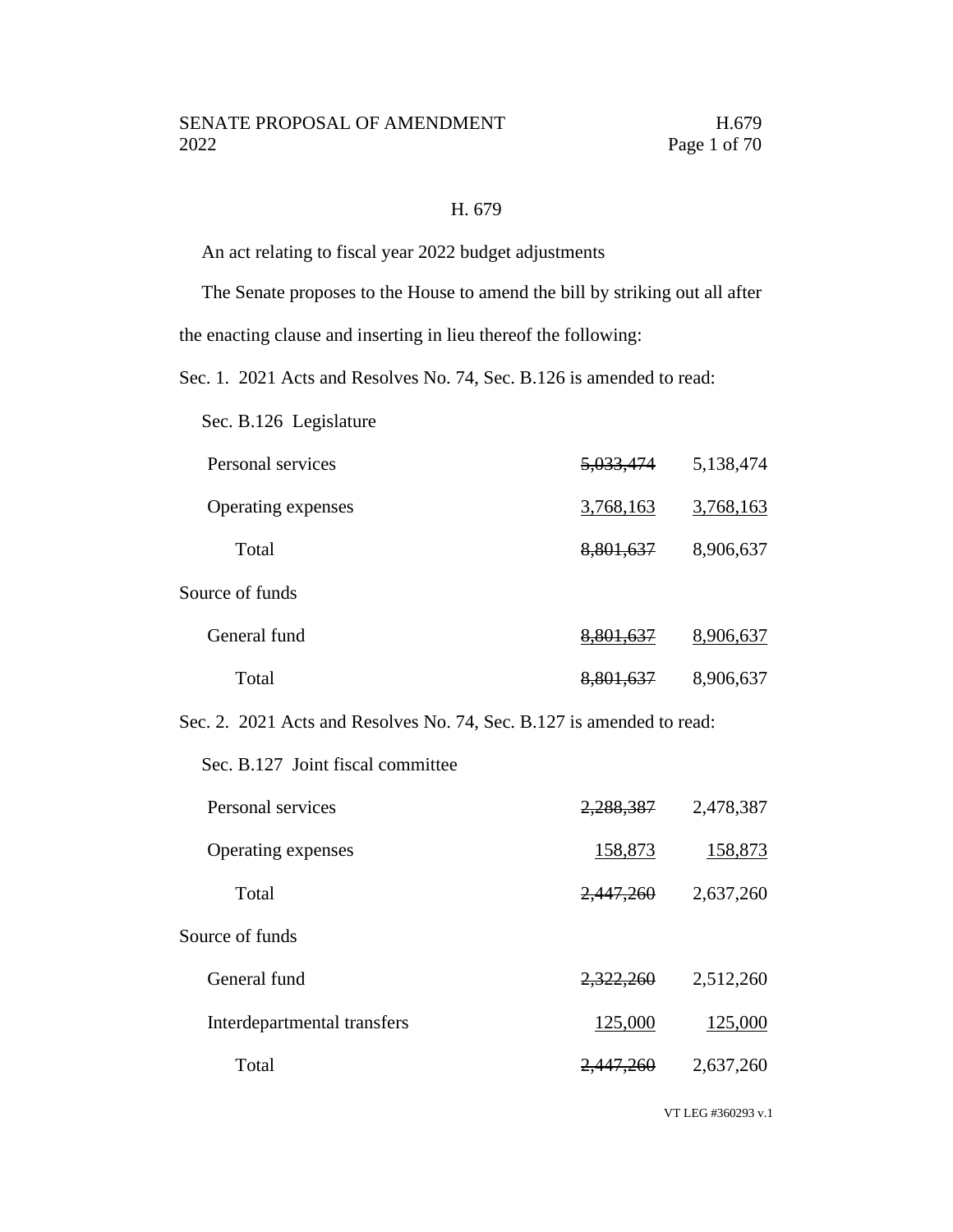Sec. 3. 2021 Acts and Resolves No. 74, Sec. B.145 is amended to read:

Sec. B.145 Total general government

Source of funds

| General fund                | 98,982,912             | 99,277,912  |
|-----------------------------|------------------------|-------------|
| <b>Transportation fund</b>  | 3,911,594              | 3,911,594   |
| Special funds               | 16,446,601             | 16,446,601  |
| Federal funds               | 1,150,041              | 1,150,041   |
| Internal service funds      | 138,310,838            | 138,310,838 |
| Interdepartmental transfers | 7,551,641              | 7,551,641   |
| Enterprise funds            | 6,840                  | 6,840       |
| Pension trust funds         | 7,169,079              | 7,169,079   |
| Private purpose trust funds | 1,135,286              | 1,135,286   |
| Total                       | <del>274,664,832</del> | 274,959,832 |

Sec. 4. 2021 Acts and Resolves No. 74, Sec. B.225.2 is amended to read:

Sec. B.225.2 Agriculture, Food and Markets - Clean Water

| Personal services  | 3,249,011 | 3,249,011 |
|--------------------|-----------|-----------|
| Operating expenses | 486,344   | 486,344   |
| <b>Grants</b>      | 4,060,891 | 5,503,348 |
| Total              | 7,796,246 | 9,238,703 |
| Source of funds    |           |           |
| General fund       | 1,087,080 | 1,087,080 |

VT LEG #360293 v.1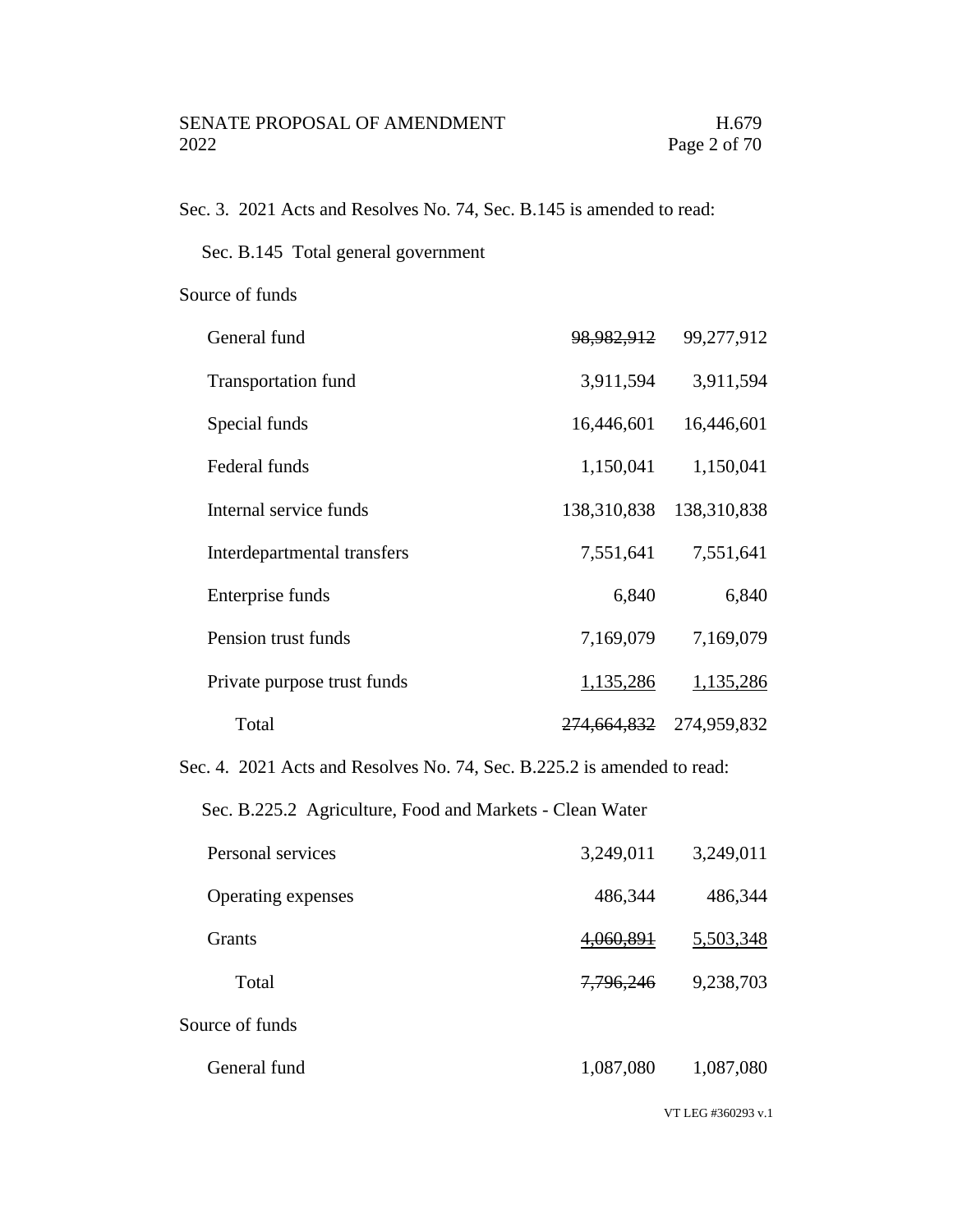| SENATE PROPOSAL OF AMENDMENT |                      | H.679        |
|------------------------------|----------------------|--------------|
| 2022                         |                      | Page 3 of 70 |
|                              |                      |              |
| Special funds                | <del>6,089,920</del> | 7,532,377    |

| Federal funds               | 133,534   | 133,534   |
|-----------------------------|-----------|-----------|
| Interdepartmental transfers | 485,712   | 485,712   |
| Total                       | 7,796,246 | 9,238,703 |

Sec. 5. 2021 Acts and Resolves No. 74, Sec. B.240 is amended to read:

Sec. B.240 Cannabis Control Board

| Personal services | <del>650,000</del> | 850,000 |
|-------------------|--------------------|---------|
| Total             | 650,000            | 850,000 |
| Source of funds   |                    |         |
| Special funds     | <del>650,000</del> | 850,000 |
| Total             | <del>650,000</del> | 850,000 |

Sec. 6. 2021 Acts and Resolves No. 74, Sec. B.241 is amended to read:

# Sec. B.241 Total protection to persons and property

### Source of funds

| General fund                | 171,360,524  | 171,360,524 |
|-----------------------------|--------------|-------------|
| <b>Transportation fund</b>  | 20,250,000   | 20,250,000  |
| Special funds               | 91, 319, 879 | 92,962,336  |
| Tobacco fund                | 561,843      | 561,843     |
| Federal funds               | 70,315,412   | 70,315,412  |
| <b>ARRA</b> funds           | 520,000      | 520,000     |
| Interdepartmental transfers | 14,457,347   | 14,457,347  |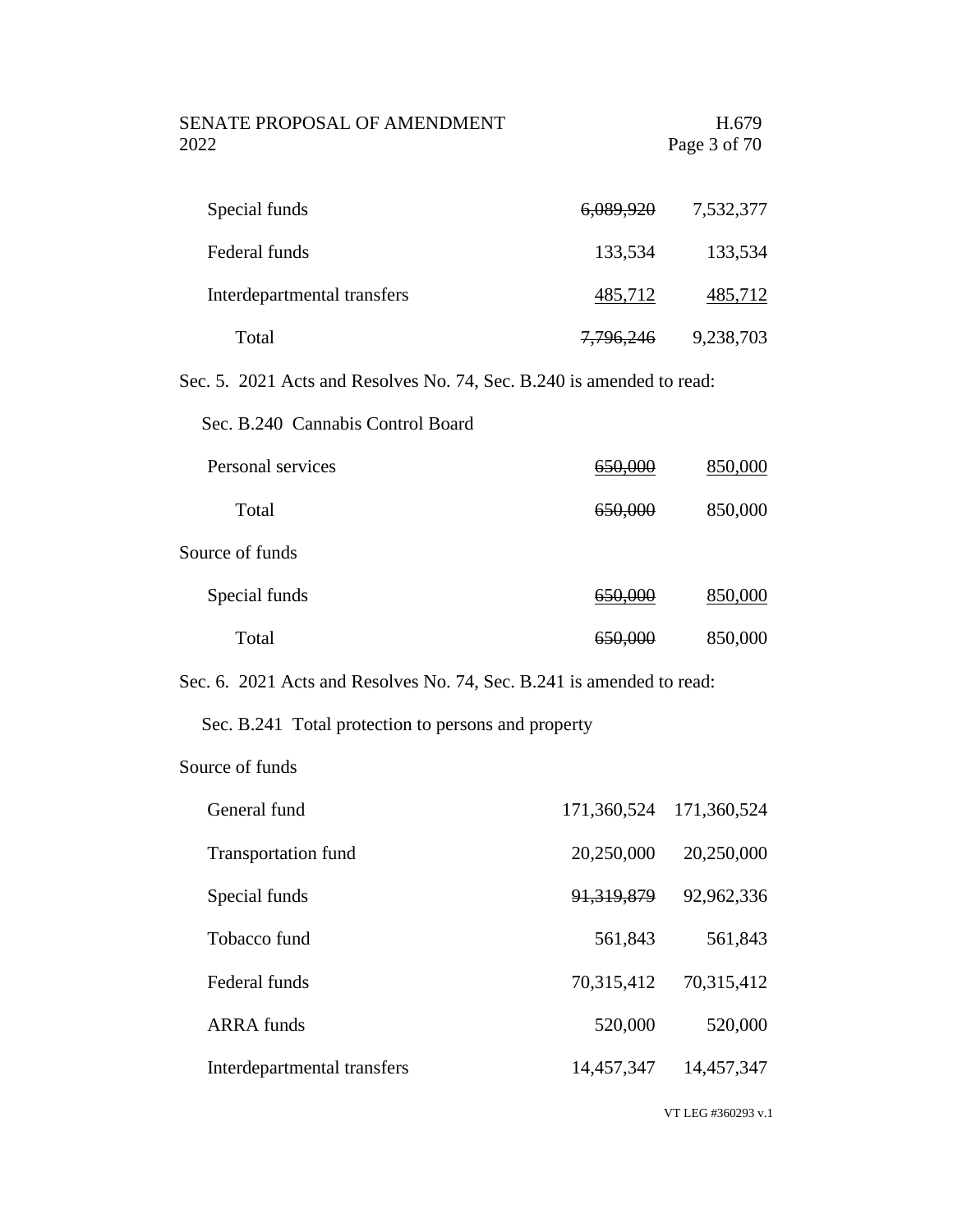| Enterprise funds | 12,785,618                  | 12,785,618 |
|------------------|-----------------------------|------------|
| Total            | 381, 570, 623 383, 213, 080 |            |

Sec. 7. 2021 Acts and Resolves No. 74, Sec. B.300 is amended to read:

Sec. B.300 Human services - agency of human services - secretary's office

| Personal services  | <del>11,427,819</del> | 11,346,910 |
|--------------------|-----------------------|------------|
| Operating expenses | 5,214,621             | 5,214,621  |
| Grants             | 2,895,202             | 2,895,202  |
| Total              | <del>19,537,642</del> | 19,456,733 |
|                    |                       |            |

Source of funds

| General fund                | 8,430,401             | 8,802,492  |
|-----------------------------|-----------------------|------------|
| Special funds               | 135,517               | 135,517    |
| Federal funds               | 9,959,398             | 9,959,398  |
| Global Commitment fund      | 453,000               | $\theta$   |
| Interdepartmental transfers | 559,326               | 559,326    |
| Total                       | <del>19,537,642</del> | 19,456,733 |

Sec. 8. 2021 Acts and Resolves No. 74, Sec. B.301 is amended to read:

Sec. B.301 Secretary's office - global commitment

| Grants          | 1,680,637,999 1,839,201,185 |
|-----------------|-----------------------------|
| Total           | 1,680,637,999 1,839,201,185 |
| Source of funds |                             |
| General fund    | 559, 592, 034 585, 702, 238 |

VT LEG #360293 v.1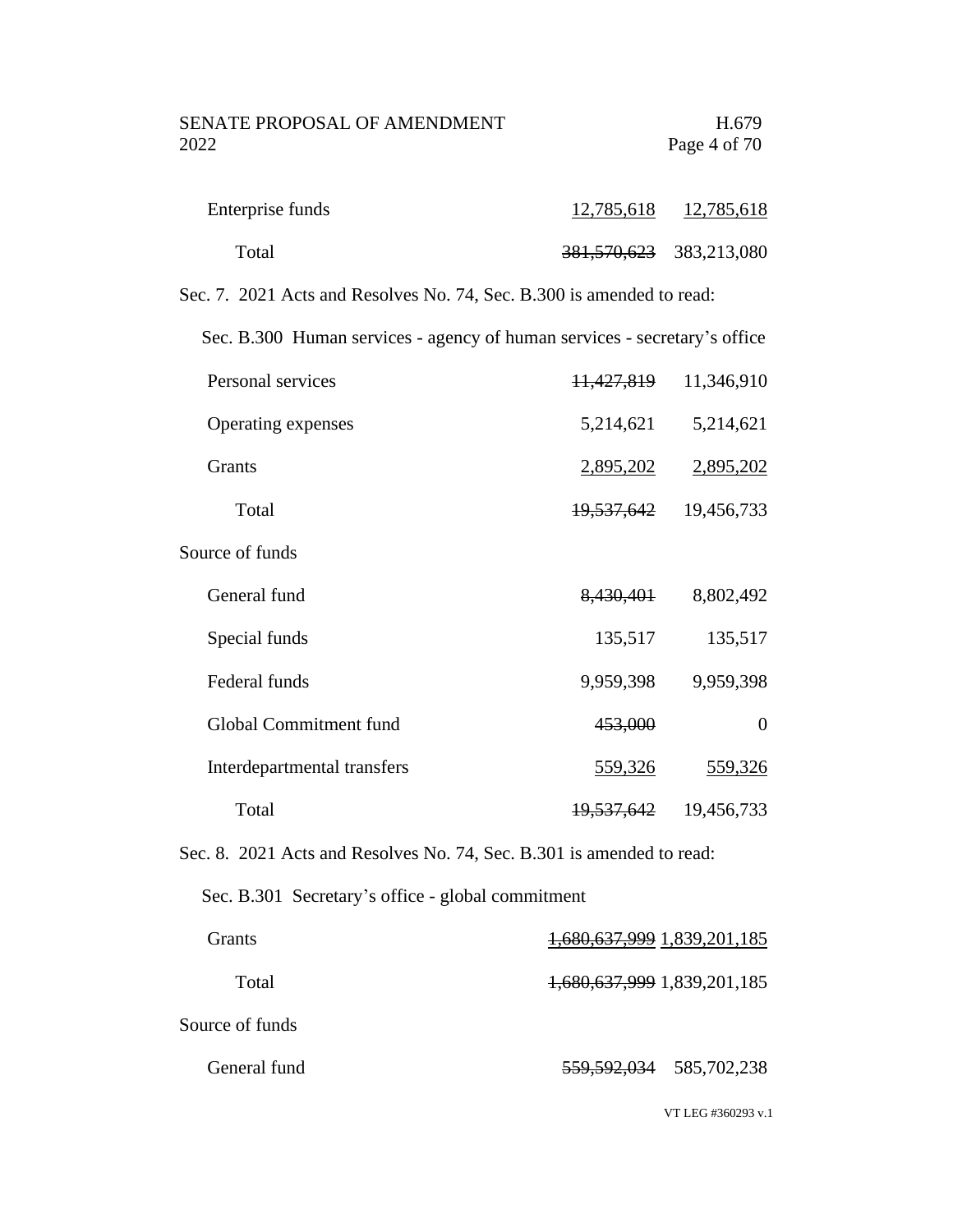# SENATE PROPOSAL OF AMENDMENT H.679 2022 Page 5 of 70

| Special funds                                                         | 33,370,086                  | 33,228,937    |
|-----------------------------------------------------------------------|-----------------------------|---------------|
| Tobacco fund                                                          | 21,049,373                  | 21,049,373    |
| State health care resources fund                                      | <del>17,078,501</del>       | 16,023,501    |
| Federal funds                                                         | 1,044,929,568 1,179,162,966 |               |
| Interdepartmental transfers                                           | 4 <del>.618.437</del>       | 4,034,170     |
| Total                                                                 | 1,680,637,999 1,839,201,185 |               |
| Sec. 9. 2021 Acts and Resolves No. 74, Sec. B.306 is amended to read: |                             |               |
| Sec. B.306 Department of Vermont health access - administration       |                             |               |
|                                                                       |                             |               |
| Personal services                                                     | <del>130,163,425</del>      | 130, 170, 447 |
| Operating expenses                                                    | <del>26,394,423</del>       | 26,444,423    |
| <b>Grants</b>                                                         | <del>3,192,301</del>        | 2,912,301     |
| Total                                                                 | <del>159,750,149</del>      | 159,527,171   |
| Source of funds                                                       |                             |               |

| Interdepartmental transfers | 4,827,131                   | 4,827,131 |
|-----------------------------|-----------------------------|-----------|
| Total                       | 159, 750, 149 159, 527, 171 |           |

Special funds 3,363,758 5,678,861

Federal funds 114,469,002 111,590,255

Global Commitment fund 4,314,039 4,314,039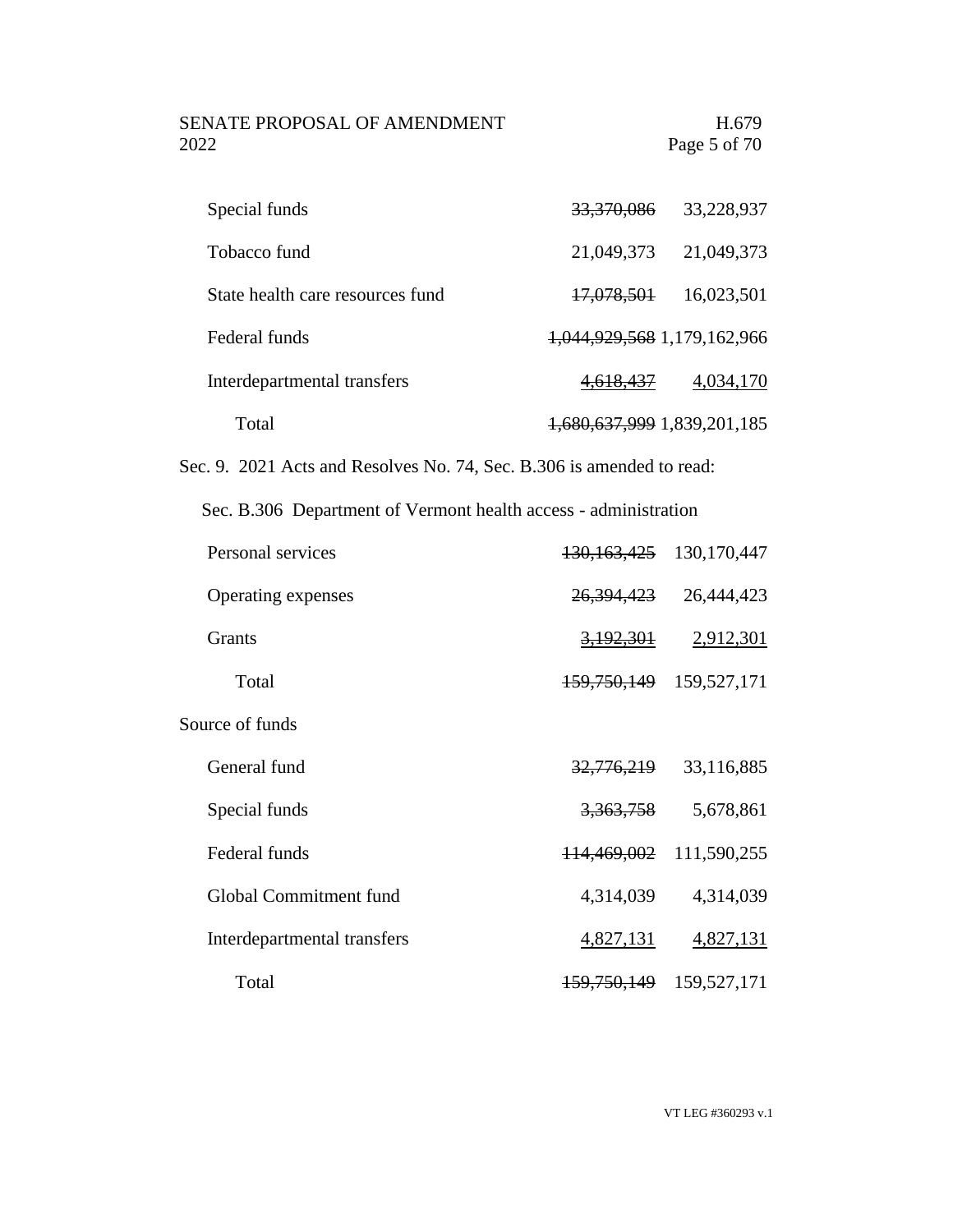Sec. 10. 2021 Acts and Resolves No. 74, Sec. B.307 is amended to read:

|  | Sec. B.307 Department of Vermont health access - Medicaid program - |
|--|---------------------------------------------------------------------|
|--|---------------------------------------------------------------------|

global commitment

| Personal services      | 547,983                | 547,983     |
|------------------------|------------------------|-------------|
| <b>Grants</b>          | <del>757,772,233</del> | 855,581,847 |
| Total                  | 758,320,216            | 856,129,830 |
| Source of funds        |                        |             |
| Global Commitment fund | 758,320,216            | 856,129,830 |
| Total                  | <del>758,320,216</del> | 856,129,830 |

Sec. 11. 2021 Acts and Resolves No. 74, Sec. B.309 is amended to read:

Sec. B.309 Department of Vermont health access - Medicaid program -

| state only |  |
|------------|--|
|            |  |

| <b>Grants</b>          | 42,367,754          | 50,029,823 |
|------------------------|---------------------|------------|
| Total                  | 42,367,754          | 50,029,823 |
| Source of funds        |                     |            |
| General fund           | 42,315,703          | 40,459,853 |
| Global Commitment fund | <del>52,051</del>   | 9,569,970  |
| Total                  | <del>.367.754</del> | 50,029,823 |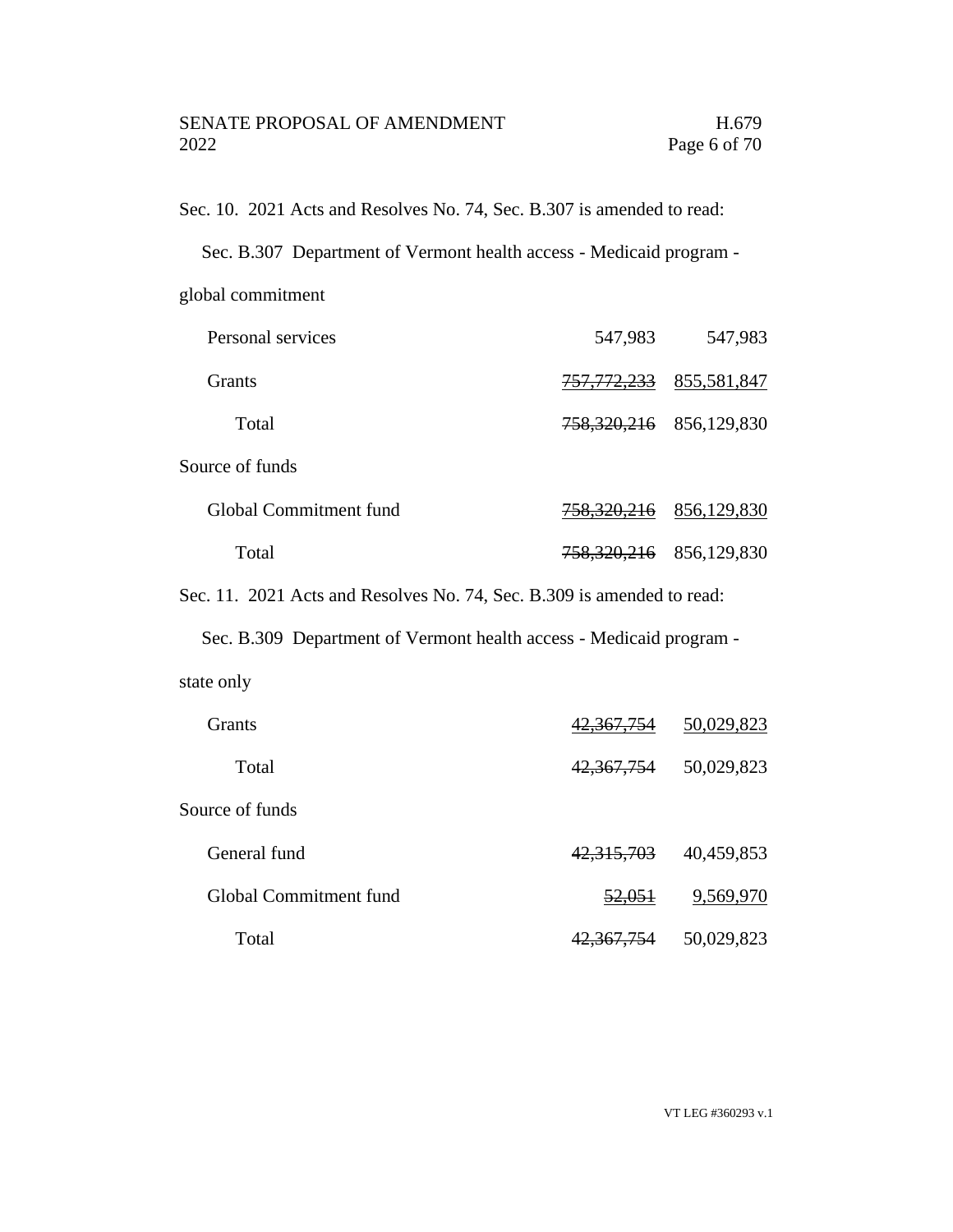Sec. 12. 2021 Acts and Resolves No. 74, Sec. B.310 is amended to read:

Sec. B.310 Department of Vermont health access - Medicaid non-waiver matched

| Grants          | <del>32,842,006</del> | 34,768,604 |
|-----------------|-----------------------|------------|
| Total           | 32,842,006            | 34,768,604 |
| Source of funds |                       |            |
| General fund    | 12,664,602            | 12,817,789 |
| Federal funds   | <del>20,177,404</del> | 21,950,815 |
| Total           | <del>32,842,006</del> | 34,768,604 |

Sec. 13. 2021 Acts and Resolves No. 74, Sec. B.311 is amended to read:

Sec. B.311 Health - administration and support

| Personal services           | 5,753,602  | 5,753,602  |
|-----------------------------|------------|------------|
| Operating expenses          | 6,567,686  | 5,946,041  |
| <b>Grants</b>               | 6,313,608  | 6,313,608  |
| Total                       | 18,634,896 | 18,013,251 |
| Source of funds             |            |            |
| General fund                | 2,982,217  | 2,360,572  |
| Special funds               | 2,061,857  | 2,061,857  |
| Federal funds               | 7,777,658  | 7,777,658  |
| Global Commitment fund      | 5,748,858  | 5,748,858  |
| Interdepartmental transfers | 64,306     | 64,306     |

VT LEG #360293 v.1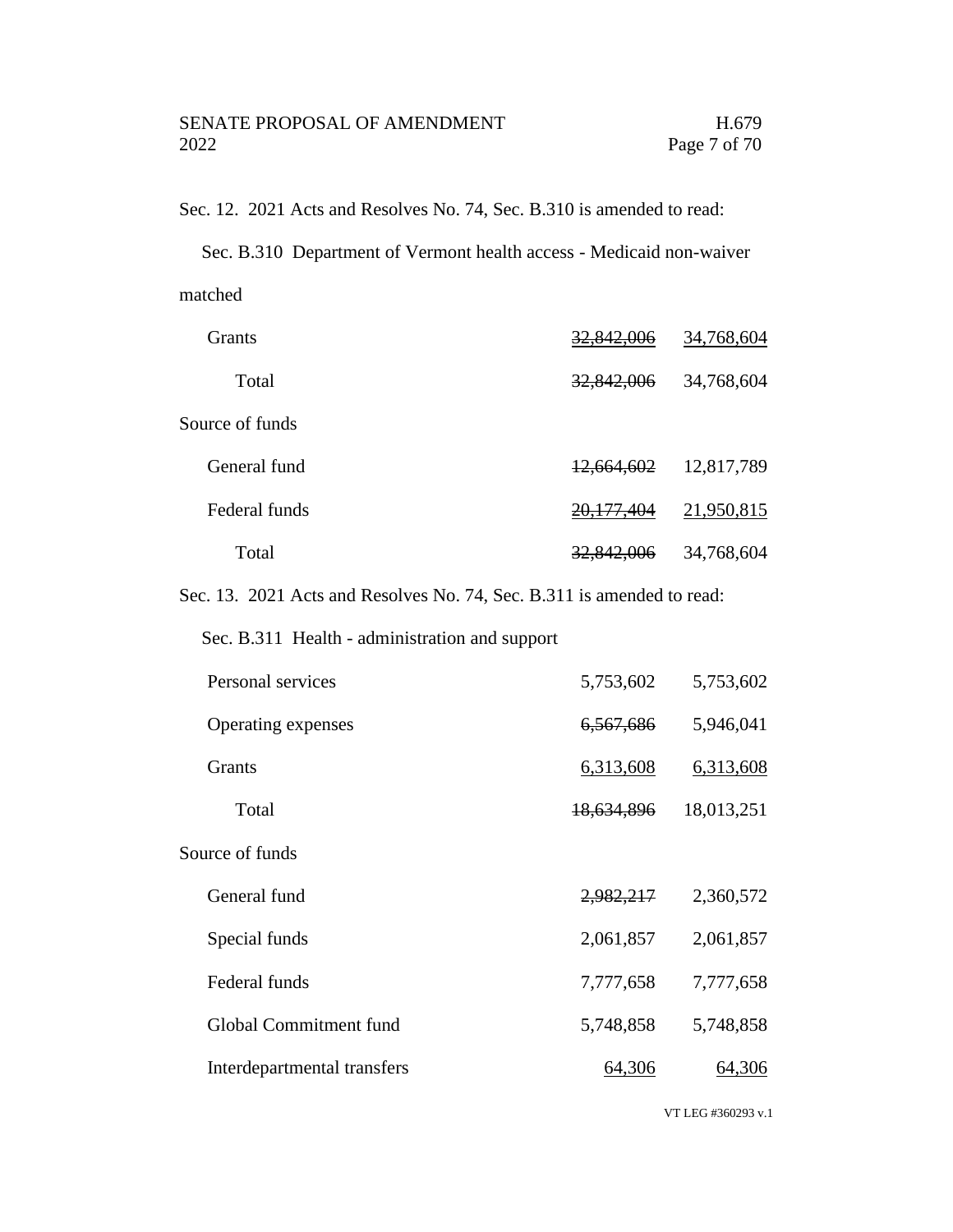| <b>SENATE PROPOSAL OF AMENDMENT</b><br>2022                            |                       | H.679<br>Page 8 of 70       |
|------------------------------------------------------------------------|-----------------------|-----------------------------|
| Total                                                                  | <del>18,634,896</del> | 18,013,251                  |
| Sec. 14. 2021 Acts and Resolves No. 74, Sec. B.314 is amended to read: |                       |                             |
| Sec. B.314 Mental health - mental health                               |                       |                             |
| Personal services                                                      |                       | 32,985,332 34,712,990       |
| Operating expenses                                                     | 4,700,264             | 4,850,264                   |
| Grants                                                                 |                       | 246, 498, 959 234, 392, 478 |
| Total                                                                  |                       | 284, 184, 555 273, 955, 732 |
| Source of funds                                                        |                       |                             |
| General fund                                                           | 10,281,092            | 10,850,067                  |
| Special funds                                                          | 1,685,284             | 1,685,284                   |
| Federal funds                                                          | <del>9,398,134</del>  | 9,377,108                   |
| Global Commitment fund                                                 |                       | 262,745,408 251,968,636     |
| Interdepartmental transfers                                            | <u>74,637</u>         | <u>74,637</u>               |
| Total                                                                  |                       | 284, 184, 555 273, 955, 732 |

Sec. 15. 2021 Acts and Resolves No. 74, Sec. B.316 is amended to read:

Sec. B.316 Department for children and families - administration & support services

| Personal services  | <del>38,362,798</del> | 39,823,024                |
|--------------------|-----------------------|---------------------------|
| Operating expenses | 17,035,520 19,109,020 |                           |
| <b>Grants</b>      | 3,819,106             | 3,819,106                 |
| Total              |                       | 59, 217, 424 62, 751, 150 |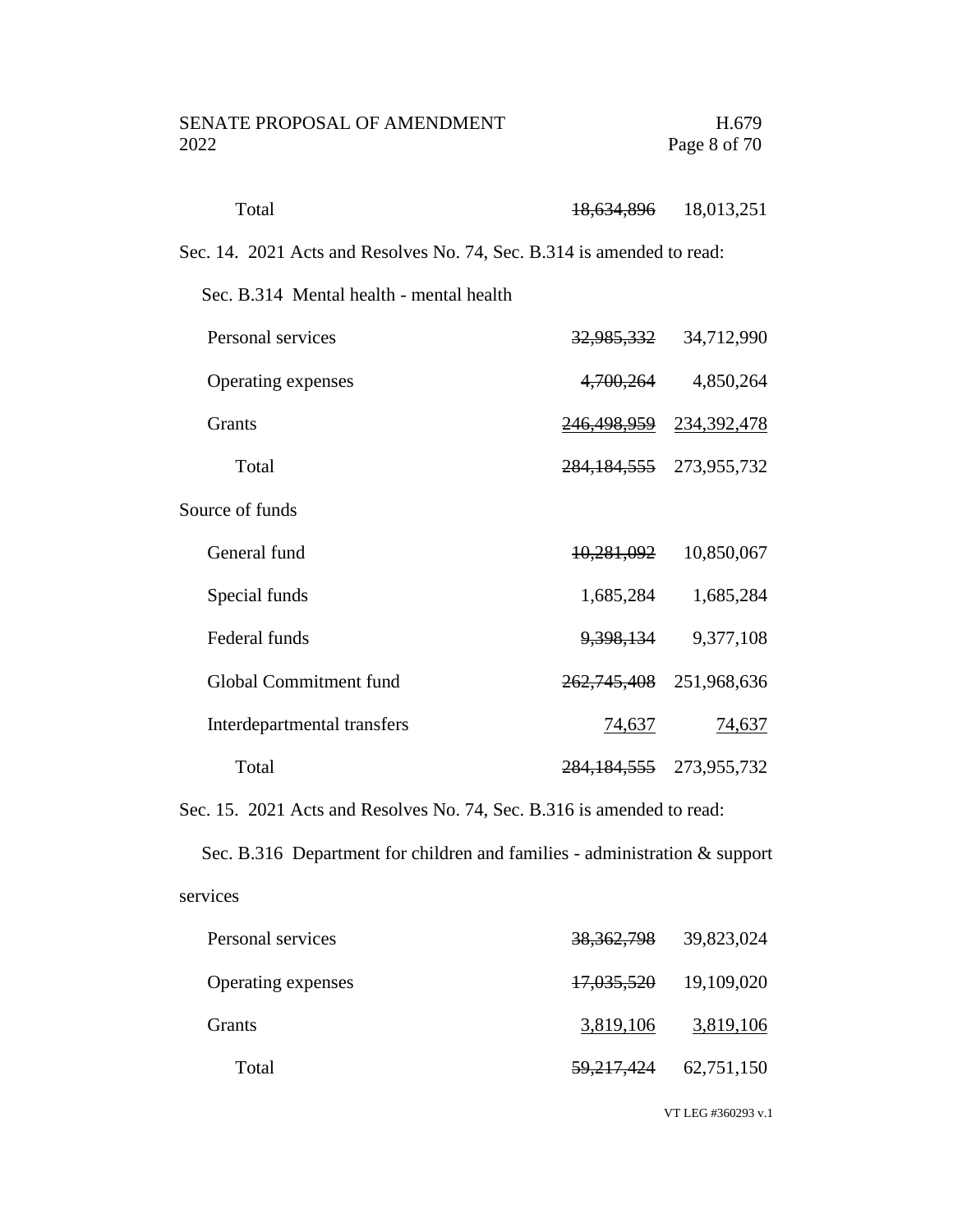### Source of funds

| General fund                | 33,091,620            | 34,739,860 |
|-----------------------------|-----------------------|------------|
| Special funds               | 2,711,682             | 2,761,682  |
| Federal funds               | <del>21,062,298</del> | 23,494,784 |
| Global Commitment fund      | 2,000,936             | 1,403,936  |
| Interdepartmental transfers | 350,888               | 350,888    |
| Total                       | <del>59,217,424</del> | 62,751,150 |

Sec. 16. 2021 Acts and Resolves No. 74, Sec. B.317 is amended to read:

Sec. B.317 Department for children and families - family services

| Personal services           | <u>39,332,995</u>      | 39,636,555    |
|-----------------------------|------------------------|---------------|
| Operating expenses          | 4,997,338              | 4,997,338     |
| <b>Grants</b>               | 81, 171, 012           | 83,187,102    |
| Total                       | <del>125,501,345</del> | 127,820,995   |
| Source of funds             |                        |               |
| General fund                | <del>49,047,462</del>  | 49,543,086    |
| Special funds               | 729,587                | 729,587       |
| Federal funds               | 31, 365, 138           | 32,373,091    |
| Global Commitment fund      | 44, 344, 158           | 45,137,731    |
| Interdepartmental transfers | <del>15,000</del>      | <u>37,500</u> |
| Total                       | <del>125,501,345</del> | 127,820,995   |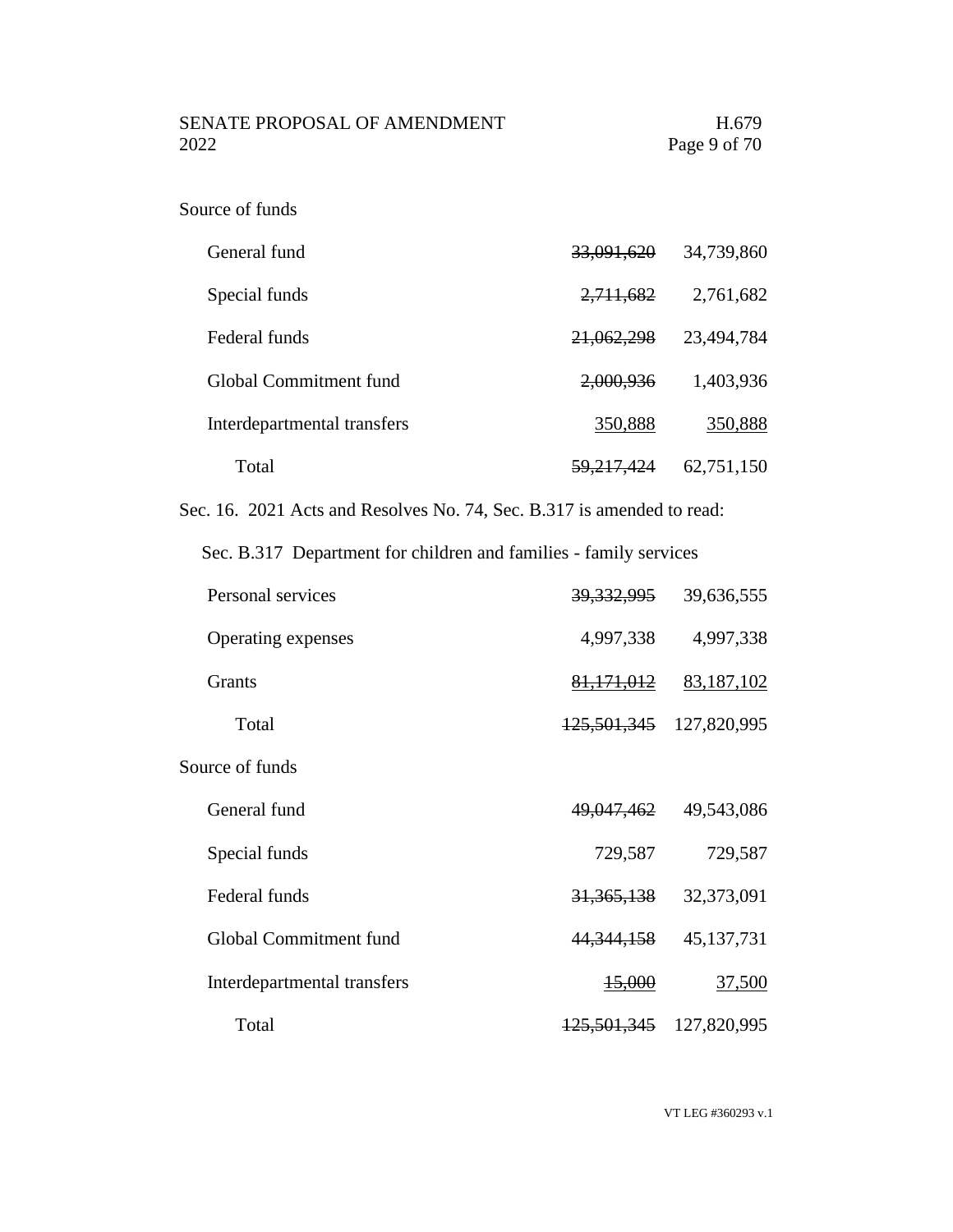Sec. 17. 2021 Acts and Resolves No. 74, Sec. B.318 is amended to read:

| Sec. B.318 Department for children and families - child development |                       |                |
|---------------------------------------------------------------------|-----------------------|----------------|
| Personal services                                                   | <del>5,020,429</del>  | 5,624,306      |
| Operating expenses                                                  | 848,079               | 921,579        |
| <b>Grants</b>                                                       | 100, 111, 841         | 97,958,128     |
| Total                                                               | 105,980,349           | 104,504,013    |
| Source of funds                                                     |                       |                |
| General fund                                                        | <del>27,348,614</del> | 25,996,178     |
| Special funds                                                       | 16,820,000            | 16,820,000     |
| Federal funds                                                       | 50,874,814            | 50,623,626     |
| Global Commitment fund                                              | <del>10,914,421</del> | 11,064,209     |
| Interdepartmental transfers                                         | <del>22,500</del>     | $\overline{0}$ |
| Total                                                               | 105,980,349           | 104,504,013    |
|                                                                     |                       |                |

Sec. 18. 2021 Acts and Resolves No. 74, Sec. B.321 is amended to read:

Sec. B.321 Department for children and families - general assistance

| 15,000             | 15,000    |
|--------------------|-----------|
| 2,823,574          | 2,823,574 |
| 2,838,574          | 2,838,574 |
|                    |           |
| 2,441,239          | 2,541,239 |
| <del>111.320</del> | 11,320    |
|                    |           |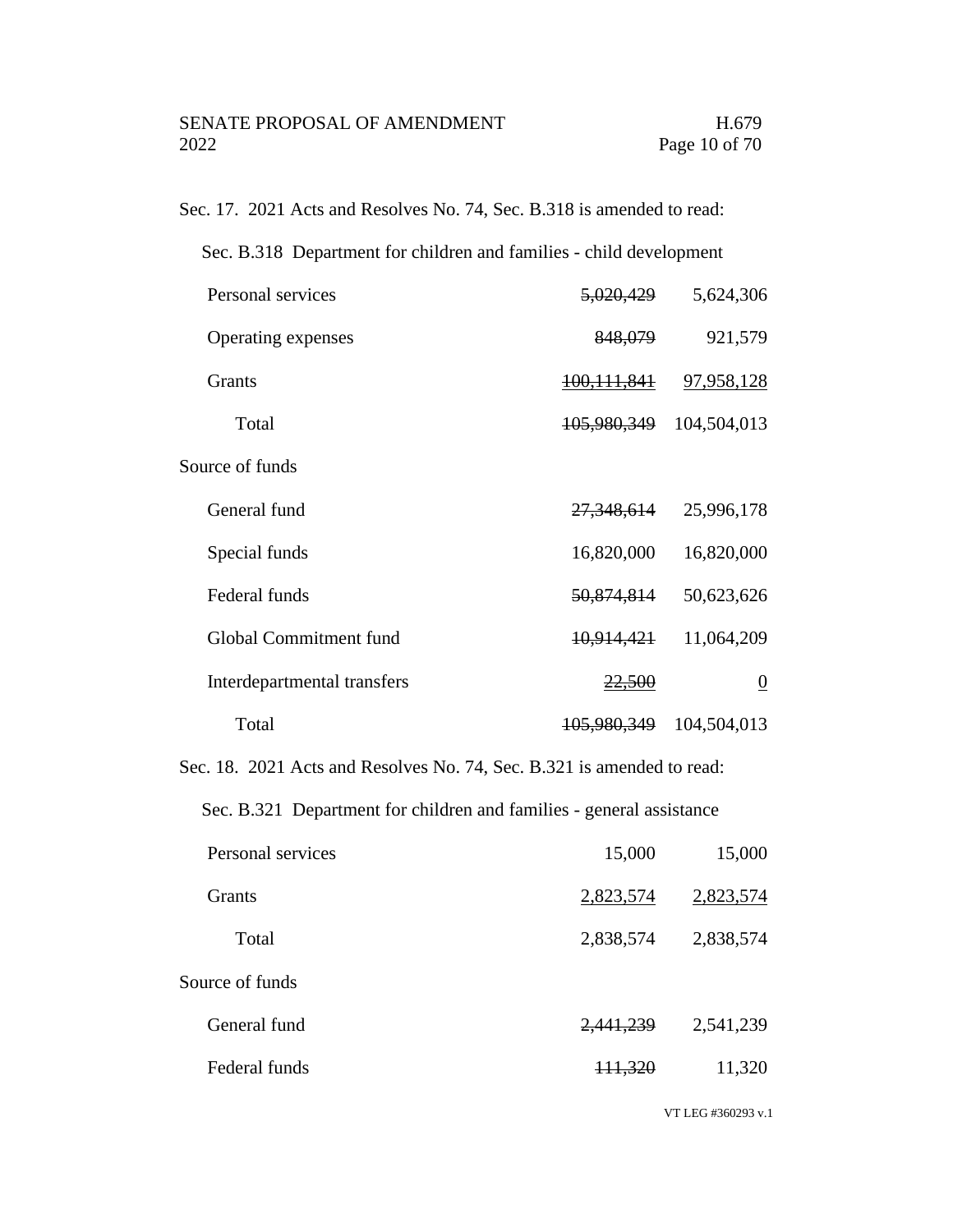| SENATE PROPOSAL OF AMENDMENT | H.679         |
|------------------------------|---------------|
| 2022                         | Page 11 of 70 |

| Global Commitment fund | 286,015   | 286,015   |
|------------------------|-----------|-----------|
| Total                  | 2,838,574 | 2,838,574 |

Sec. 19. 2021 Acts and Resolves No. 74, Sec. B.323 is amended to read:

Sec. B.323 Department for children and families - reach up

| Operating expenses     | 29,119     | 29,119     |
|------------------------|------------|------------|
| <b>Grants</b>          | 31,842,843 | 31,842,843 |
| Total                  | 31,871,962 | 31,871,962 |
| Source of funds        |            |            |
| General fund           | 19,904,694 | 19,704,694 |
| Special funds          | 5,854,320  | 5,954,320  |
| Federal funds          | 3,431,330  | 3,531,330  |
| Global Commitment fund | 2,681,618  | 2,681,618  |
| Total                  | 31,871,962 | 31,871,962 |

Sec. 20. 2021 Acts and Resolves No. 74, Sec. B.325 is amended to read:

Sec. B.325 Department for children and families - office of economic

# opportunity

| Personal services  | 636,177    | 636,177    |
|--------------------|------------|------------|
| Operating expenses | 43,488     | 43,488     |
| <b>Grants</b>      | 19,383,262 | 25,483,262 |
| Total              | 20,062,927 | 26,162,927 |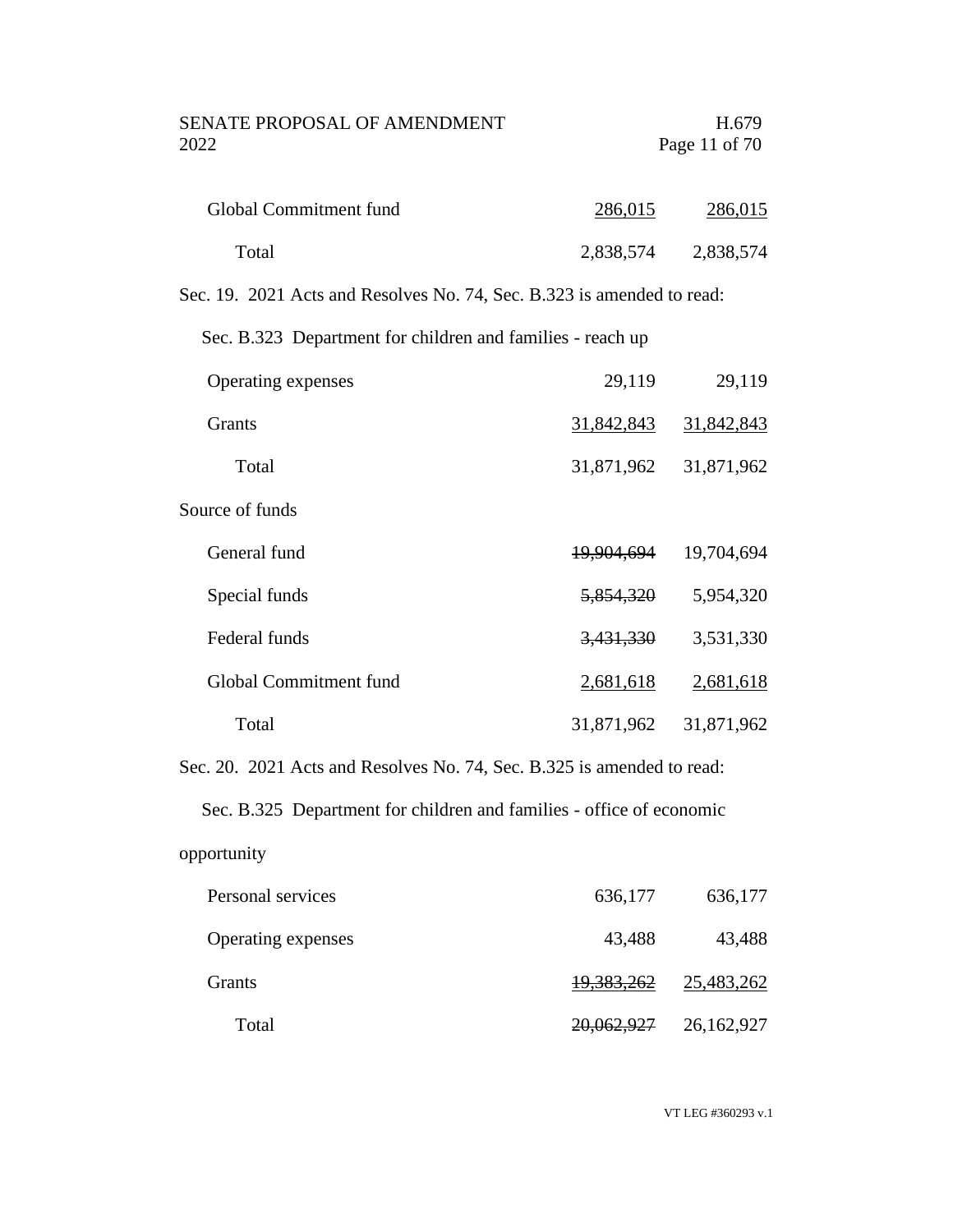SENATE PROPOSAL OF AMENDMENT H.679 2022 Page 12 of 70

### Source of funds

| General fund           | <del>14,225,798</del> | 20,325,798 |
|------------------------|-----------------------|------------|
| Special funds          | 57,990                | 57,990     |
| Federal funds          | 4,423,154             | 4,423,154  |
| Global Commitment fund | 1,355,985             | 1,355,985  |
| Total                  | <del>20,062,927</del> | 26,162,927 |

Sec. 21. 2021 Acts and Resolves No. 74, Sec. B.327 is amended to read:

Sec. B.327 Department for Children and Families - Secure Residential

### Treatment

| Personal services      | 258,100              | 258,100   |
|------------------------|----------------------|-----------|
| Operating expenses     | 650,463              | 650,463   |
| <b>Grants</b>          | <del>3,476,862</del> | 3,773,834 |
| Total                  | 4,385,425            | 4,682,397 |
| Source of funds        |                      |           |
| General fund           | 4, 355, 425          | 4,652,397 |
| Global Commitment fund | 30,000               | 30,000    |
| Total                  | 4,385,425            | 4,682,397 |

Sec. 22. 2021 Acts and Resolves No. 74, Sec. B.328 is amended to read:

Sec. B.328 Department for children and families - disability determination services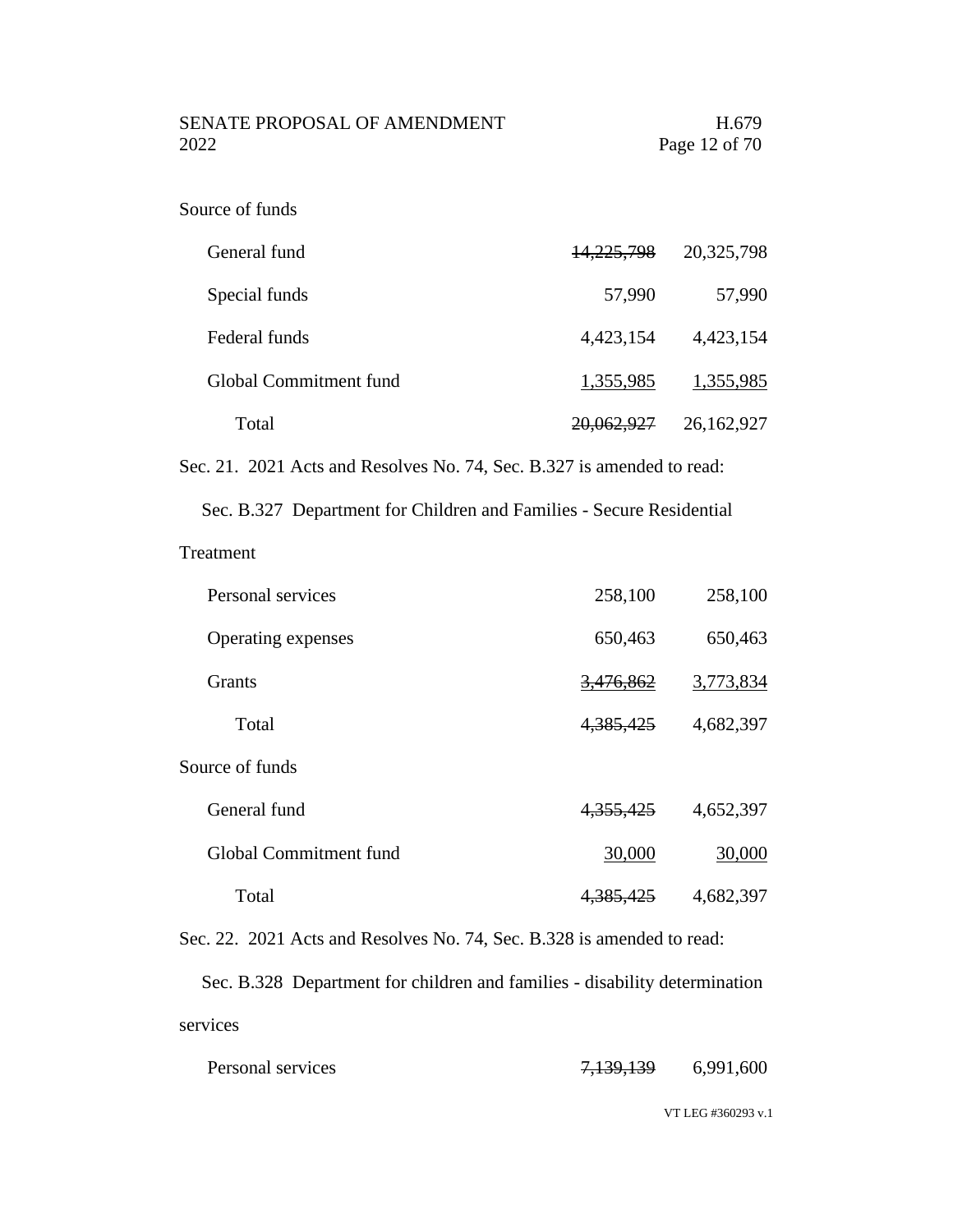| SENATE PROPOSAL OF AMENDMENT | H.679         |
|------------------------------|---------------|
| 2022.                        | Page 13 of 70 |
|                              |               |

| Operating expenses | 460,858              | 460,858   |
|--------------------|----------------------|-----------|
| Total              | <del>7,599,997</del> | 7,452,458 |
| Source of funds    |                      |           |
| General fund       | 111,120              | 111,120   |
| Federal funds      | <del>,488,877</del>  | 7,341,338 |
| Total              | 7,599.997            | 7,452,458 |

Sec. 23. 2021 Acts and Resolves No. 74, Sec. B.329 is amended to read:

Sec. B.329 Disabilities, aging, and independent living - administration & support

| Personal services           | 33,906,585            | 35,498,760 |
|-----------------------------|-----------------------|------------|
| Operating expenses          | 5,953,426             | 5,953,426  |
| Total                       | 39,860,011            | 41,452,186 |
| Source of funds             |                       |            |
| General fund                | 17,731,954            | 19,174,129 |
| Special funds               | 1,390,457             | 1,390,457  |
| Federal funds               | 19,671,316            | 19,821,316 |
| Interdepartmental transfers | 1,066,284             | 1,066,284  |
| Total                       | <del>39,860,011</del> | 41,452,186 |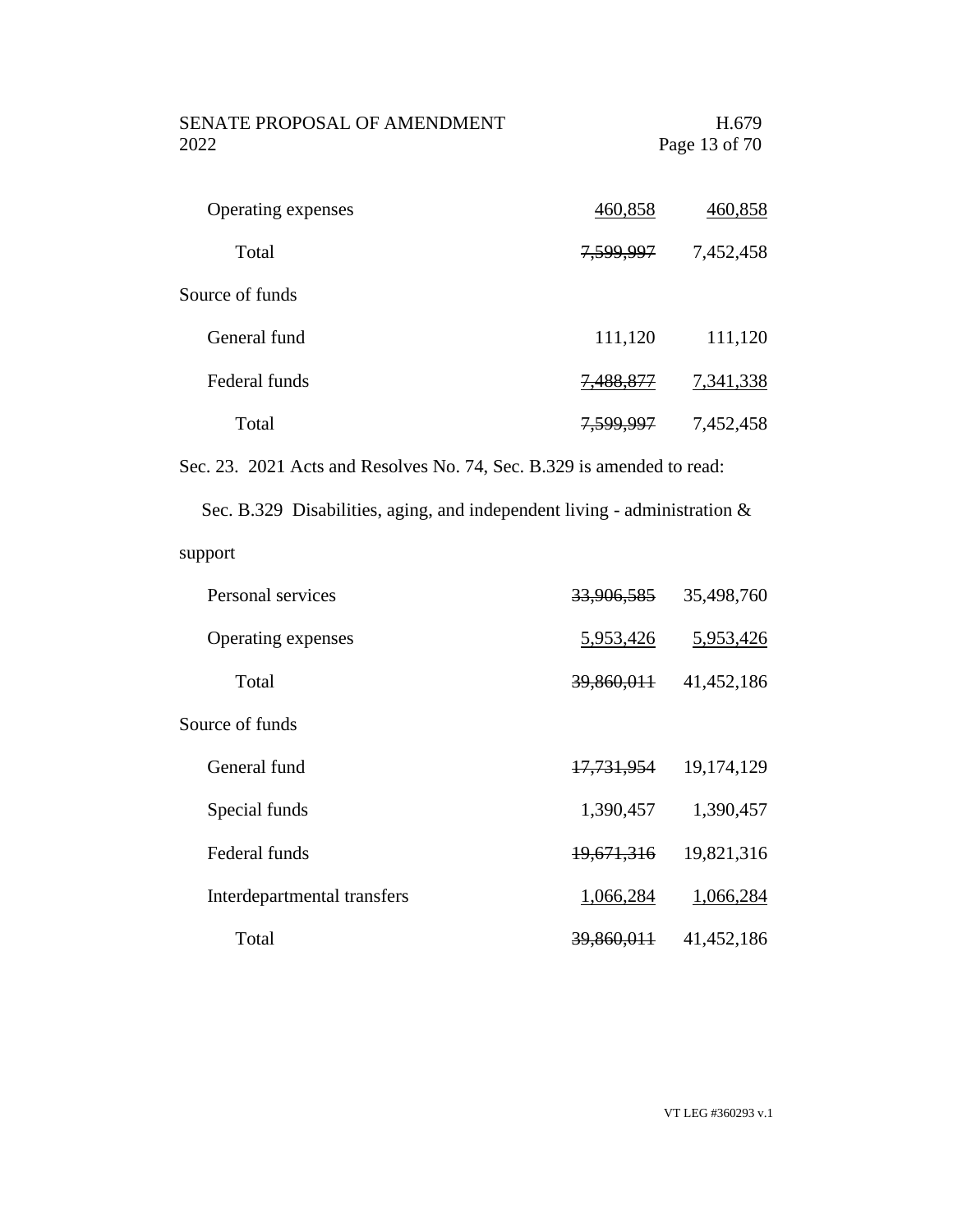Sec. 24. 2021 Acts and Resolves No. 74, Sec. B.330 is amended to read:

Sec. B.330 Disabilities, aging, and independent living - advocacy and independent living grants

| <b>Grants</b>          | 19,352,893        | 19,921,075 |
|------------------------|-------------------|------------|
| Total                  | 19,352,893        | 19,921,075 |
| Source of funds        |                   |            |
| General fund           | 7,644,654         | 7,644,654  |
| Federal funds          | 7,148,466         | 7,148,466  |
| Global Commitment fund | 4, 559, 773       | 5,127,955  |
| Total                  | <u>19,352,893</u> | 19,921,075 |

Sec. 25. 2021 Acts and Resolves No. 74, Sec. B.334 is amended to read:

Sec. B.334 Disabilities, aging, and independent living - Brain injury home and community-based waiver

| <b>Grants</b>                                                            | <del>5.564.689</del> | 5,714,689 |
|--------------------------------------------------------------------------|----------------------|-----------|
| Total                                                                    | <del>5,564,689</del> | 5,714,689 |
| Source of funds                                                          |                      |           |
| Global Commitment fund                                                   | 5,564,689            | 5,714,689 |
| Total                                                                    | 5,564,689            | 5,714,689 |
| Sec. 26. 2021 Acts and Resolves No. 74, Sec. B.334.1 is amended to read: |                      |           |

Sec. B.334.1 Disabilities, aging and independent living - Long Term Care Grants 230,505,916 238,018,868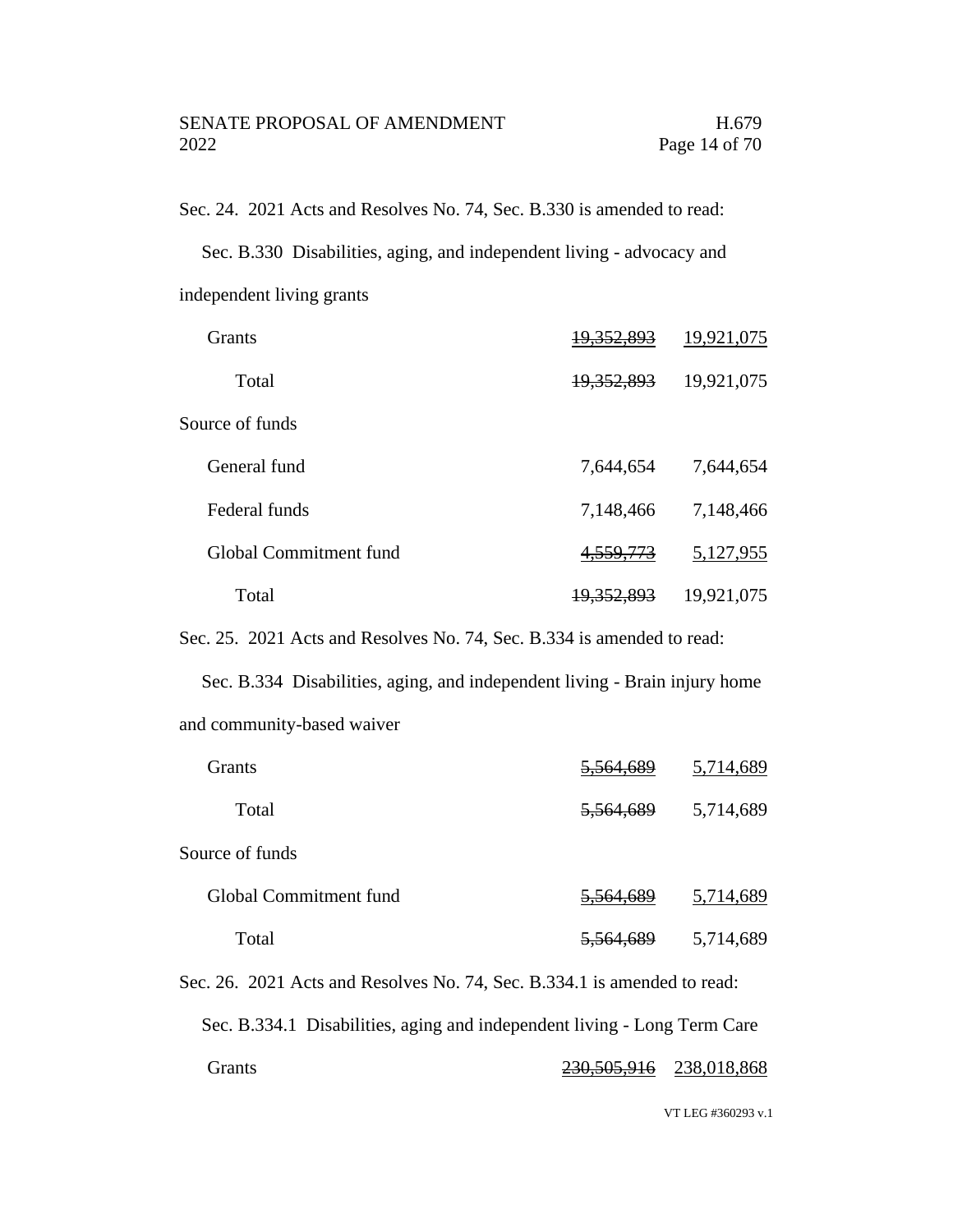| SENATE PROPOSAL OF AMENDMENT<br>2022                                   |                       | H.679<br>Page 15 of 70         |
|------------------------------------------------------------------------|-----------------------|--------------------------------|
| Total                                                                  |                       | 230, 505, 916 238, 018, 868    |
| Source of funds                                                        |                       |                                |
| General fund                                                           | 498,579               | 498,579                        |
| Federal funds                                                          | 2,083,333             | 2,083,333                      |
| Global Commitment fund                                                 |                       | <u>227,924,004</u> 235,436,956 |
| Total                                                                  |                       | 230, 505, 916 238, 018, 868    |
| Sec. 27. 2021 Acts and Resolves No. 74, Sec. B.339 is amended to read: |                       |                                |
| Sec. B.339 Corrections - Correctional services-out of state beds       |                       |                                |
| Personal services                                                      | <u>5,640,604</u>      | <u>5,223,574</u>               |
| Total                                                                  | <del>5,640,604</del>  | 5,223,574                      |
| Source of funds                                                        |                       |                                |
| General fund                                                           | <del>5,640,604</del>  | 5,223,574                      |
| Total                                                                  | <del>5,640,604</del>  | 5,223,574                      |
| Sec. 28. 2021 Acts and Resolves No. 74, Sec. B.342 is amended to read: |                       |                                |
| Sec. B.342 Vermont veterans' home - care and support services          |                       |                                |
| Personal services                                                      | <del>19,020,560</del> | 20,520,560                     |
| Operating expenses                                                     | <del>5,426,960</del>  | 5,899,095                      |
| Total                                                                  | 24,447,520            | 26,419,655                     |
| Source of funds                                                        |                       |                                |
| General fund                                                           | <del>2,843,321</del>  | 4,025,456                      |
| Special funds                                                          | <del>11,868,942</del> | 12,658,942                     |
|                                                                        |                       |                                |

VT LEG #360293 v.1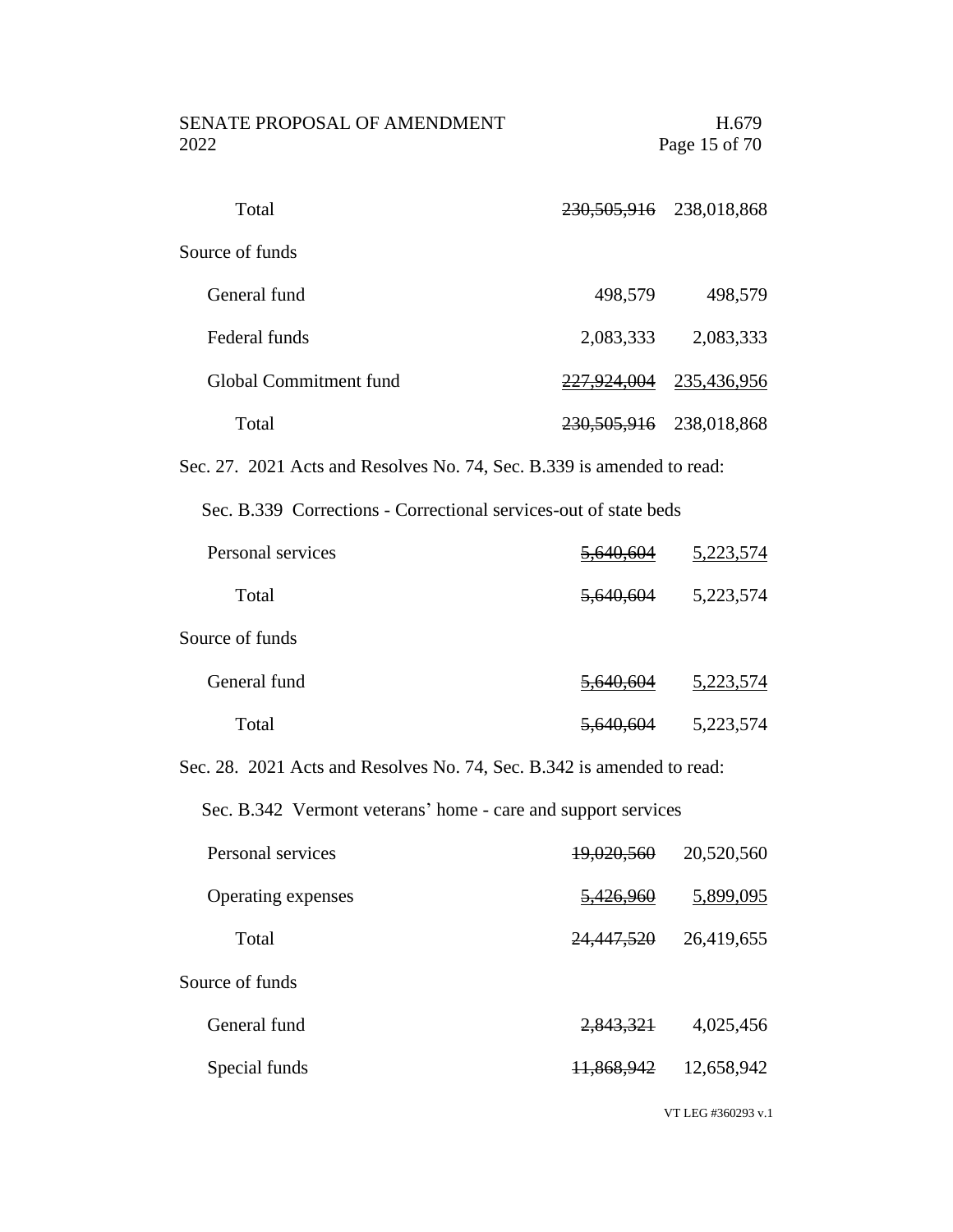| Federal funds | 9,735,257             | 9,735,257  |
|---------------|-----------------------|------------|
| Total         | <del>24,447,520</del> | 26,419,655 |

Sec. 29. 2021 Acts and Resolves No. 74, Sec. B.346 is amended to read:

Sec. B.346 Total human services

Source of funds

| General fund                           | 1,022,527,917 1,056,891,225           |
|----------------------------------------|---------------------------------------|
| Special funds                          | 119,773,828<br><del>116,659,874</del> |
| Tobacco fund                           | 23,088,208<br>23,088,208              |
| State health care resources fund       | 16,023,501<br><del>17,078,501</del>   |
| <b>Federal Coronavirus Relief Fund</b> | 15,000,000<br>15,000,000              |
| Federal funds                          | 1,497,837,906 1,634,136,654           |
| Global Commitment fund                 | 1,641,496,441 1,746,171,697           |
| Internal service funds                 | 1,951,982<br>1,951,982                |
| Interdepartmental transfers            | 25,329,631<br>24,745,364              |
| Permanent trust funds                  | 25,000<br>25,000                      |
| Total                                  | 4, 360, 995, 460 4, 637, 807, 459     |

Sec. 30. [Deleted.]

Sec. 31. 2021 Acts and Resolves No. 74, Sec. B.400 is amended to read:

| Sec. B.400 Labor - programs |                       |            |
|-----------------------------|-----------------------|------------|
| Personal services           | <del>31,359,103</del> | 30,259,103 |
| Operating expenses          | 7,701,210             | 7,701,210  |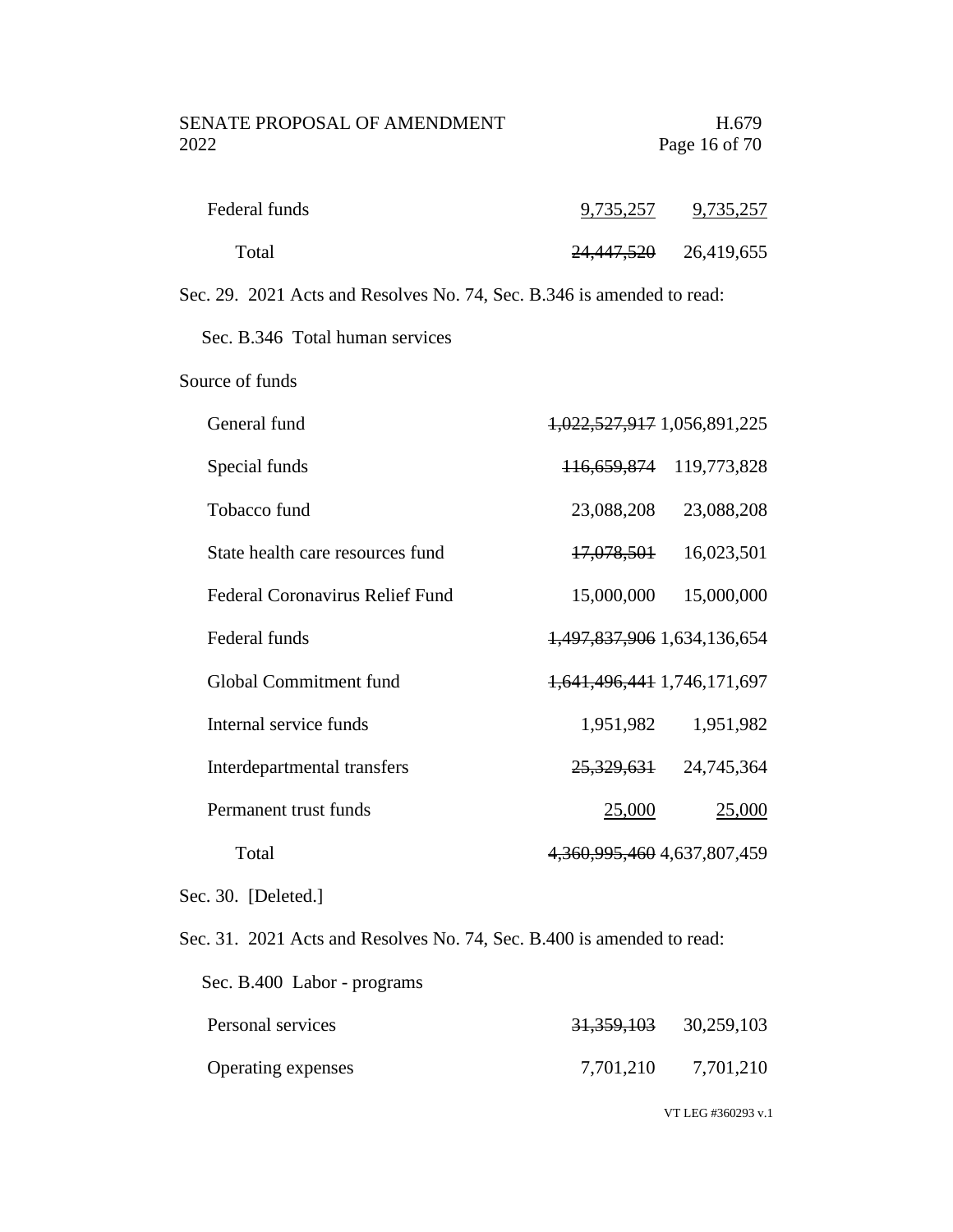| <b>SENATE PROPOSAL OF AMENDMENT</b><br>2022                            |                       | H.679<br>Page 17 of 70 |
|------------------------------------------------------------------------|-----------------------|------------------------|
| <b>Grants</b>                                                          | 1,822,409             | 1,822,409              |
| Total                                                                  | <del>40,882,722</del> | 39,782,722             |
| Source of funds                                                        |                       |                        |
| General fund                                                           | 5,394,154             | 5,394,154              |
| Special funds                                                          | 6,422,539             | 6,422,539              |
| Federal funds                                                          | <del>28,658,417</del> | 27,558,417             |
| Interdepartmental transfers                                            | 407,612               | 407,612                |
| Total                                                                  | 40,882,722            | 39,782,722             |
| Sec. 32. 2021 Acts and Resolves No. 74, Sec. B.401 is amended to read: |                       |                        |
| Sec. B.401 Total labor                                                 |                       |                        |
| Source of funds                                                        |                       |                        |
| General fund                                                           | 5,394,154             | 5,394,154              |
| Special funds                                                          | 6,422,539             | 6,422,539              |
| Federal funds                                                          | <del>28,658,417</del> | 27,558,417             |
| Interdepartmental transfers                                            | 407,612               | 407,612                |
| Total                                                                  | 40,882,722            | 39,782,722             |
| Sec. 33. [Deleted.]                                                    |                       |                        |
| Sec. 34. [Deleted.]                                                    |                       |                        |
| Sec. 35. 2021 Acts and Resolves No. 74, Sec. B.605 is amended to read: |                       |                        |

Sec. B.605 Vermont student assistance corporation

Grants 22,251,315 19,978,588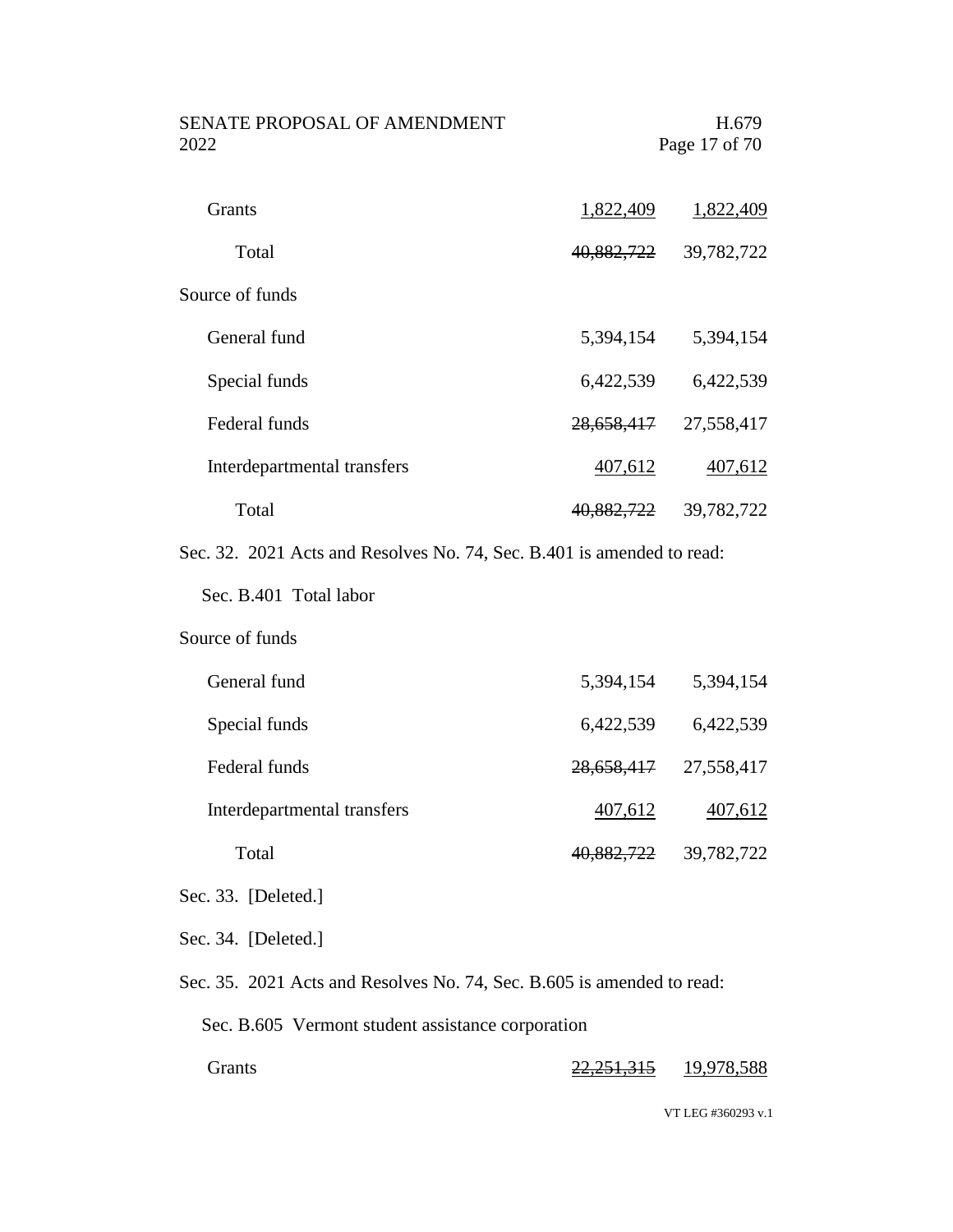| SENATE PROPOSAL OF AMENDMENT<br>2022                                   |                       | H.679<br>Page 18 of 70    |
|------------------------------------------------------------------------|-----------------------|---------------------------|
| Total                                                                  |                       | 22, 251, 315 19, 978, 588 |
| Source of funds                                                        |                       |                           |
| General fund                                                           |                       | 19,978,588 19,978,588     |
| Interdepartmental transfers                                            | 2,272,727             | $\overline{0}$            |
| Total                                                                  |                       | 22, 251, 315 19, 978, 588 |
| Sec. 36. 2021 Acts and Resolves No. 74, Sec. B.608 is amended to read: |                       |                           |
| Sec. B.608 Total higher education                                      |                       |                           |
| Source of funds                                                        |                       |                           |
| General fund                                                           | 98,861,685            | 98,861,685                |
| <b>Education</b> fund                                                  | 41,225                | 41,225                    |
| Global Commitment fund                                                 | 409,461               | 409,461                   |
| Interdepartmental transfers                                            | <del>2,272,727</del>  | $\underline{0}$           |
| Total                                                                  | 101,585,098           | 99,312,371                |
| Sec. 37. 2021 Acts and Resolves No. 74, Sec. B.702 is amended to read: |                       |                           |
| Sec. B.702 Fish and wildlife - support and field services              |                       |                           |
| Personal services                                                      | <del>18,654,752</del> | 18,754,752                |
| Operating expenses                                                     | <del>6,717,480</del>  | 7,617,480                 |
| Grants                                                                 | <u>670,446</u>        | 670,446                   |
| Total                                                                  | <del>26,042,678</del> | 27,042,678                |
| Source of funds                                                        |                       |                           |
| General fund                                                           | 6,403,816             | 6,403,816                 |
|                                                                        |                       | VT LEG #360293 v.1        |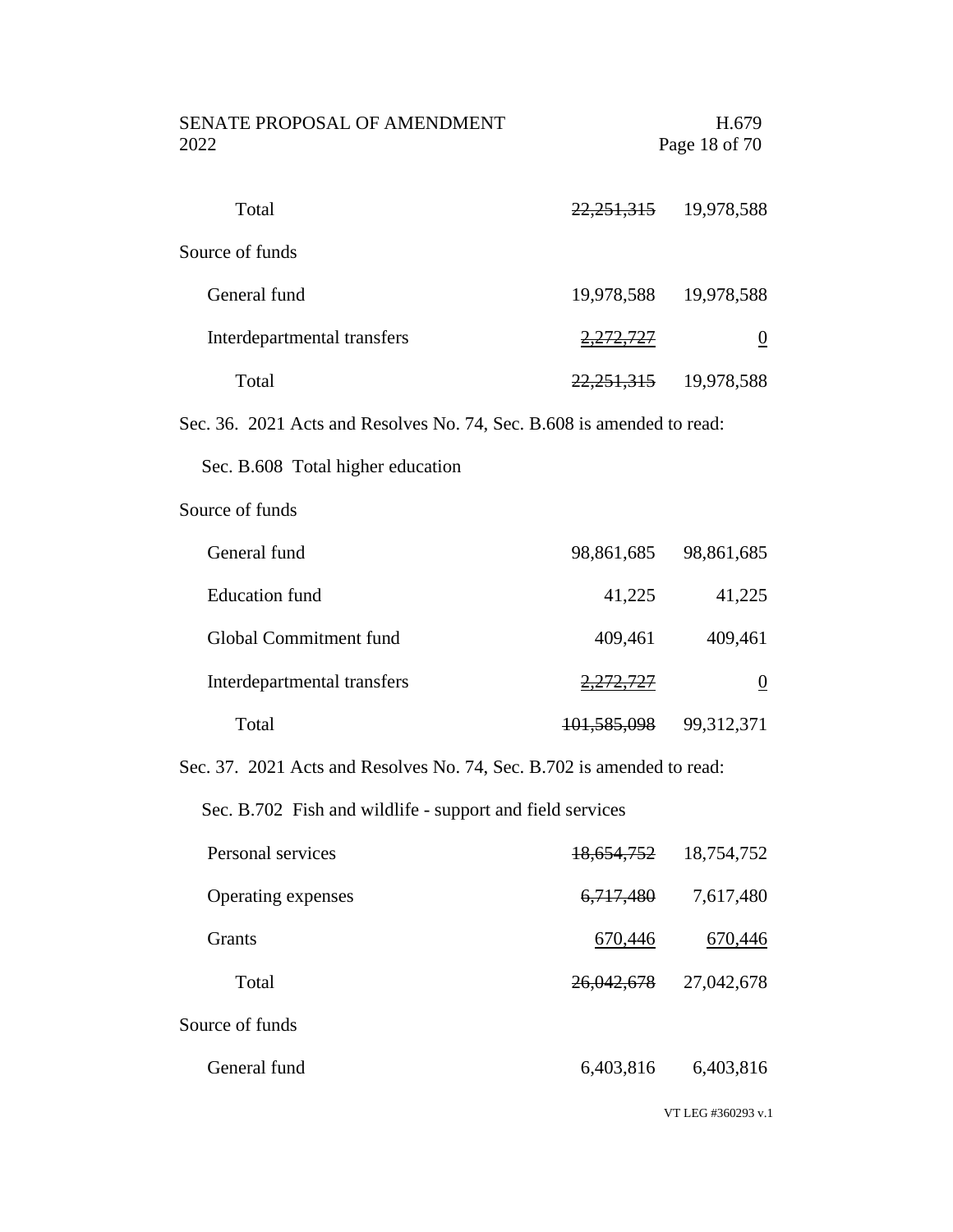SENATE PROPOSAL OF AMENDMENT H.679 2022 Page 19 of 70

| Special funds               | <del>239,657</del>    | 1,239,657  |
|-----------------------------|-----------------------|------------|
| Fish and wildlife fund      | 9,561,364             | 9,561,364  |
| Federal funds               | 8,504,410             | 8,504,410  |
| Interdepartmental transfers | 1,322,431             | 1,322,431  |
| Permanent trust funds       | 11,000                | 11,000     |
| Total                       | <del>26,042,678</del> | 27,042,678 |

Sec. 38. 2021 Acts and Resolves No. 74, Sec. B.711 is amended to read:

Sec. B.711 Environmental conservation - office of water programs

| Personal services           | 28,652,311            | 28,652,311 |
|-----------------------------|-----------------------|------------|
| Operating expenses          | 6,722,953             | 6,722,953  |
| <b>Grants</b>               | 31,819,350            | 29,319,350 |
| Total                       | 67,194,614            | 64,694,614 |
| Source of funds             |                       |            |
| General fund                | 7,926,170             | 7,926,170  |
| Special funds               | 22,601,929            | 20,101,929 |
| Federal funds               | 36,003,082            | 36,003,082 |
| Interdepartmental transfers | 663,433               | 663,433    |
| Total                       | <del>67,194,614</del> | 64,694,614 |

Sec. 39. 2021 Acts and Resolves No. 74, Sec. B.713 is amended to read:

Sec. B.713 Natural resources board

Personal services 2,597,208 2,747,096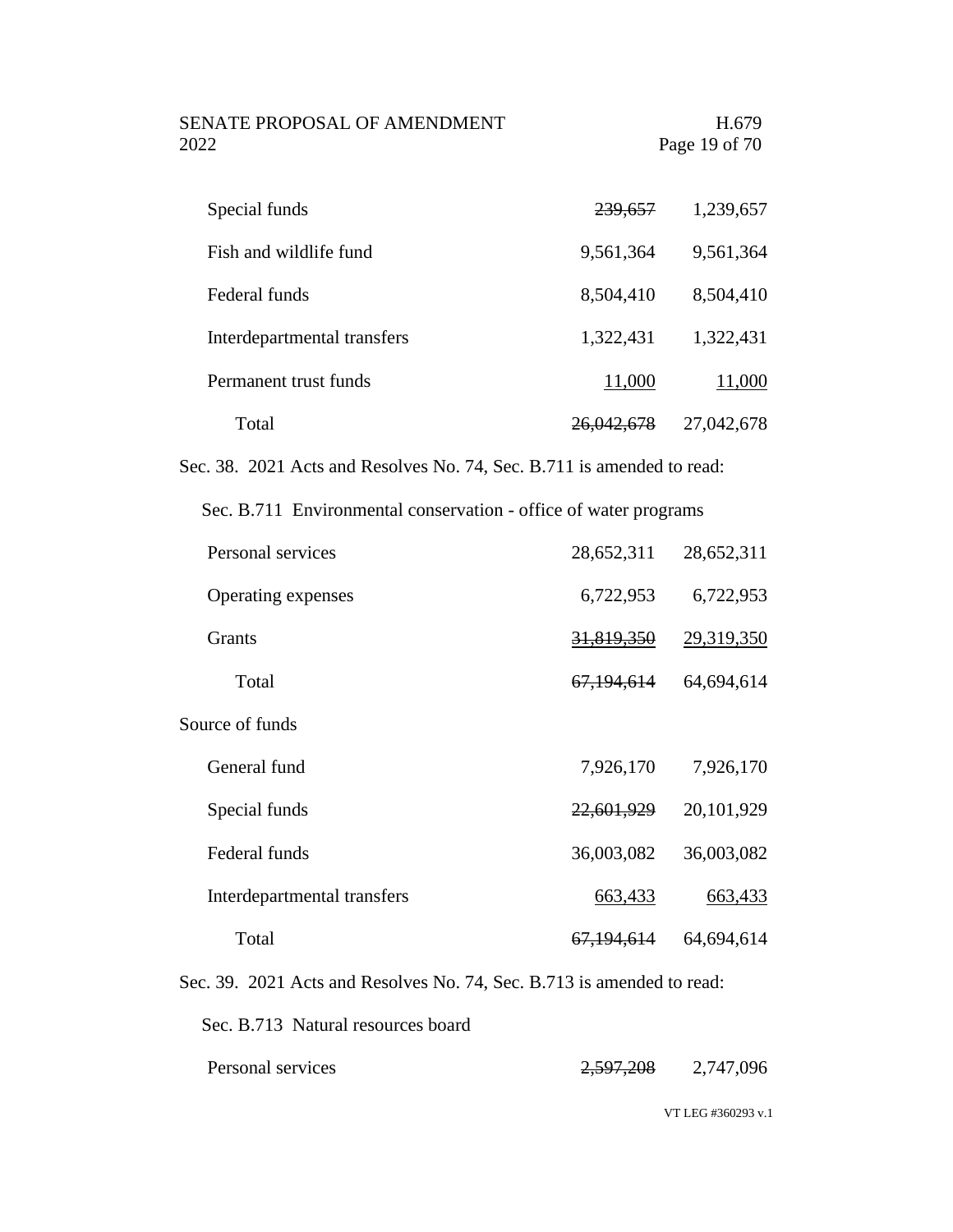| <b>SENATE PROPOSAL OF AMENDMENT</b><br>2022                            |                    | H.679<br>Page 20 of 70 |
|------------------------------------------------------------------------|--------------------|------------------------|
| Operating expenses                                                     | <del>545,630</del> | 395,742                |
| Total                                                                  | 3,142,838          | 3,142,838              |
| Source of funds                                                        |                    |                        |
| General fund                                                           | 631,629            | 631,629                |
| Special funds                                                          | 2,511,209          | 2,511,209              |
| Total                                                                  | 3,142,838          | 3,142,838              |
| Sec. 40. 2021 Acts and Resolves No. 74, Sec. B.714 is amended to read: |                    |                        |
| Sec. B.714 Total natural resources                                     |                    |                        |

Source of funds

| General fund                | 31,693,115             | 31,693,115  |
|-----------------------------|------------------------|-------------|
| Special funds               | 78,151,968             | 76,651,968  |
| Fish and wildlife fund      | 9,561,364              | 9,561,364   |
| Federal funds               | 54,981,735             | 54,981,735  |
| Interdepartmental transfers | 11,534,344             | 11,534,344  |
| Permanent trust funds       | 11,000                 | 11,000      |
| Total                       | <del>185,933,526</del> | 184,433,526 |

Sec. 41. 2021 Acts and Resolves No. 74, Sec. B.900 is amended to read:

Sec. B.900 Transportation - finance and administration

| Personal services         | 13,654,880 | 13,558,021 |
|---------------------------|------------|------------|
| <b>Operating expenses</b> | 2,507,103  | 2,507,103  |
| <b>Grants</b>             | 50,000     | 50,000     |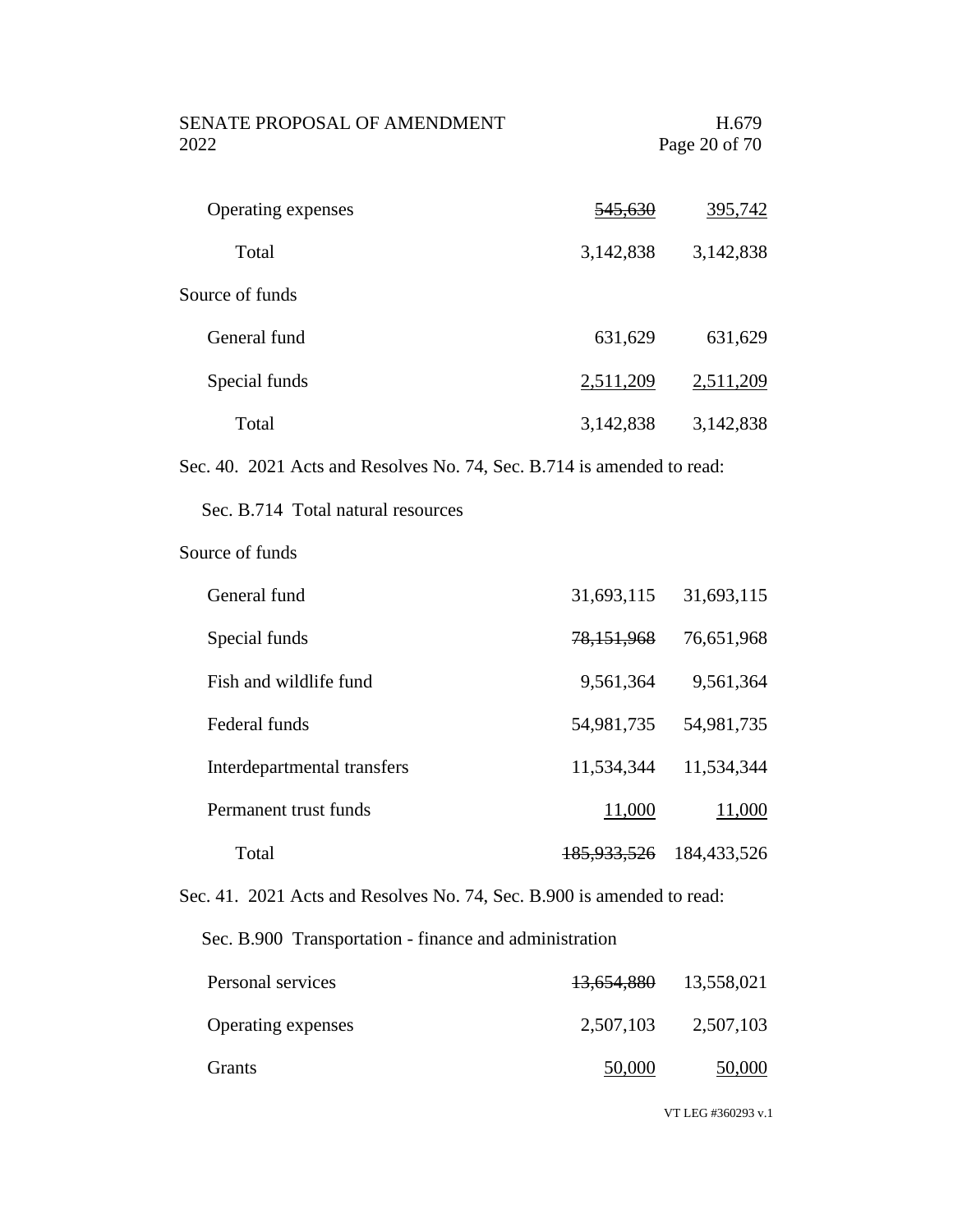| SENATE PROPOSAL OF AMENDMENT<br>2022                                   |                | H.679<br>Page 21 of 70      |
|------------------------------------------------------------------------|----------------|-----------------------------|
| Total                                                                  |                | 16, 211, 983 16, 115, 124   |
| Source of funds                                                        |                |                             |
| <b>Transportation fund</b>                                             |                | 15,815,083 15,718,224       |
| Federal funds                                                          | <u>396,900</u> | <u>396,900</u>              |
| Total                                                                  | 16,211,983     | 16,115,124                  |
| Sec. 42. 2021 Acts and Resolves No. 74, Sec. B.903 is amended to read: |                |                             |
| Sec. B.903 Transportation - program development                        |                |                             |
| Personal services                                                      |                | 58,611,534 58,092,913       |
| Operating expenses                                                     |                | 227, 109, 245 226, 965, 577 |
| Grants                                                                 |                | 28,813,660 28,813,660       |
| Total                                                                  |                | 314, 534, 439 313, 872, 150 |
| Source of funds                                                        |                |                             |
| <b>Transportation fund</b>                                             | 48,717,849     | 48,055,560                  |
| TIB fund                                                               |                | 10,597,637 10,597,637       |
| Federal funds                                                          |                | 254, 737, 875 254, 737, 875 |
| Local match                                                            | <u>481,078</u> | <u>481,078</u>              |
| Total                                                                  |                | 314, 534, 439 313, 872, 150 |
| Sec. 43. 2021 Acts and Resolves No. 74, Sec. B.905 is amended to read: |                |                             |

Sec. B.905 Transportation - maintenance state system

| Personal services  | 45, 339, 790 45, 955, 270 |            |
|--------------------|---------------------------|------------|
| Operating expenses | <del>57,902,709</del>     | 58,046,377 |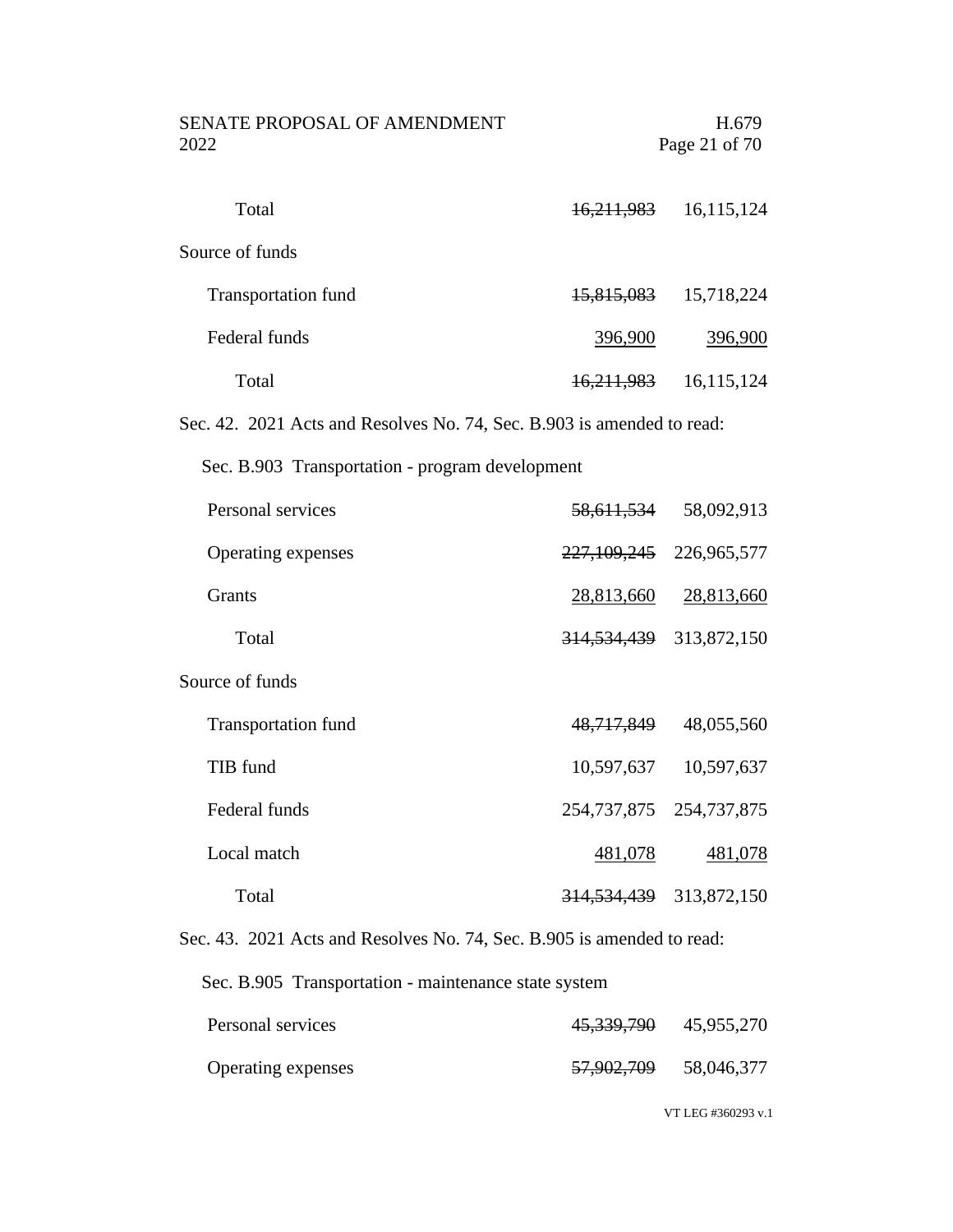| SENATE PROPOSAL OF AMENDMENT | H.679         |
|------------------------------|---------------|
| 2022.                        | Page 22 of 70 |
|                              |               |

| <b>Grants</b>               | 277,000                | 277,000     |
|-----------------------------|------------------------|-------------|
| Total                       | <del>103,519,499</del> | 104,278,647 |
| Source of funds             |                        |             |
| <b>Transportation fund</b>  | 87, 191, 712           | 87,950,860  |
| Federal funds               | 16,227,787             | 16,227,787  |
| Interdepartmental transfers | 100,000                | 100,000     |
| Total                       | 103,519,499            | 104,278,647 |

Sec. 44. 2021 Acts and Resolves No. 74, Sec. B.919 is amended to read:

Sec. B.919 Transportation - municipal mitigation assistance program

| Operating expenses         | 265,000   | 265,000   |
|----------------------------|-----------|-----------|
| <b>Grants</b>              | 5,845,000 | 8,020,150 |
| Total                      | 6,110,000 | 8,285,150 |
| Source of funds            |           |           |
| <b>Transportation fund</b> | 705,000   | 705,000   |
| Special funds              | 3,977,000 | 6,152,150 |
| Federal funds              | 1,428,000 | 1,428,000 |
| Total                      | 6,110,000 | 8,285,150 |

Sec. 45. 2021 Acts and Resolves No. 74, Sec. B.922 is amended to read:

Sec. B.922 Total transportation

Source of funds

| <b>Transportation fund</b> | 271,865,668 271,865,668 |  |
|----------------------------|-------------------------|--|
|                            |                         |  |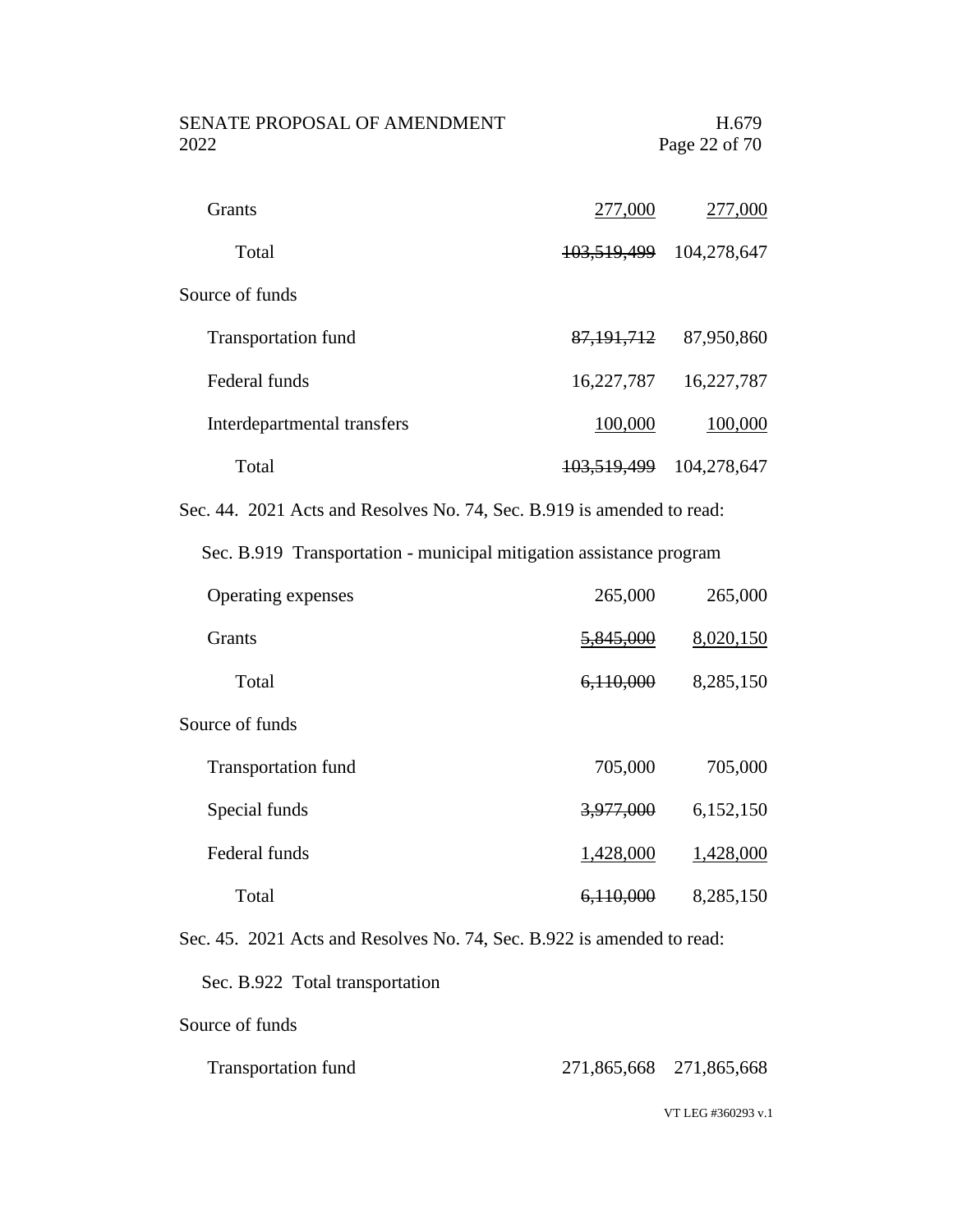SENATE PROPOSAL OF AMENDMENT FRAME H.679 2022 Page 23 of 70

| TIB fund                    | 11,397,637             | 11,397,637   |
|-----------------------------|------------------------|--------------|
| Special funds               | 4,027,000              | 6,202,150    |
| Federal funds               | 361,546,034            | 361,546,034  |
| Internal service funds      | 22, 202, 720           | 22, 202, 720 |
| Interdepartmental transfers | 2,888,052              | 2,888,052    |
| Local match                 | 1,833,316              | 1,833,316    |
| Total                       | <del>675,760,427</del> | 677,935,577  |

Sec. 46. 2021 Acts and Resolves No. 74, Sec. B.1106 is amended to read:

Sec. B.1106 FISCAL YEAR 2022 ONE-TIME GENERAL FUND

### APPROPRIATIONS

(a) In fiscal year 2022, funds are appropriated from the General Fund for new and ongoing initiatives as follows:

(1) \$38,430,000 \$39,460,000 to the Agency of Administration for the following:

(A)  $$11,580,000$   $$12,420,000$  for distribution to departments to fund the fiscal year 2022 53rd week of Medicaid.

(B)  $$12,450,000$   $$12,640,000$  for distribution to departments to fund the fiscal year 2022 27th payroll pay period.

\* \* \*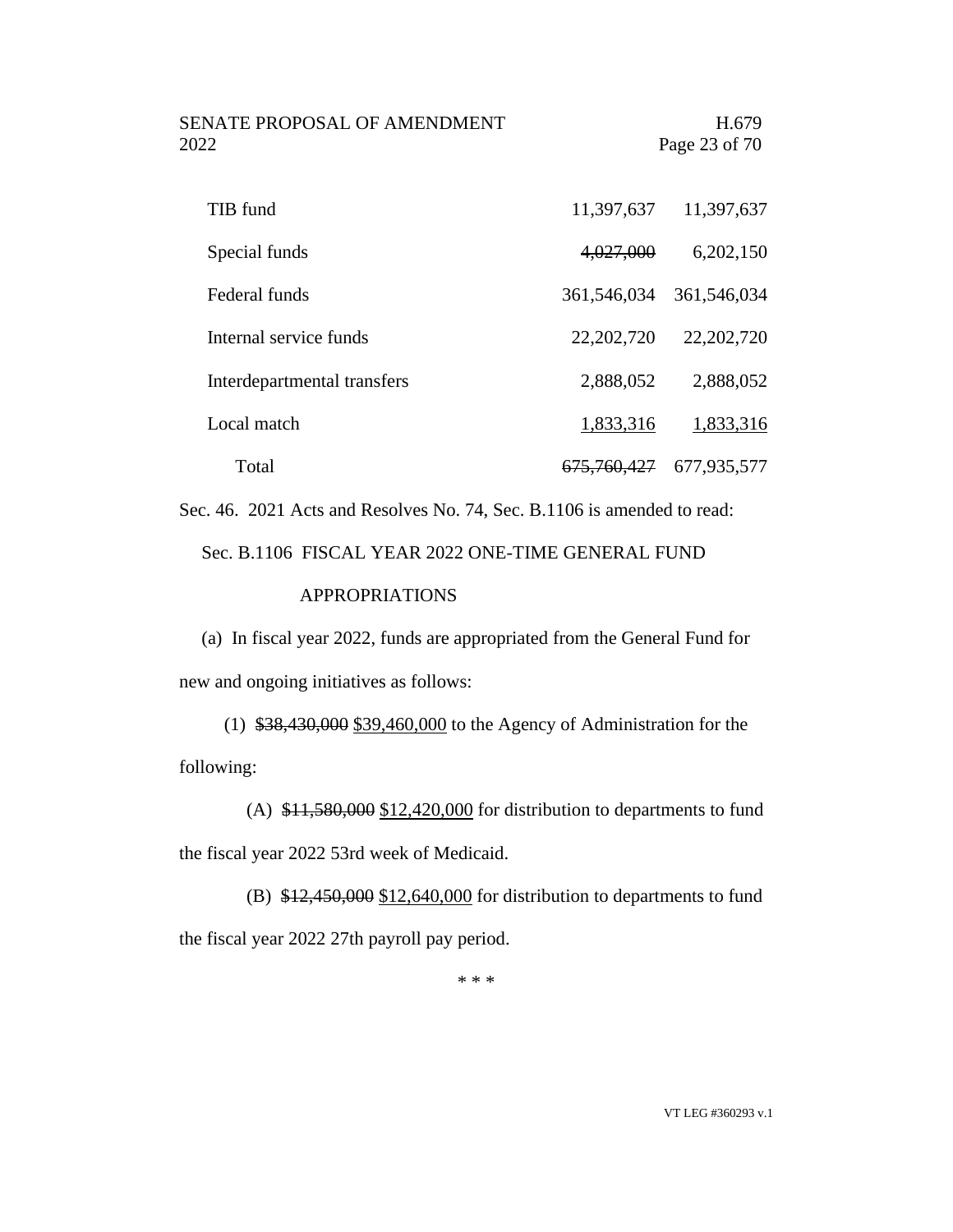### SENATE PROPOSAL OF AMENDMENT FL679 2022 Page 24 of 70

(12) \$126,000 to the Agency of Human Services Secretary's Office Department for Children and Families – administration and support services to maintain the 211-call center.

\* \* \*

(21) \$25,000,000 to the Agency of Human Services – Central Office to address emergent and exigent circumstances following the COVID-19 pandemic.

(A) On or before March 1, 2022, the Agency of Human Services shall report to the House and Senate Committees on Appropriations on a plan to address costs associated with contract staffing for nursing homes. The plan shall include a methodology for addressing costs incurred for state fiscal year 2022, as well as a timeline for implementation. The plan shall include a timeline to address the rate setting process for future ongoing base costs starting in state fiscal year 2023.

(B) Funds appropriated in the subsection may be included among the Global Commitment appropriations referenced in 2021 Acts and Resolves No. 74, Sec. E.301.2 as available for transfers if it is determined that grants made under this provision can be included and matched in the Global Commitment waiver.

(22) \$3,300,000 to the Agency of Digital Services for a cyber security initiative as follows: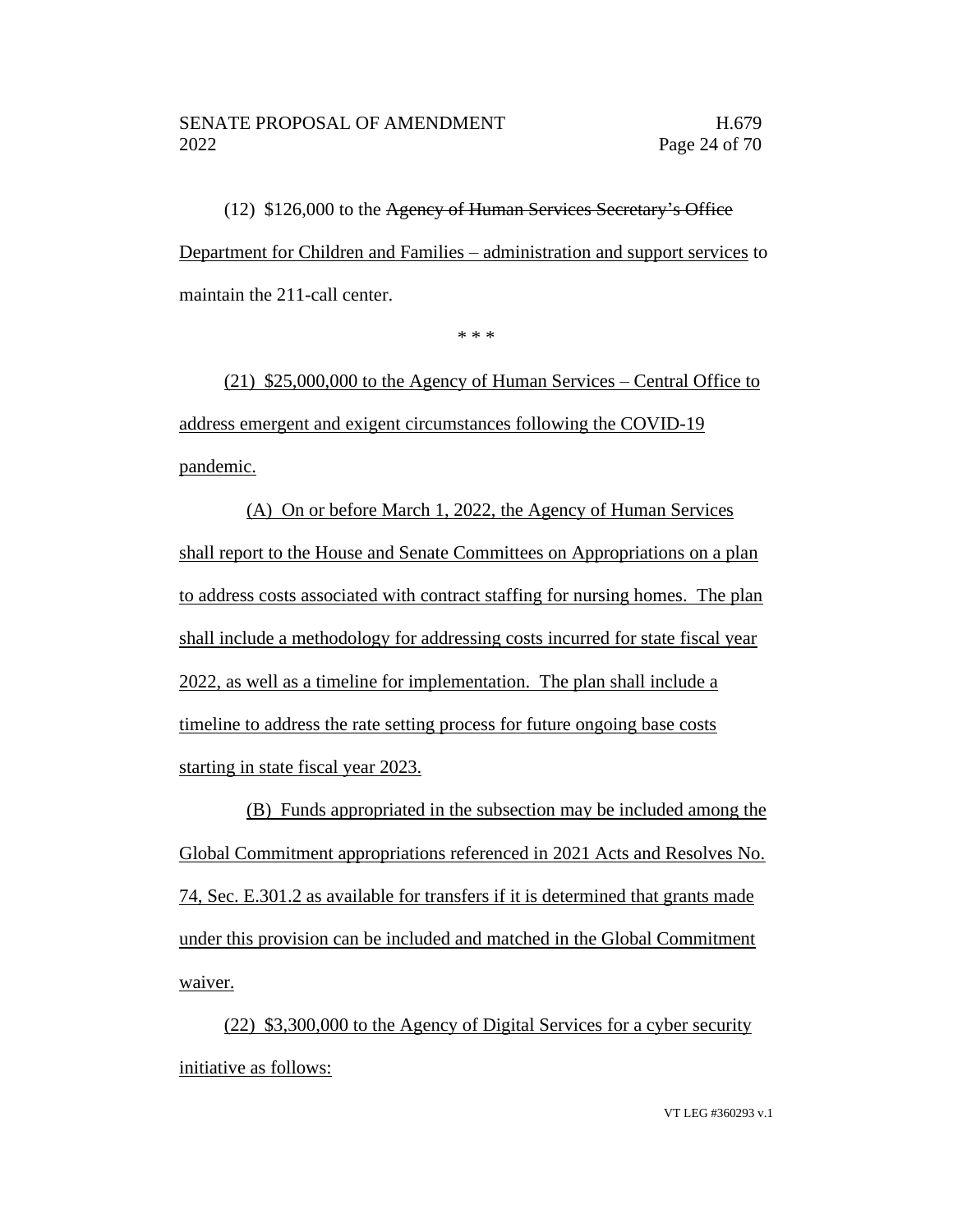(A) \$2,300,000 for purchase and implementation of Security Information and Event Management software.

(B) \$1,000,000 to prepay the fiscal year 2023 annual

licensing/maintenance costs for the system.

(23) \$350,000 to the Department of Environmental Conservation to evaluate and provide an analysis of the capital and ongoing operations and maintenance costs of the Green River Dam. Any unspent funds shall be directed to State-owned dams to evaluate the capital and ongoing operations and maintenance costs.

(24) \$33,000 to the Joint Fiscal Office for the expense of a consultant for the Health Reform Oversight Committee.

(25) \$350,000 to the Agency of Education to provide support for the four statewide nonprofit organizations in the Adult Education and Literacy (AEL) network to address budget shortfalls resulting from the effects of COVID-19.

(26) \$300,000 to the Public Service Department to support the continuity of statewide public, educational, and governmental (PEG) access services.

(27) \$166,667 to the Department of Health, Alcohol and Drug Abuse Programs, to support four statewide syringe services programs.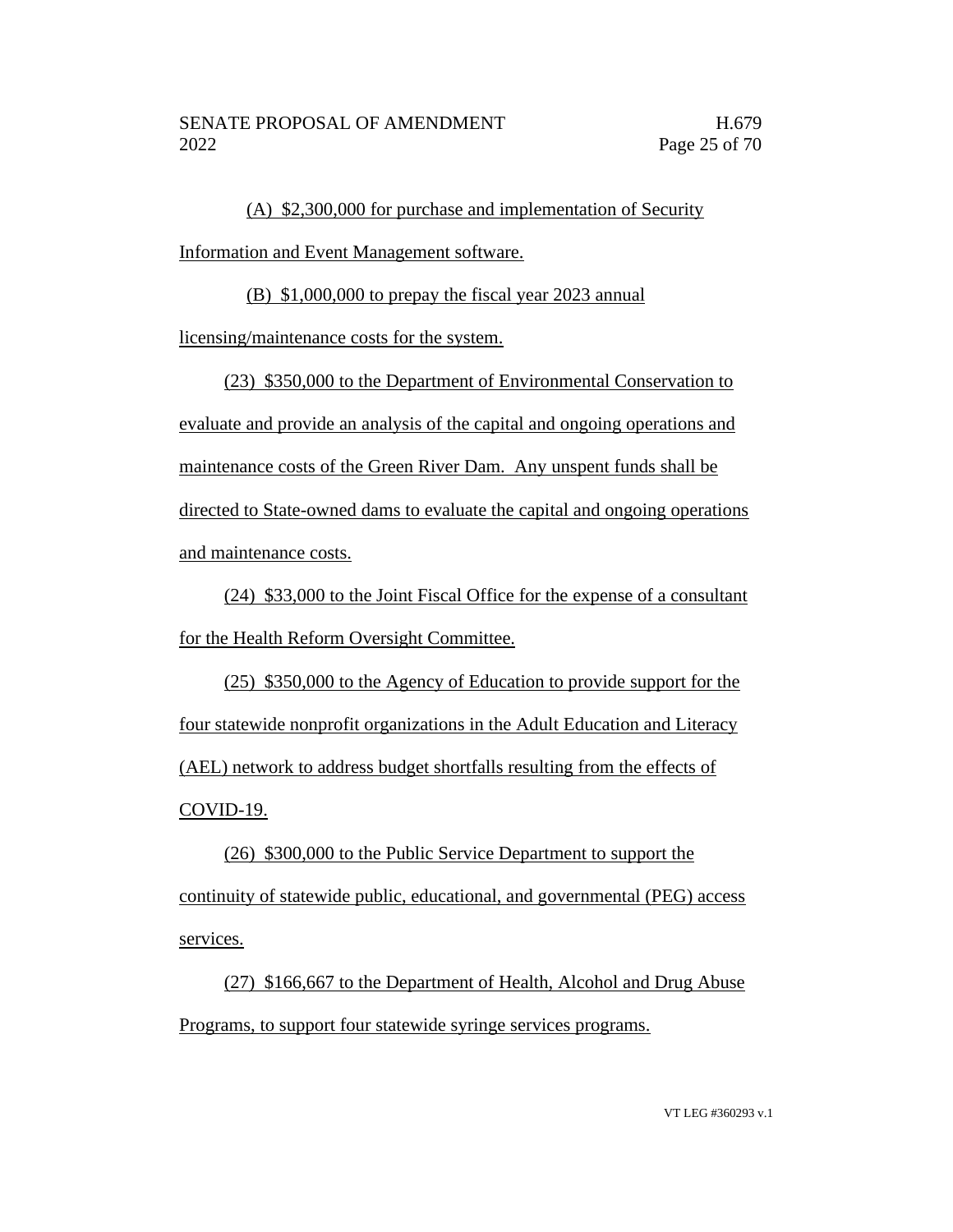(28) \$250,000 to the Agency of Commerce and Community Development, Housing and Community Development, to make grants to municipal planning organizations.

(29) \$112,000 to the Center for Crime Victim Services for legal services for victims.

(30) \$150,000 to the Agency of Education for the vaccine incentive program for recognized and approved Independent Schools that are not eligible to receive Elementary and Secondary School Emergency Relief (ESSER) funds.

(31) \$150,000 to the Agency of Commerce and Community

Development for a grant to the Town of New Haven for expenses related to the relocation of the railroad station. These funds are in addition to other funding provided to the town for the same purpose from other state entities and other sources.

(32) \$500,000 to the Green Mountain Care Board for a consultant to perform per capita benchmarking analyses with comparisons to national, peers and better performers. This shall include an analysis of avoidable utilization and low value care.

(33) \$1,000,000 to the Agency of Commerce of Community Development to provide state match for U.S. Economic Development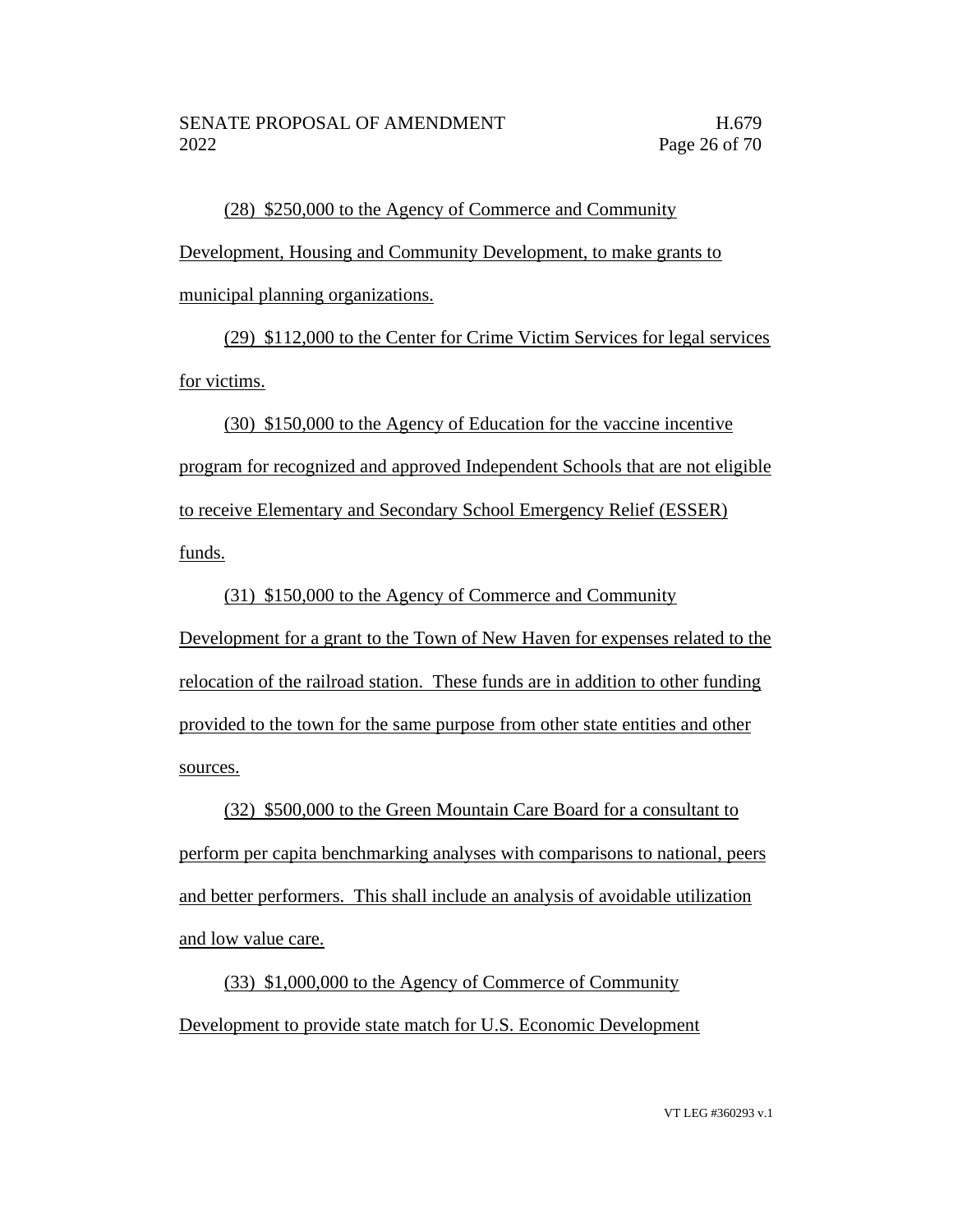Administration funding to be allocated equally between the Build to Scale and the Good Jobs Challenge proposals to be submitted for funding.

Sec. 47. FISCAL YEAR 2022; VERMONT STATE EMPLOYEES'

 RETIREMENT SYSTEM; RECOMMENDATIONS; DEPARTMENT OF CORRECTIONS EMPLOYEES; LONGEVITY INCENTIVE

(a) On or before April 15, 2022, the State Treasurer and the Board of Trustees for the Vermont State Employees Retirement System shall recommend to the House and Senate Committees on Appropriations and on Government Operations a plan for the following:

(1) the creation of a new pension benefit group for Department of Corrections employees that is actuarially neutral to the pension system and results in no additional employer pension costs; and

(2) the development of a longevity incentive that encourages Group F members who are eligible for a normal retirement a longevity incentive to continue working past their retirement date, provided that the incentive is designed to result in actuarial savings to the pension system and reduce employer pension expenses.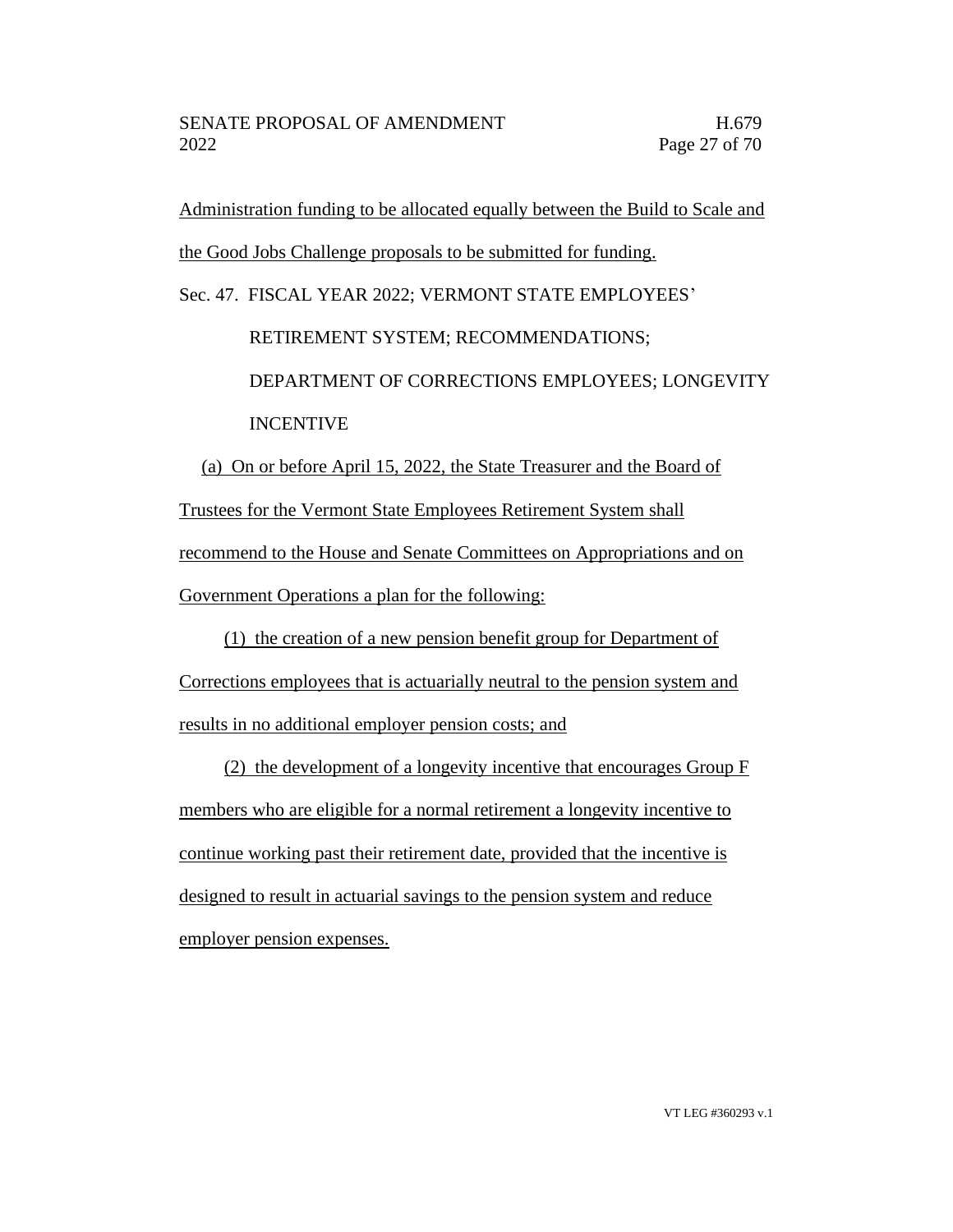Sec. 48. 2021 Acts and Resolves No. 74, Sec. D.101 is amended to read:

Sec. D.101 FUND TRANSFERS, REVERSIONS AND RESERVES

(a) Notwithstanding any other provision of law, the following amounts are transferred from the funds indicated:

\* \* \*

(6) From the Clean Water Fund (21932) established by 10 V.S.A. § 1388 to the Agricultural Water Quality Special Fund (21933) created under 6 V.S.A. § 4803: \$4,521,393 \$5,963,850.

\* \* \*

(9) From the Transportation Infrastructure Bond Fund established by 19 V.S.A. § 11f to the Transportation Infrastructure Bonds Debt Service Fund (35200) established by 32 V.S.A. § 951a for funding fiscal year 2023 transportation infrastructure bonds debt service the redemption of transportation infrastructure bonds prior to maturity: \$2,502,363.

(10) From the Transportation FHWA Fund (20135) to the

Transportation Infrastructure Bonds Debt Service Fund (35200) established by 32 V.S.A. § 951a for funding the redemption of transportation infrastructure bonds prior to maturity: \$12,554,768.

(11) From the Transportation Fund – Non-Dedicated (20105) to the Transportation Infrastructure Bonds Debt Service Fund (35200) established by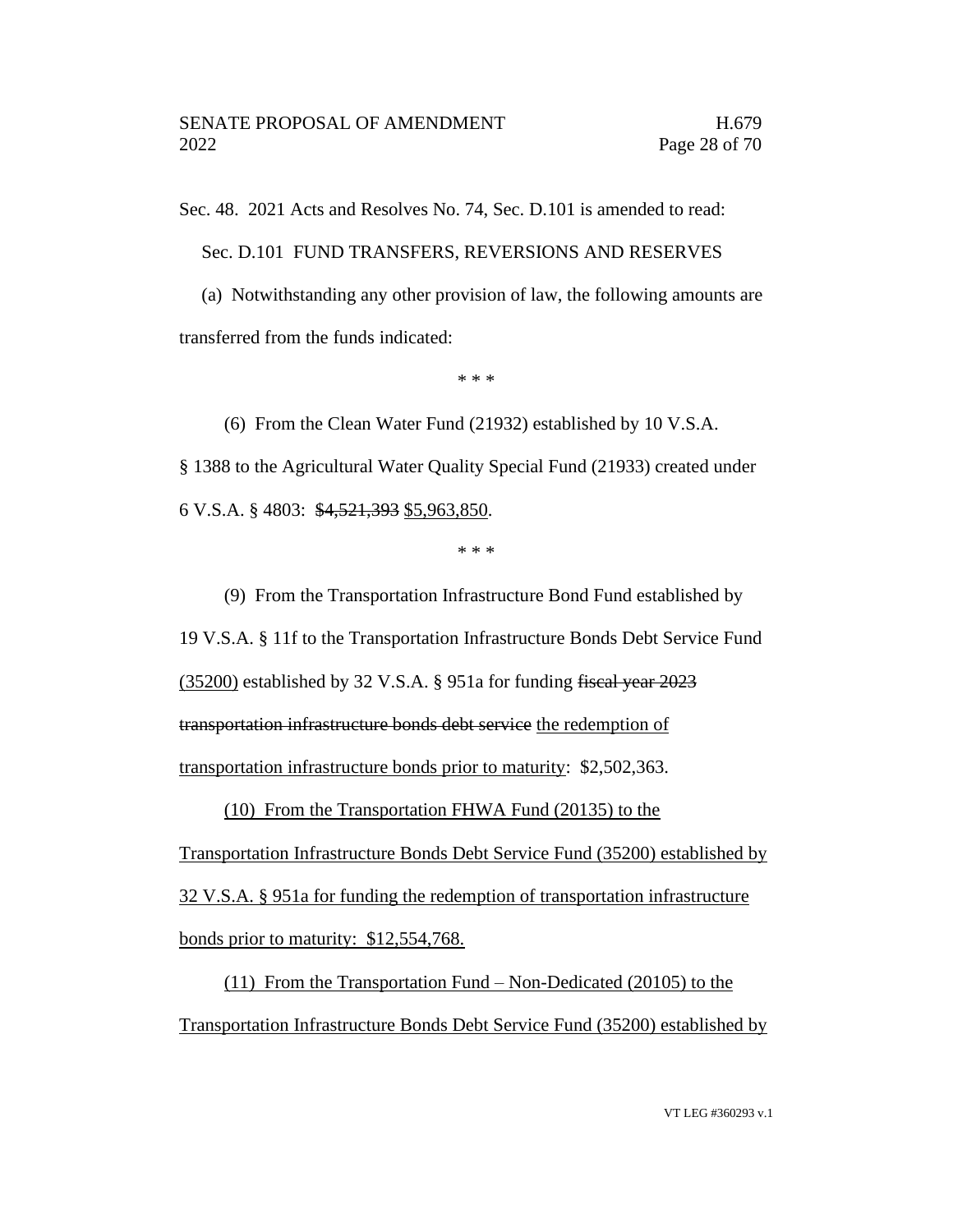32 V.S.A. § 951a for funding the redemption of transportation infrastructure

bonds prior to maturity: \$4,863,957.

(12) From the General Fund to the Property Management Fund (58700) established by 29 V.S.A. § 160: \$5,000,000.

(13) From the General Fund to the State Liability Self-Insurance Fund

 $(56200):$  \$6,700,000.

(14) From the General Fund to the Victims Compensation Special Fund

(21145) established by 13 V.S.A. § 5359: \$1,300,000.

(15) From the General Fund to the Domestic and Sexual Violence

Special Fund (21926) established by 13 V.S.A. § 5360: \$250,000.

(16) From the General Fund to the Correctional Industries Internal Services Fund (59100): \$1,877,092.

(17) From the General Fund to the Cannabis Regulation Fund (21998): \$850,000.

(b) Notwithstanding any provisions of law to the contrary, in fiscal year 2022:

(1) The following amounts shall be transferred to the General Fund from the funds indicated:

\* \* \*

### 21500 Interdepartmental Transfer Fund – 7100000022 \$125,000.00

\* \* \*

VT LEG #360293 v.1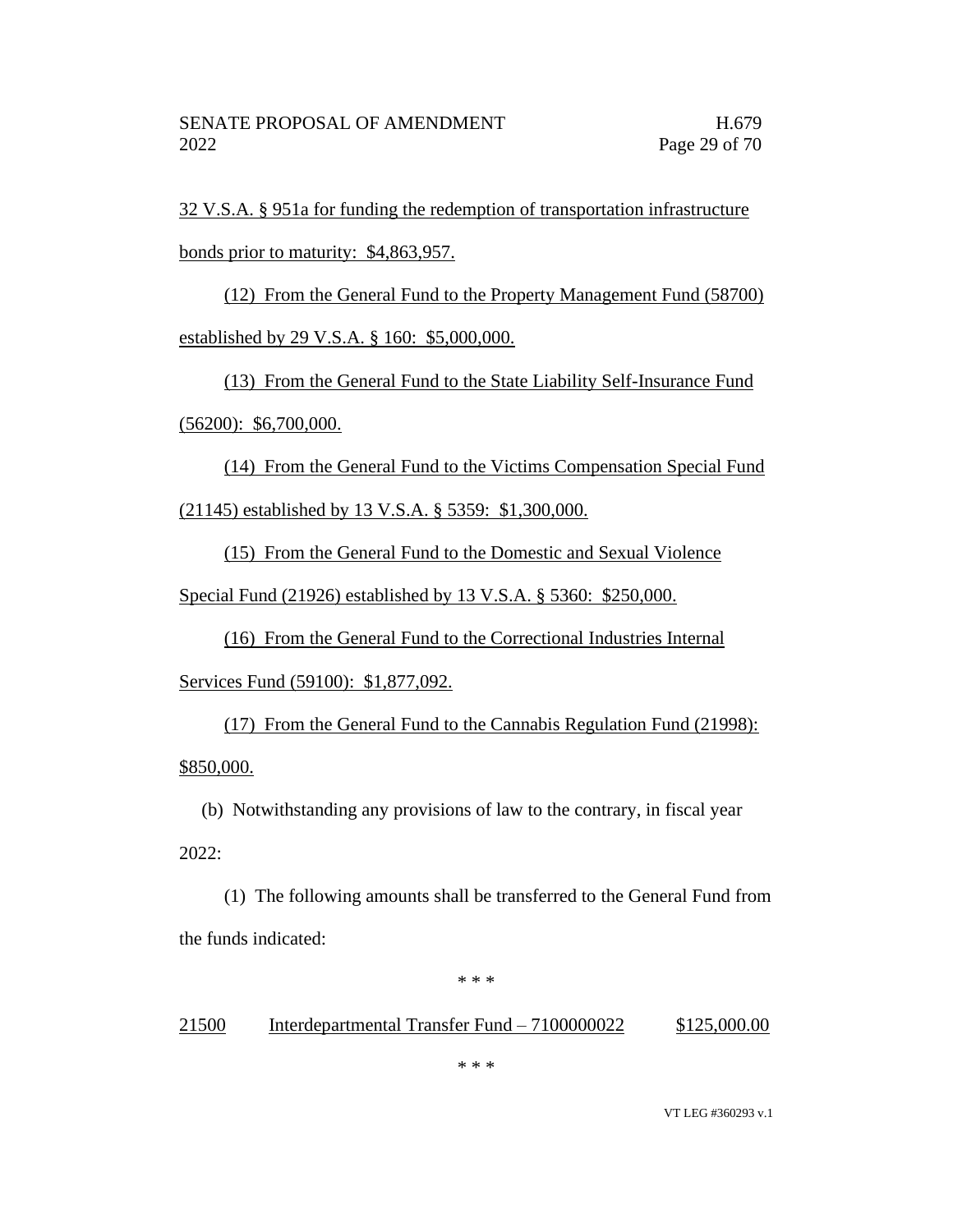(d) Notwithstanding any provision of law to the contrary, in fiscal year

2022, the following amounts shall revert to the General Fund from the

accounts indicated:

| 2150010000 | Military - administration            | \$200,000.00 \$316,556.00 |
|------------|--------------------------------------|---------------------------|
| 1210002000 | Legislature                          | \$140,000.00 \$435,000.00 |
| 1215001000 | Legislative Counsel                  | \$50,000.00               |
| 1220000000 | Joint Fiscal Office                  | \$50,000.00               |
| 1225001000 | Legislative IT                       | \$60,000.00               |
| 1100010000 | Secretary of Administration          | \$50,000.00               |
| 1110003000 | <b>Budget &amp; Management</b>       | \$117,075.64              |
| 1110006000 | University of Vermont                | \$1.00                    |
| 1110007000 | <b>UVM-Morgan Horse Farm</b>         | \$1.00                    |
| 1110009100 | <b>Vermont State Colleges</b>        | \$3.00                    |
| 1130030000 | Libraries                            | \$26,000.38               |
| 1140010000 | <b>Tax Operation Costs</b>           | \$200,000.00              |
| 1140040000 | <b>Homeowner Rebates</b>             | \$333,503.02              |
| 1140330000 | <b>Renter Rebates</b>                | \$1,712,964.82            |
| 1240001000 | <b>Lieutenant Governor's Office</b>  | \$20,672.89               |
| 2130200000 | Sheriffs                             | <u>\$542,914.55</u>       |
| 2140010000 | DPS – State Police                   | \$13,666,973.39           |
| 2170010000 | <b>Criminal Justice Trng Council</b> | \$62,049.00               |
|            |                                      | VT LEG #360293 v.1        |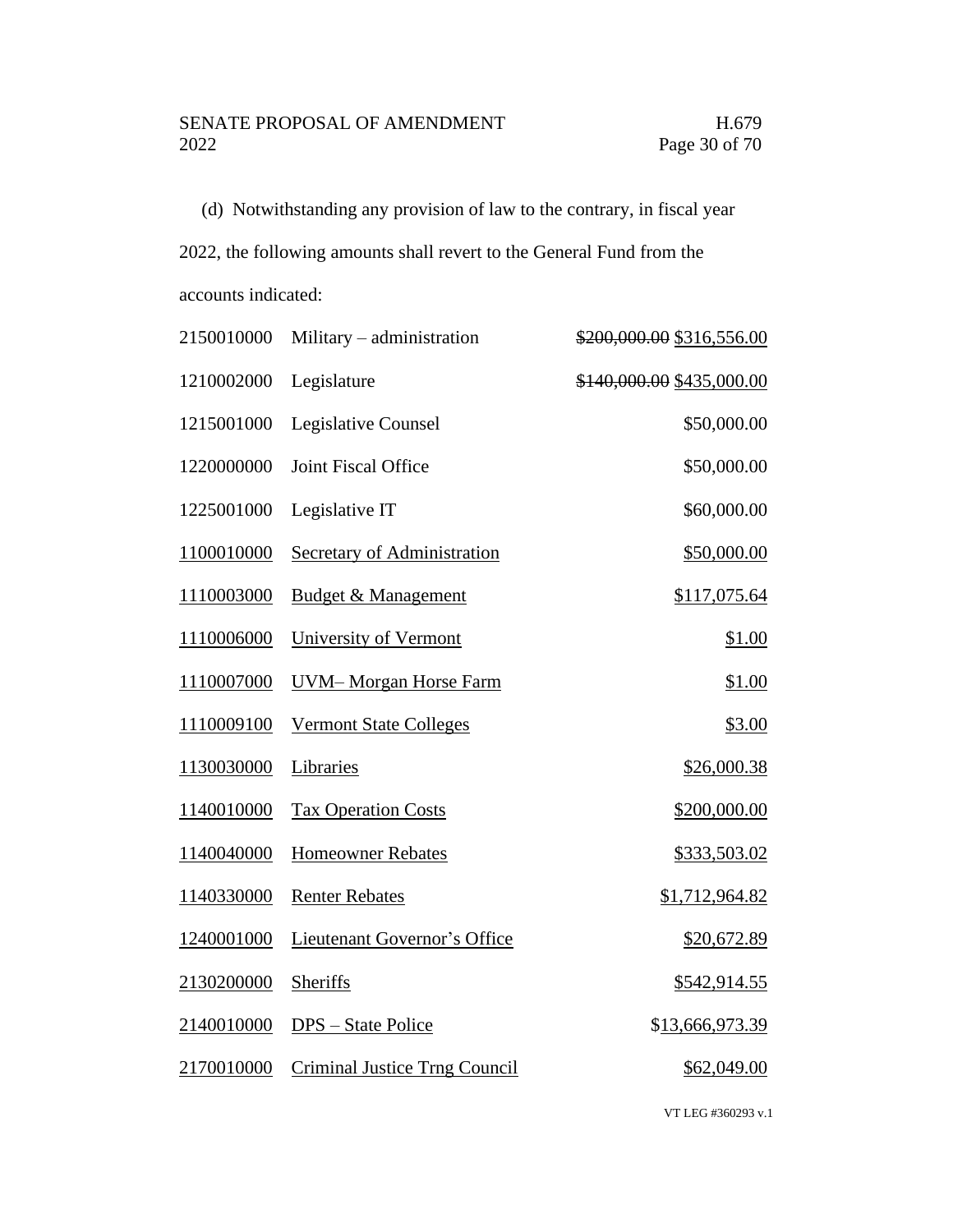| SENATE PROPOSAL OF AMENDMENT | H.679         |
|------------------------------|---------------|
| 2022                         | Page 31 of 70 |

| 2280001000        | <b>Human Rights Commission</b>            | \$9,101.68         |
|-------------------|-------------------------------------------|--------------------|
| <u>3150891901</u> | <b>Copeland Center</b>                    | \$5,803.03         |
| 3330010000        | Green Mountain Care Board                 | \$0.44             |
| 3400001000        | <b>Secretary's Office Admin Costs</b>     | \$50,000.00        |
| 3400002000        | <b>RSVP</b> Appropriation                 | \$1,035.00         |
| 3400891902        | <b>Elec Med/Health Records Syst</b>       | \$3,894.00         |
| <u>3410017000</u> | <b>DVHA-Programs-ST-Only Funded</b>       | <u>\$76,450.02</u> |
| 3420010000        | Administration                            | \$650,000.00       |
| 3420021000        | <b>Public Health</b>                      | \$1,784,782.61     |
| 3420892110        | <b>VDH-Data Collection</b>                | \$134,000.00       |
| 3440060000        | <b>DCFS</b> - General Assistance          | \$4,374,450.77     |
| <u>3440891903</u> | <b>Parent Child Centers</b>               | \$18,089.40        |
| 3440891906        | <b>Incentivizing Child Care Profs</b>     | \$96,628.40        |
| 3440891908        | <b>Weatherization Assist Bridge</b>       | \$290,035.94       |
| 3460020000        | <b>Advocacy &amp; Indep Living Grants</b> | \$241,585.88       |
| 3480004000        | <b>Corrections-Correctional Services</b>  | \$6,361,238.22     |
| 5100010000        | Administration                            | \$118,500.00       |
| 5100060000        | <b>Adult Basic Education</b>              | \$63,476.19        |
| 5100070000        | <b>Education Services</b>                 | <u>\$51,719.84</u> |
| 5100210000        | <b>Ed-Flexible Pathways</b>               | \$10,675.00        |
| 5100891807        | <b>Restorative Justice Grants</b>         | \$75,867.34        |
|                   |                                           |                    |

VT LEG #360293 v.1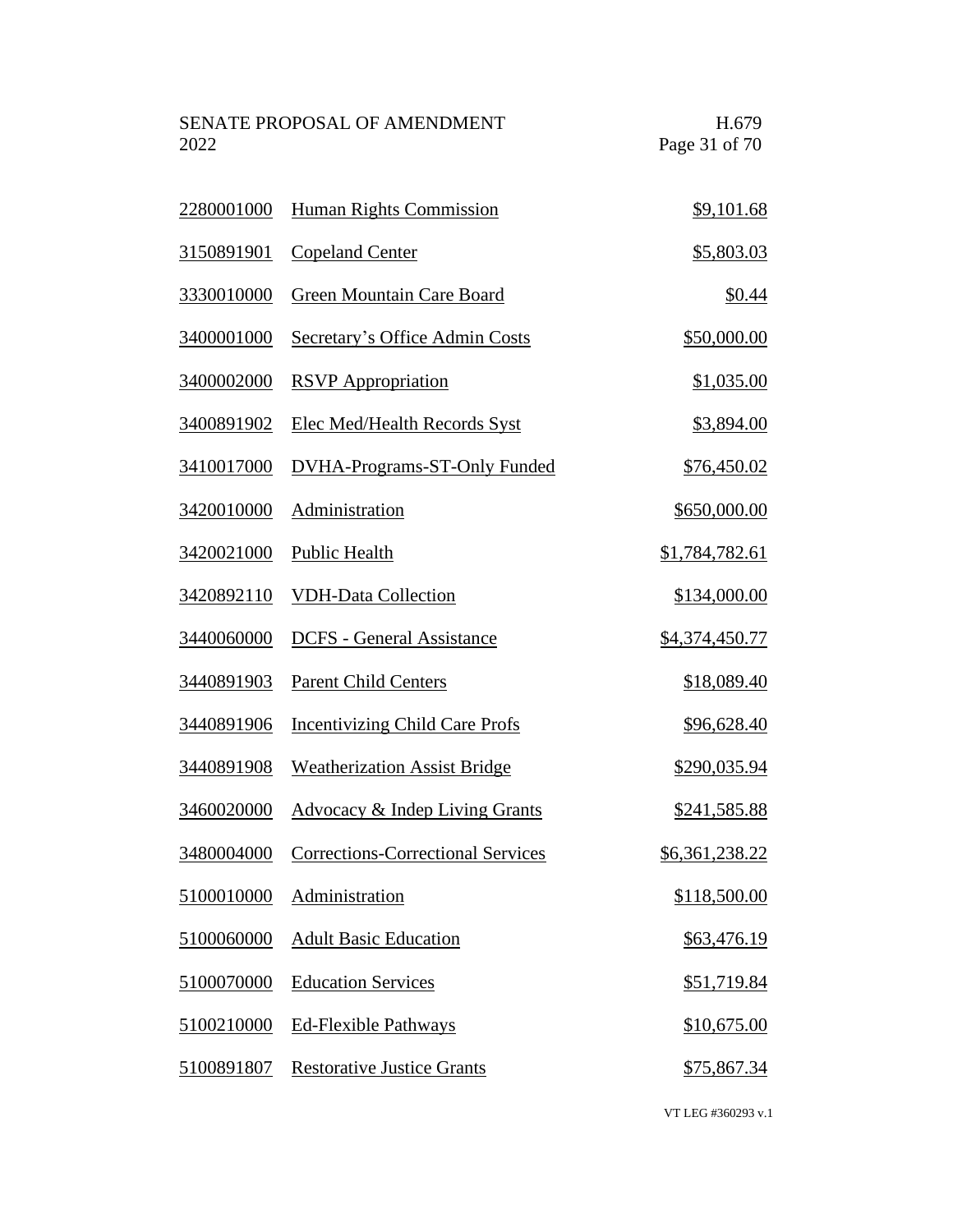| 2022                                                                        | <b>SENATE PROPOSAL OF AMENDMENT</b>                                      | H.679<br>Page 32 of 70 |
|-----------------------------------------------------------------------------|--------------------------------------------------------------------------|------------------------|
| 5100891901                                                                  | <b>AOE</b> New Positions                                                 | \$214,729.59           |
| 6100040000                                                                  | <b>Property Tax Assessment Approp</b>                                    | \$0.93                 |
| 6130010000                                                                  | Administration                                                           | \$0.70                 |
| 7100892107                                                                  | <b>ACCD-Public Access TV</b>                                             | \$30,450.10            |
| 7120892001                                                                  | Think Vermont Initiative                                                 | \$45,000.00            |
|                                                                             | (e) Notwithstanding any provision of law to the contrary, in fiscal year |                        |
|                                                                             | 2022, the following amounts shall revert to the Education Fund from the  |                        |
| accounts indicated:                                                         |                                                                          |                        |
| 1140060000                                                                  | Reappraisal & Listing Payments                                           | \$0.13                 |
| 5100010000                                                                  | Administration                                                           | \$950,949.54           |
| 5100040000                                                                  | <b>Special Education Formula</b>                                         | \$5,824,528.53         |
| 5100050000                                                                  | <b>State-Placed Students</b>                                             | \$880,000.00           |
| 5100090000                                                                  | <b>Education Grant</b>                                                   | \$0.69                 |
| 5100110000                                                                  | <b>Small School Grant</b>                                                | \$614,965.00           |
| 5100190000                                                                  | <b>Essential Early Educ Grant</b>                                        | \$41,295.67            |
| 5100200000                                                                  | <b>Education-Technical Education</b>                                     | \$1,841,126.00         |
| 5100210000                                                                  | <b>Ed-Flexible Pathways</b>                                              | \$1,579,282.05         |
| (f) Notwithstanding any provision of law to the contrary, in fiscal year    |                                                                          |                        |
| 2022, the following amount shall revert to the Transportation Fund from the |                                                                          |                        |
| account indicated:                                                          |                                                                          |                        |
| 2140010000                                                                  | <b>DPS-State Police</b>                                                  | \$3,933,026.61         |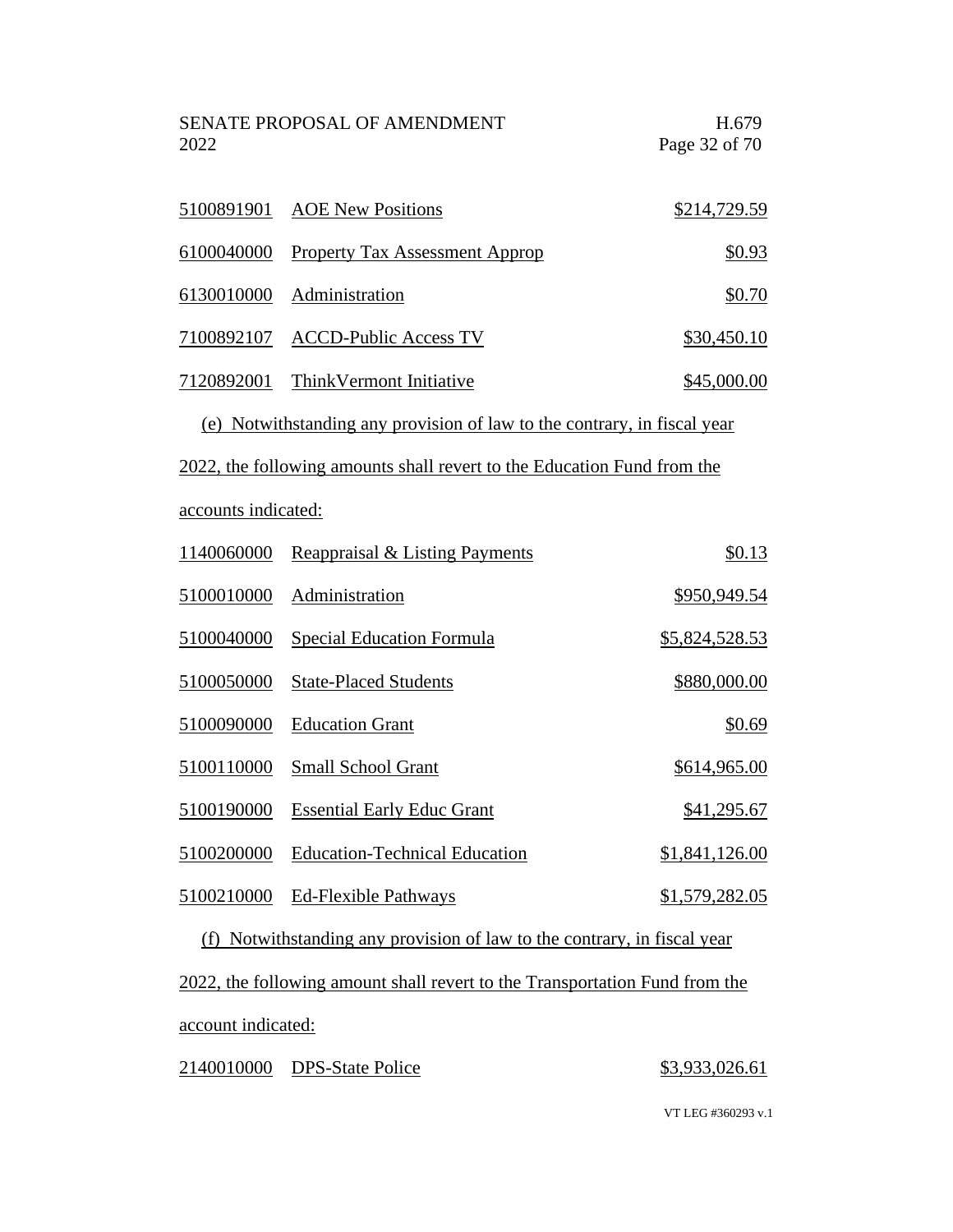(g) Notwithstanding any provision of law to the contrary, in fiscal year 2022, the following amount shall revert to the Clean Water Fund from the account indicated:

# 6140040000 Environmental Conservation – Office of Water Programs Office of Water Programs  $$675,149.73$

Sec. 49 2021 Acts and Resolves No. 74, Sec. D.102 is amended to read:

Sec. D.102 27/53 RESERVE; TRANSFER AND USE

(a) \$3,740,000 \$4,770,000 from the General Fund shall be reserved in the 27/53 reserve in fiscal year 2022. This action is the fiscal year 2022 contribution to the reserve for the 53rd week of Medicaid as required by 32 V.S.A. § 308e and the 27th payroll reserve as required by 32 V.S.A.  $§ 308e(b).$ 

(b) \$24,030,000 \$25,060,000 shall be unreserved from the 27/53 Reserve in in fiscal year 2022 to provide for the appropriations described in Secs.

B.1106(a)(1)(A) and B.1106(a)(1)(B) of this act.

Sec. 50. 2021 Acts and Resolves No. 74, Sec. E.107 is amended to read:

Sec. E.107 CORONAVIRUS RELIEF FUND APPROPRIATIONS;

### REVERSION AND REAL LOCATION; REPORTS

(a) The Commissioner of Finance and Management is authorized to revert all unobligated Coronavirus Relief Fund (CRF) appropriations prior to December 31, 2021. The total amount of CRF monies reverted in accordance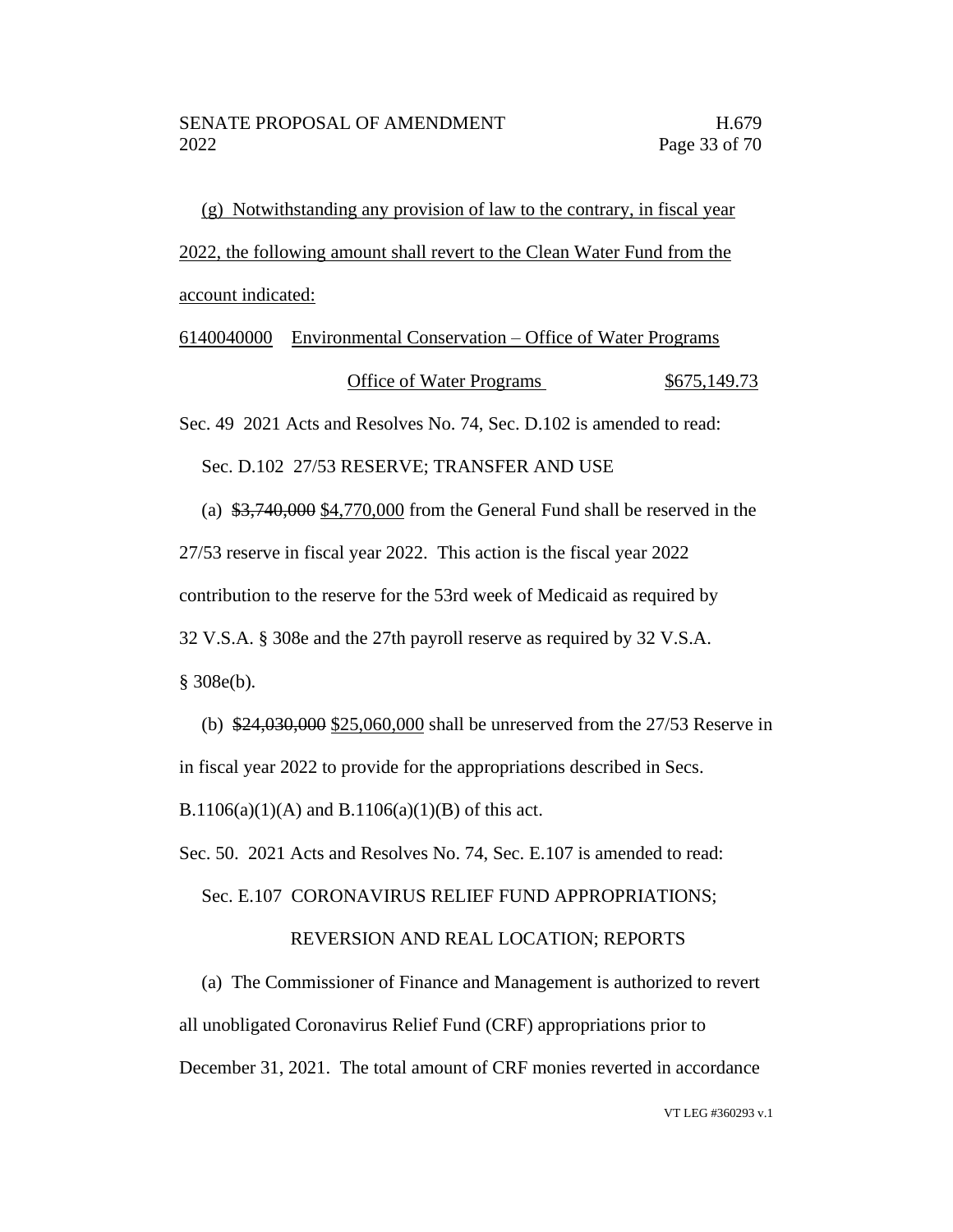with this subsection shall be allocated pursuant to 32 V.S.A. § 511 to any agency or department for CRF-eligible costs incurred from July 1, 2021 March 1, 2020 through December 31, 2021.

(b) If previously obligated CRF monies become unobligated after December 31, 2021, the Commissioner of Finance and Management is authorized to revert the unobligated CRF appropriations and allocate the monies for expenditure pursuant to 32 V.S.A. § 511 to any agency or department for CRF-eligible costs incurred from July 1, 2021 March 1, 2020 through December 31, 2021.

Sec. 51. CORONAVIRUS RELIEF FUND REALLOCATION

(a) Pursuant to 2021 Acts and Resolves No. 74, Sec. E.107 as amended by Sec. 50 of this act, the following amount is reallocated from the Coronavirus Relief Fund to the following eligible appropriation:

(1) To the Agency of Education for Local Educational Agency (LEA) grants: \$436,217.22

Sec. 52. [Deleted.]

Sec. 53. FISCAL YEAR 2022 UNALLOCATED RESERVE

(a) After satisfying the requirements of 32 V.S.A. § 308, and after other reserve requirements have been met, but prior to satisfying the requirements of 32 V.S.A. § 308c, the first \$81,000,000 of remaining unreserved and undesignated funds at the close of fiscal year 2022 shall remain in the General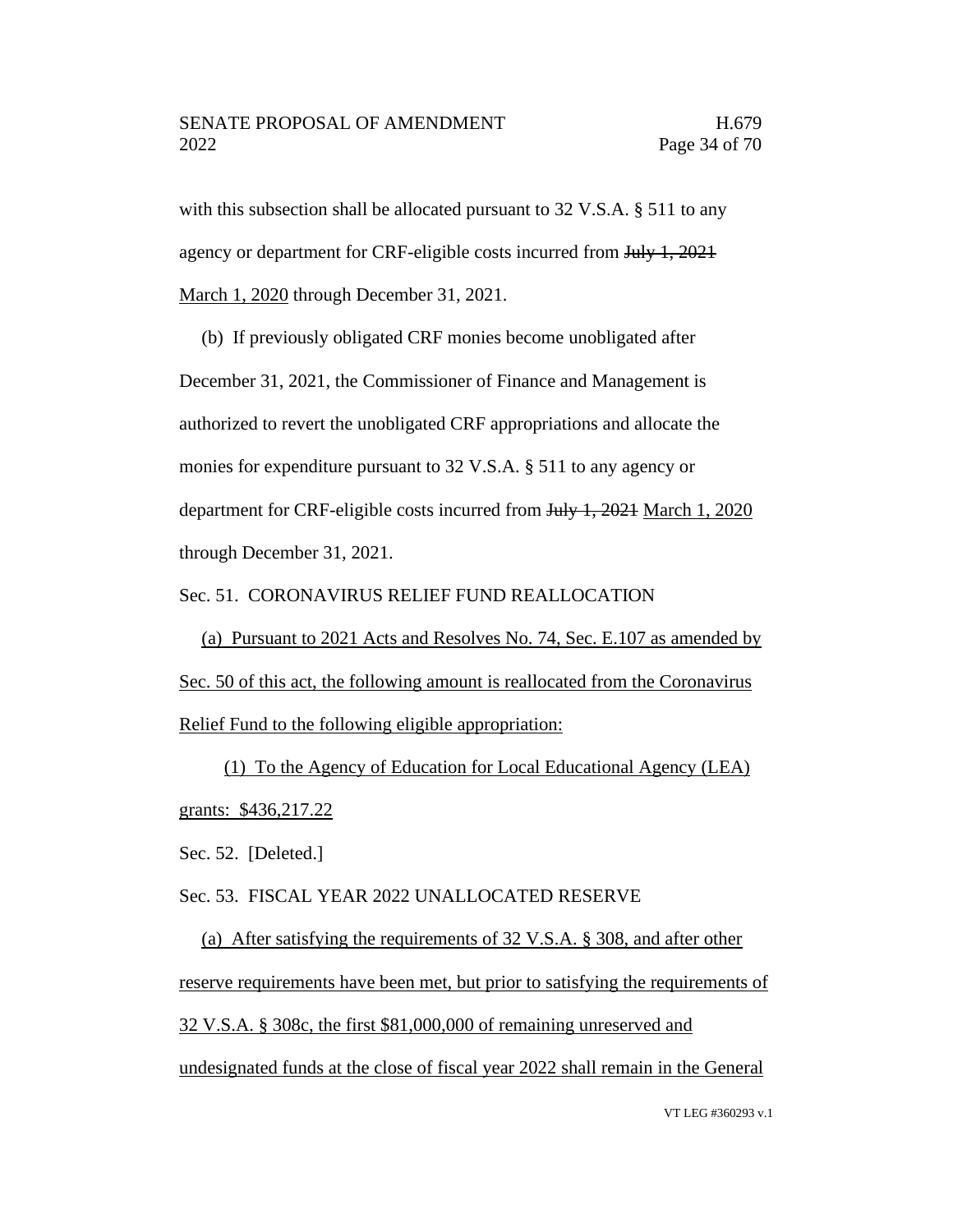Fund and be carried forward to fiscal year 2023. These funds may be used to provide state match to the federal Infrastructure Investment and Jobs Act.

(b) After meeting the requirements of subsection (a) of this section, but prior to satisfying the requirements of 32 V.S.A. § 308c, the remaining unreserved and undesignated funds at the close of fiscal year 2022 shall be allocated as follows:

(1) \$5,000,000 shall be transferred to the Property Management Fund (58700) established by 29 V.S.A. § 160.

(2) \$20,000,000 is appropriated to the State Treasurer's Office to be used to redeem, prior to maturity, State of Vermont general obligation bonds that may become eligible for redemption in fiscal years 2022 and 2023. These funds shall carry forward into fiscal year 2023 and be used only for the purpose of redeeming State of Vermont general obligation bonds prior to maturity.

(3) \$25,114,179 is appropriated to the extent available and, in fiscal year 2022, the Commissioner of Finance and Management is authorized to replace American Rescue Plan Act – Coronavirus State Fiscal Recovery Funds appropriated in 2021 Acts and Resolves No. 74, Sec. G.300, as amended by Sec. 68 of this act, with General Fund dollars in the following amounts:

(A) \$6,000,000 to replace the fund source in the appropriation in Sec. G.300(a)(23) (Vermont Foodbank);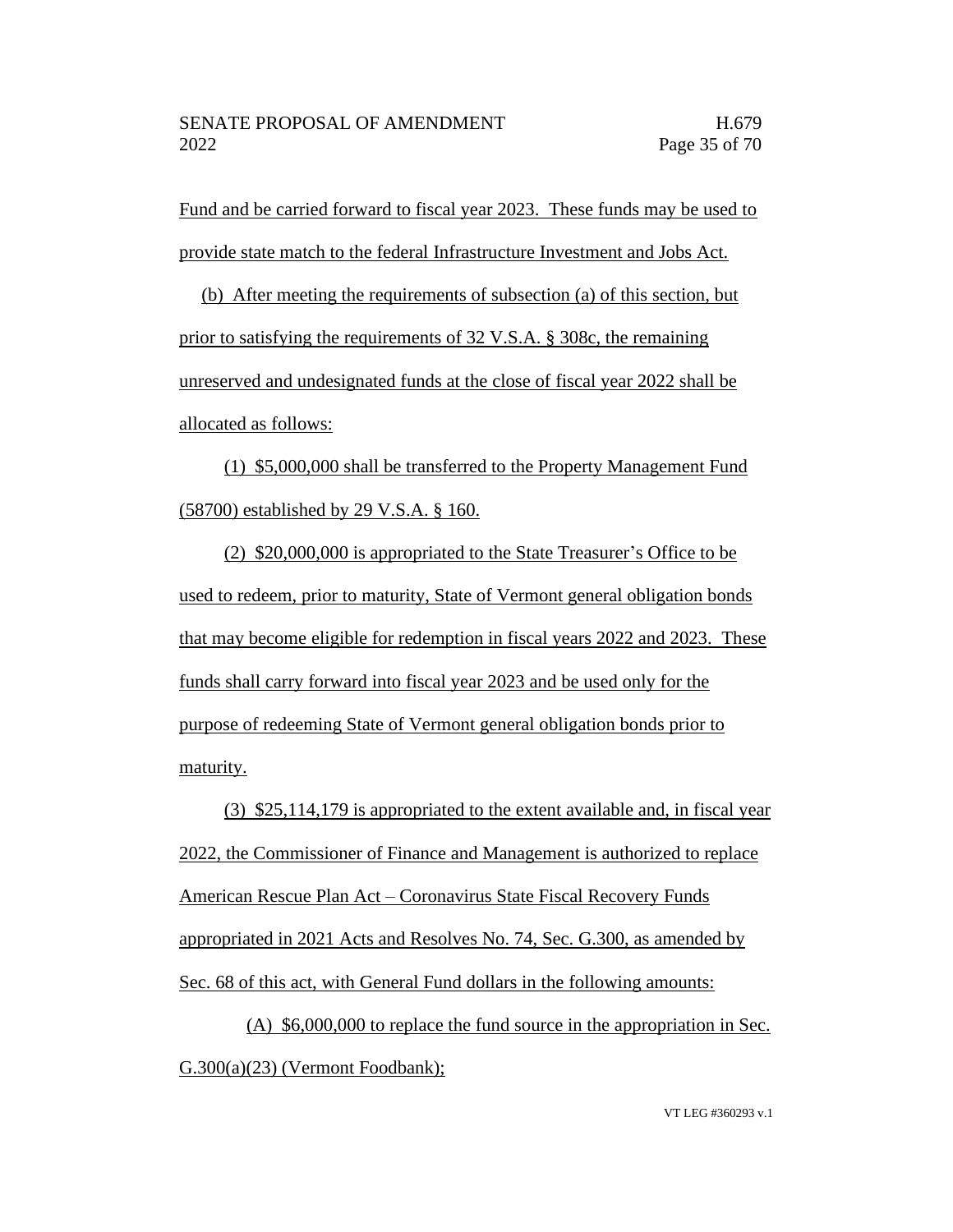(B) \$1,001,913 to replace the fund source in the appropriation in Sec.  $G.300(a)(26)$  (adult day services);

(C) \$4,934,590 to replace the fund source in the appropriation in Sec.

G.300(a)(27) (Department of Corrections);

(D) \$12,803,996 to replace the fund source in the appropriation in

Sec. G.300(a)(28) (Department of Labor); and

(E) \$373,680 to replace the fund source in the appropriation in Sec.

G.300(a)(29) (Vermont Veterans' Home).

(c) After meeting the requirements of subsections (a) and (b) of this section, but prior to satisfying the requirements of 32 V.S.A. § 308c, the remaining unreserved and undesignated funds at the close of fiscal year 2022 shall remain in the General Fund and be carried forward to fiscal year 2023. Sec. 53a. 32 V.S.A. § 902 is amended to read § 902. AUTHORIZATION TO BORROW MONEY

\* \* \*

(c) Notwithstanding any other provision of law to the contrary, the State Treasurer shall have the authority to redeem any previously issued bonds or notes prior to their maturity, at a time and on terms consistent with the provisions of such bonds or notes, with funds specifically appropriated by the General Assembly for such redemption or in the case of any bonds maturing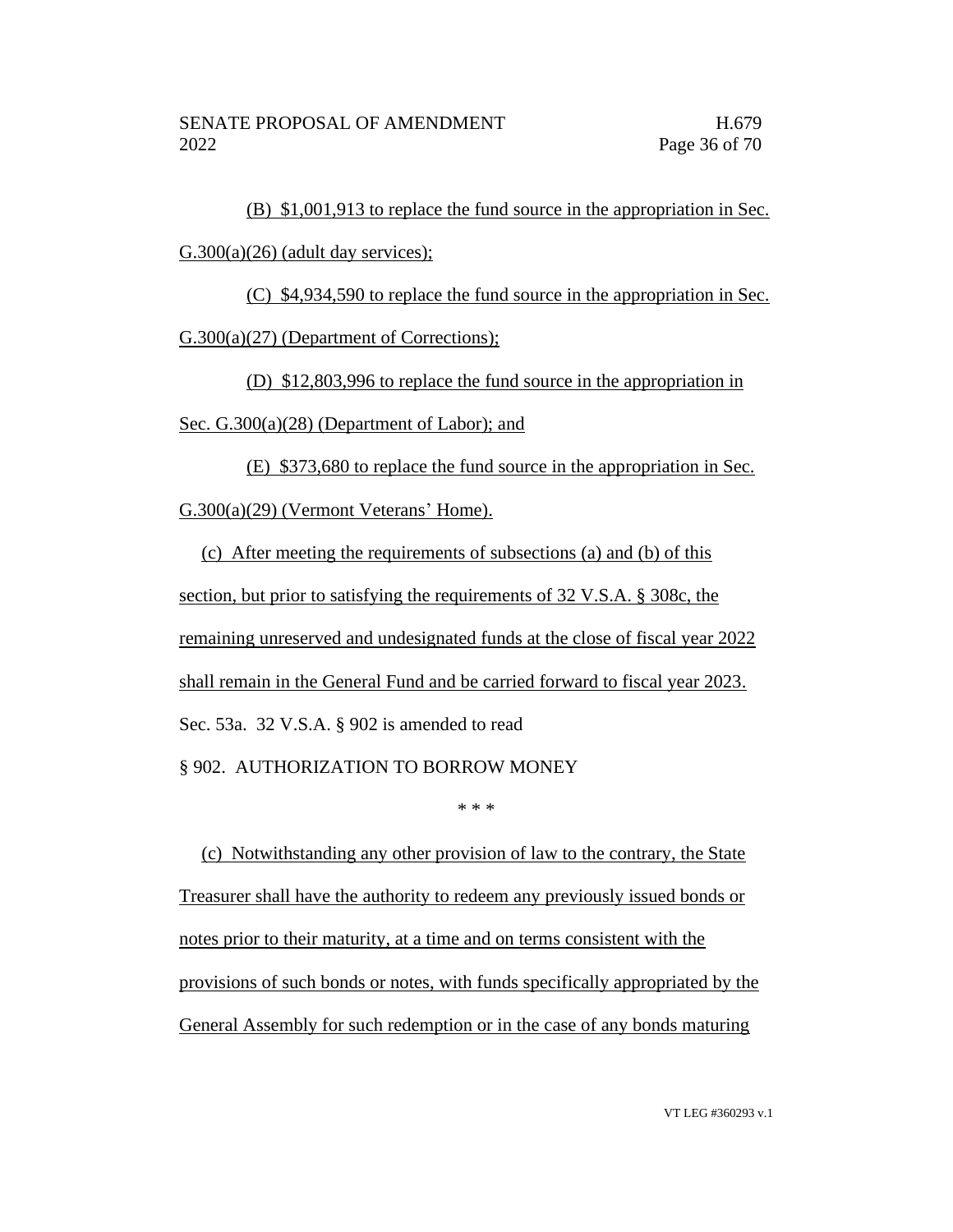within a particular fiscal year, from funds appropriated or available for payment of debt service for the particular fiscal year.

Sec. 54. GENERAL ASSISTANCE EMERGENCY HOUSING;

TRANSITIONAL HOUSING; SOURCE OF FUNDS

(a) The Department for Children and Families shall continue to make emergency housing available through the General Assistance Emergency Housing program to individuals and families through June 30, 2022, using eligibility criteria in effect on January 1, 2022.

(b) The Adverse Weather Conditions policy in effect on November 22, 2021 shall continue in effect until March 31, 2022 using 100 percent FEMA funds and through the end of the fiscal year using either 100 percent FEMA funds or Emergency Rental Assistance Program (ERAP) funds.

(c)(1) The Commissioner for Children and Families shall reconvene the General Assistance working group described in 2021 Acts and Resolves No. 74, sections E.321 and E.321.2 for the purpose of assisting with the development of rules for a transitional housing program, which shall be funded by federal ERAP funds. The Department shall initiate emergency rulemaking as soon as practicable and shall be deemed to have met the emergency rulemaking criteria in 3 V.S.A. § 844. The Department shall file permanent rules pursuant to 3 V.S.A. chapter 25 concurrently with its emergency rule filing.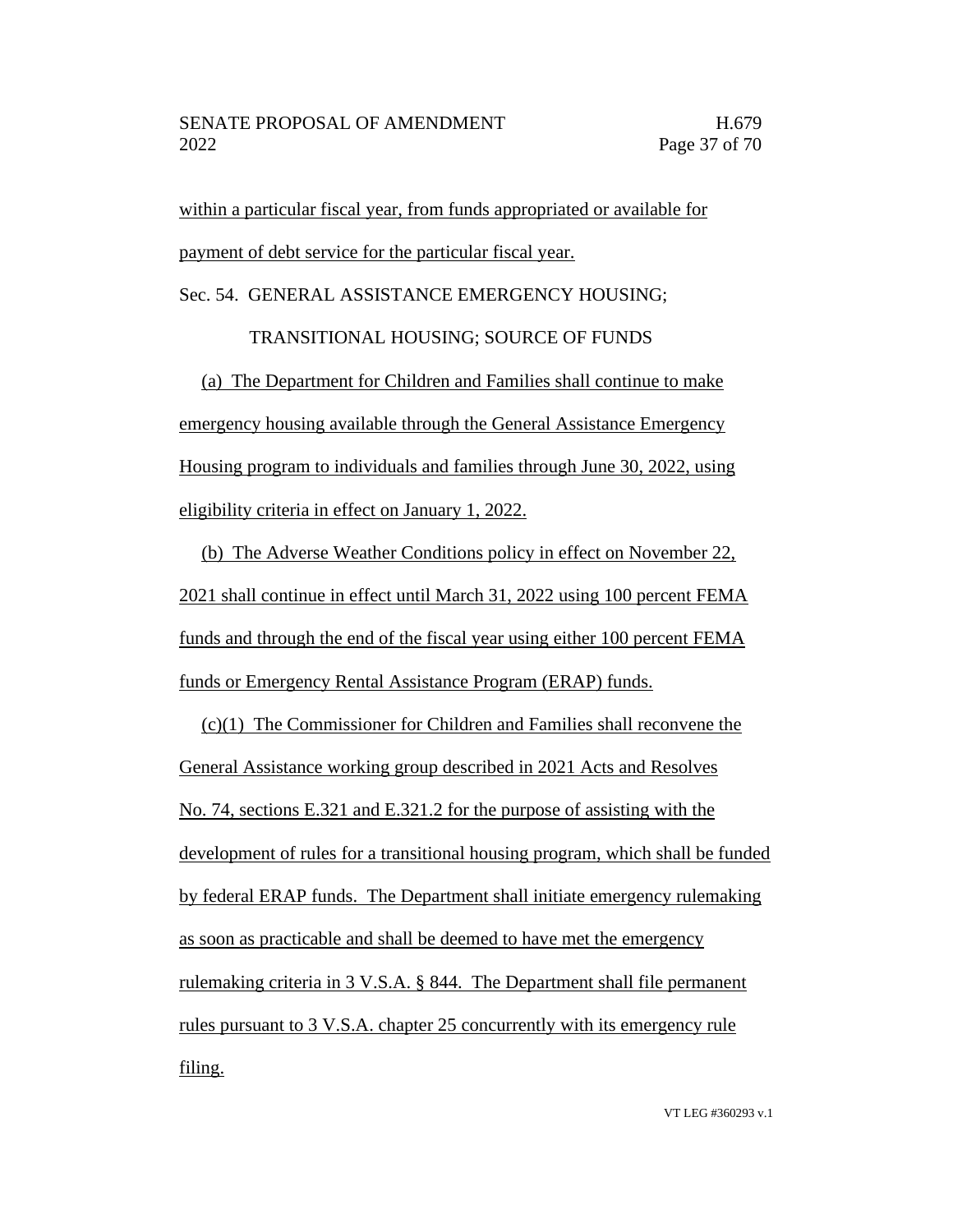(2) Notwithstanding subsection (a) of this section, once emergency rules have been adopted for the ERAP-funded transitional housing program, and if the Department has located housing through facilitated occupancy agreements with motels and hotels or other housing providers on behalf of program participants, the Department shall begin transitioning participating individuals and families from the General Assistance emergency housing program funded by 100 percent FEMA funds to the transitional housing program funded by ERAP funds prior to June 30, 2022.

(3) The Department is authorized to provide supplemental services as needed for the safety of program participants and providers to the extent that ERAP or 100 percent FEMA funds are available for this purpose.

Sec. 54a. 9 V.S.A. § 4452 is amended to read:

§ 4452. EXCLUSIONS

Unless created to avoid the application of this chapter, this chapter does not apply to any of the following:

\* \* \*

(8) transient occupancy in a hotel, motel, or lodgings during the time the occupant is a recipient of General Assistance or Emergency Assistance temporary housing assistance, or occupancy in a hotel or motel funded by federal Emergency Rental Assistance administered by the Department for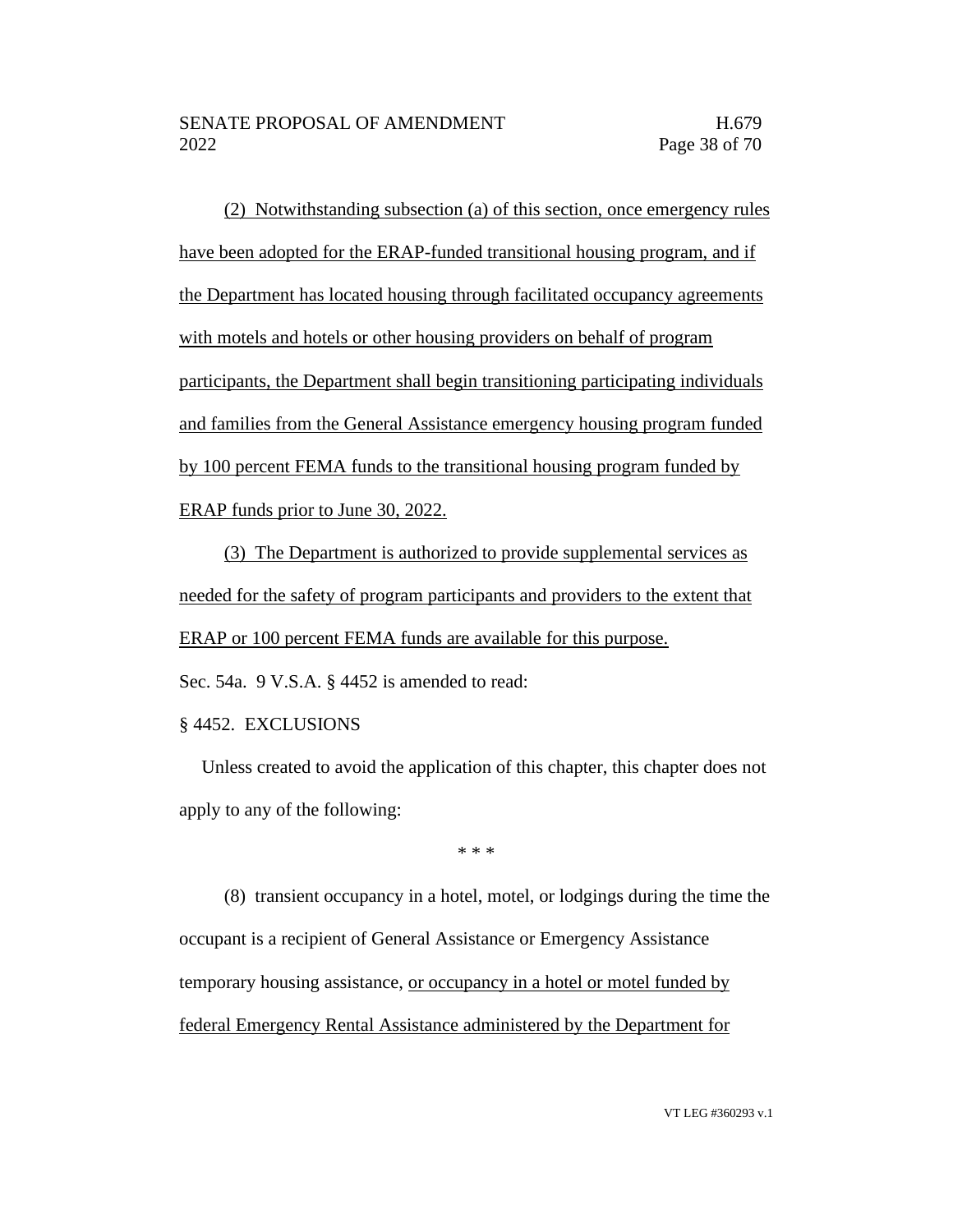Children and Families through September 30, 2025, regardless of whether the occupancy is subject to a tax levied under 32 V.S.A. chapter 225;

\* \* \*

Sec. 55. 2021 Acts and Resolves No. 74, Sec. E.126 is amended to read:

Sec. E.126 TRANSFER OF FUNDS WITHIN LEGISLATIVE BRANCH

(a) Notwithstanding 32 V.S.A. § 706, in fiscal year 2022, appropriations within the Legislative Branch may be transferred between respective offices to ensure a balanced close-out in the fiscal year.

(b) The Joint Fiscal Office shall be reimbursed by a transfer from the Legislative budget for any costs incurred in contracting with an economist or independent consulting entity for the study created in 2021 Acts and Resolves No. 45, Sec. 14.

Sec. 56. FISCAL YEAR 2022; STATE HOUSE EXPANSION; REQUEST FOR PROPOSAL; SERGEANT AT ARMS; DEPARTMENT OF BUILDINGS AND GENERAL SERVICES; GENERAL FUND CARRYFORWARD

(a) On or before May 1, 2022, the Department of Buildings and General Services, in collaboration with the Sergeant at Arms, shall develop and issue a request for proposal (RFP) for programming, schematic design, and the initial phase of design development documents for an expansion of the State House, including the infrastructure needs for any future phases of expansion.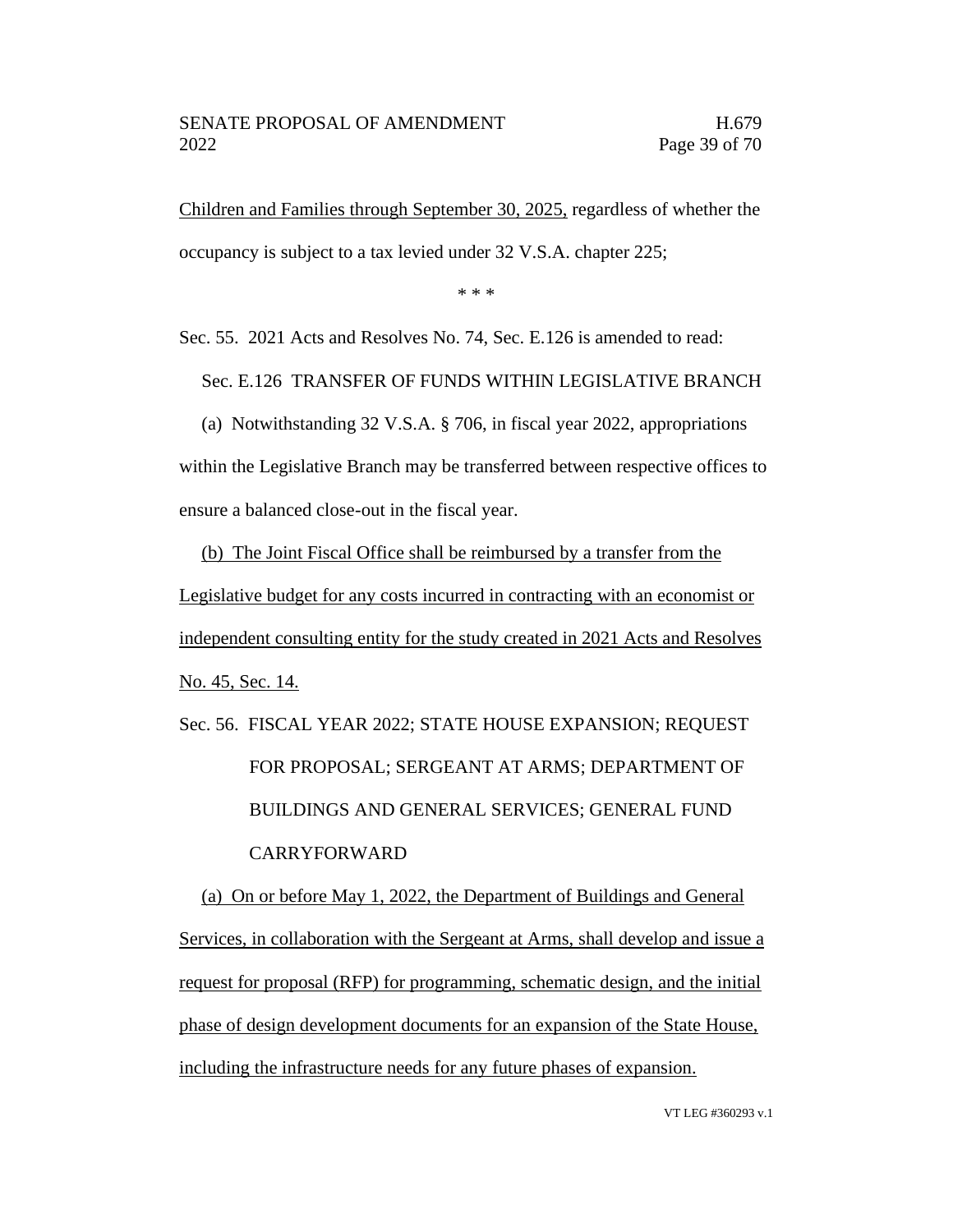(b) Upon approval and funding from the General Assembly, it is the intent of the General Assembly that the Sergeant at Arms and the Department of Buildings and General Services will extend the RFP for architectural and engineering services to finalize design development and construction and bid documents.

Sec. 57. 2021 Acts and Resolves No. 74, Sec. E.215 is amended to read:

Sec. E.215 Military – Administration

(a) The amount of \$1,119,834 \$934,290 shall be disbursed to the Vermont Student Assistance Corporation for the National Guard educational assistance program established in 16 V.S.A. § 2856 and the National Guard Tuition Benefit Program established in 16 V.S.A. § 2857.

Sec. 58. [Deleted.]

### Sec. 59. CANNABIS CONTROL BOARD

(a) The establishment of the following eight (8) new permanent classified positions are authorized in fiscal year 2022:

(1) One (1) Licensing Director,

(2) Two (2) Licensing Administrators,

(3) One (1) Policy Enforcement Director,

(4) Three (3) Compliance Officers; and

(5) One (1) Financial Manager.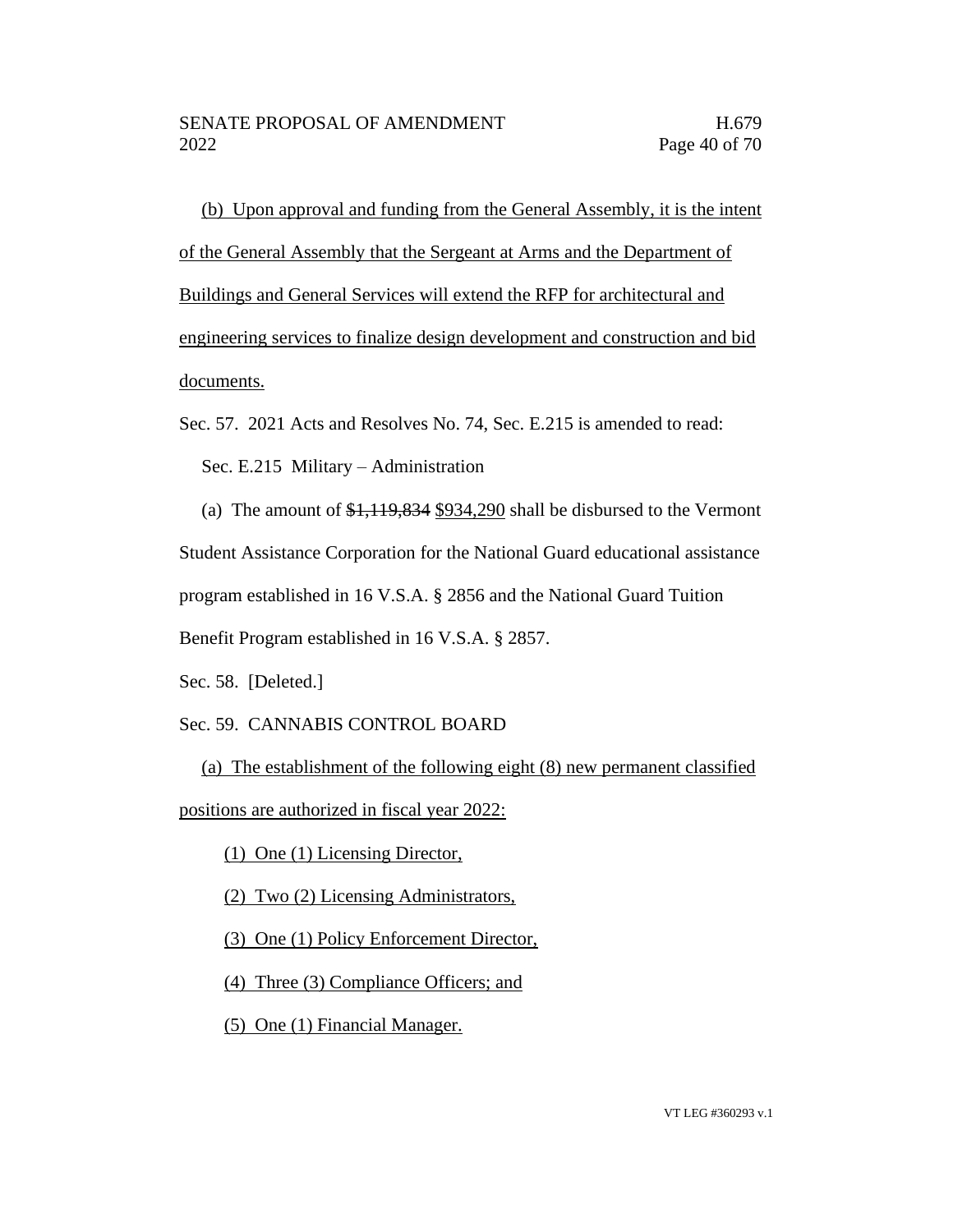Sec. 59a. 2021 Acts and Resolves No. 62, Sec. 15 is amended to read:

Sec. 15. IMPLEMENTATION OF MEDICAL CANNABIS REGISTRY

(a) On January 1, 2022, the following shall transfer from the Department of Public Safety to the Cannabis Control Board:

(1) the authority to administer the Medical Cannabis Registry and the regulation of cannabis dispensaries pursuant to 18 V.S.A. chapter 86;

(2) the cannabis registration fee fund established pursuant to 18 V.S.A. chapter 86; and

(3) the positions dedicated to administering 18 V.S.A. chapter 86.

(b) The Registry shall continue to be governed by 18 V.S.A. chapter 86 and the rules adopted pursuant to that chapter until 7 V.S.A. chapters 35 and 37 and the rules adopted by the Board pursuant to those chapters take effect on March 1, 2022 July 1, 2022 as provided in 2019 Acts and Resolves No. 164.

Sec. 59b. 2019 Acts and Resolves No. 164, Sec. 33 is amended to read:

Sec. 33. EFFECTIVE DATES

\* \* \*

(d) Secs. 9 (Medical Cannabis Registry chapter), except for 7 V.S.A. § 956 (rulemaking); 11 (Repeal); 12 (Medical Cannabis Dispensaries), except for 7 V.S.A. § 974 (rulemaking); 14 (creation of excise tax); 14a (tax license disclosure); 15 (sales tax exemption); 16 (tax exemption); 17 (tax expenditure);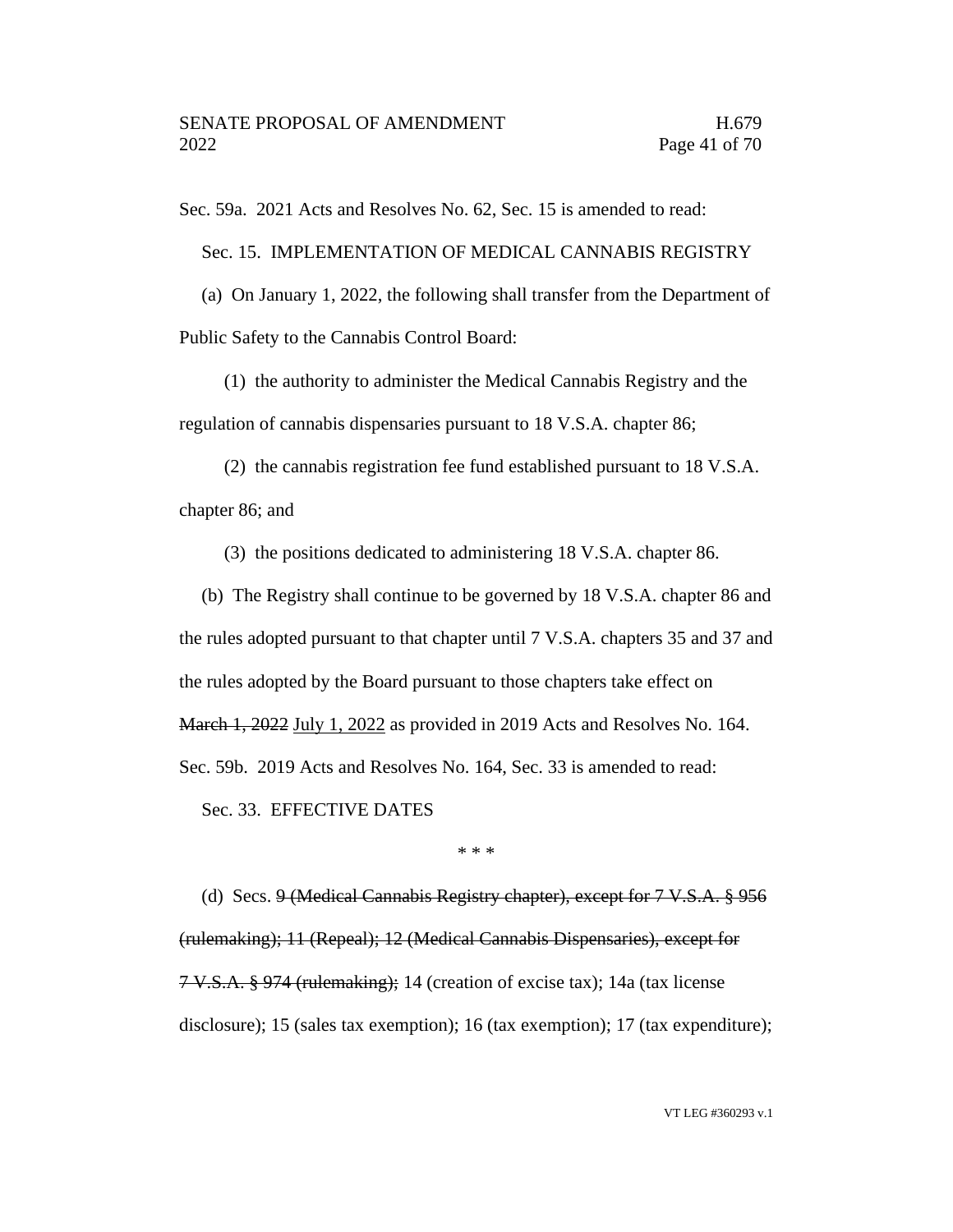17a (meals and rooms tax); 17b (meals and rooms tax expenditure); and 17c (dedicated use of sales and use tax revenue) shall take effect March 1, 2022.

(e) Sec. Secs. 6d (Auditor of Accounts report); 9 (Medical Cannabis Registry chapter), except for 7 V.S.A. § 956 (rulemaking); 11 (Repeal); and 12 (Medical Cannabis Dispensaries), except for 7 V.S.A. § 974 (rulemaking), shall take effect on July 1, 2022.

\* \* \*

Sec. 60. 2021 Acts and Resolves No. 74, Sec. E.301 is amended to read: Sec. E.301 SECRETARY'S OFFICE – GLOBAL COMMITMENT: \* \* \*

(b) In addition to the State funds appropriated in this section, a total estimated sum of  $\frac{24,993,731}{25,220,180}$  is anticipated to be certified as State matching funds under the Global Commitment as follows:

\* \* \*

(2)  $\frac{2,773,731}{2,000,180}$  certified State match available from local designated mental health and developmental services agencies for eligible mental health services provided under Global Commitment.

(c) Up to \$4,618,437 \$4,034,170 is transferred from the AHS Federal Receipts Holding Account to the Interdepartmental Transfer Fund consistent with the amount appropriated in Sec. B.301 of this act – Secretary's Office – Global Commitment.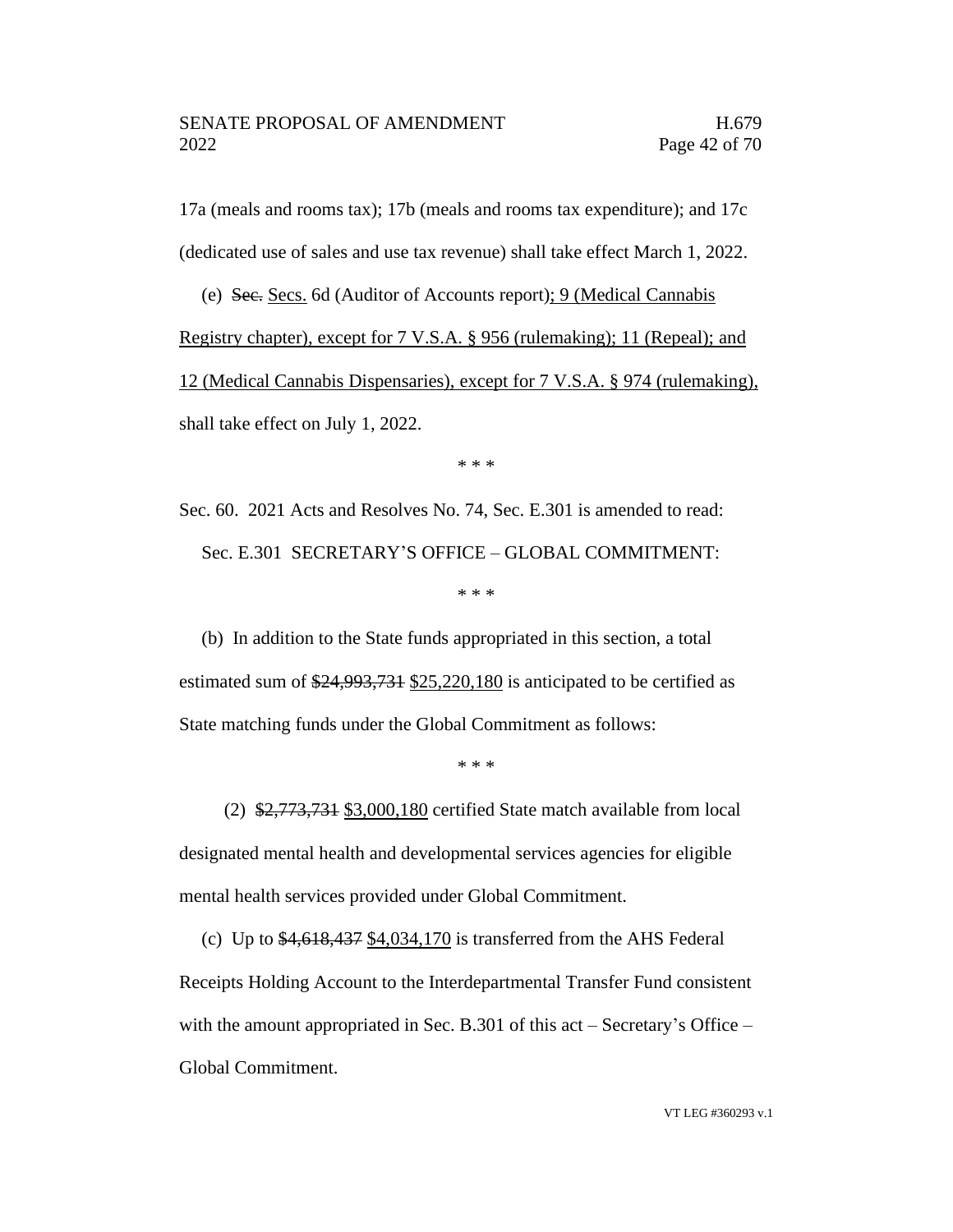### Sec. 60a. MEDICAID; POSTPARTUM COVERAGE; STATE PLAN

#### AMENDMENT

#### (a) The Agency of Human Services shall seek to amend Vermont's

Medicaid state plan to extend Medicaid coverage to 12 months postpartum for

eligible individuals, as permitted under Sec. 9812 of the American Rescue Plan

Act of 2021, Pub. L. No. 117-2, beginning on April 1, 2022.

Sec. 61. DEPARTMENT FOR CHILDREN AND FAMILIES

(a) \$2,000,000 of federal spending authority for the Department for Children and Families' administrative division, to be established pursuant to 32 V.S.A. § 511, shall be used for federal matching funds to implement the first phase of the Comprehensive Child Welfare Information System in Vermont in accordance with 45 CFR § 1355.55.

Sec. 62. 2021 Acts and Resolves No. 74, Sec. E.335 is amended to read: Sec. E.335 CORRECTIONS APPROPRIATIONS; UNEXPENDED FUNDS TRANSFER; JUSTICE REINVESTMENT; REPORT \* \* \*

(b) In fiscal year 2022, any unexpended funds for correctional services outof-state beds shall be carried forward to fiscal year 2023, and the amount reported to the Joint Legislative Justice Oversight Committee in September 2022, to support provide additional funding to community-based service programs in support of Justice Reinvestment II initiatives. Funds may only be

VT LEG #360293 v.1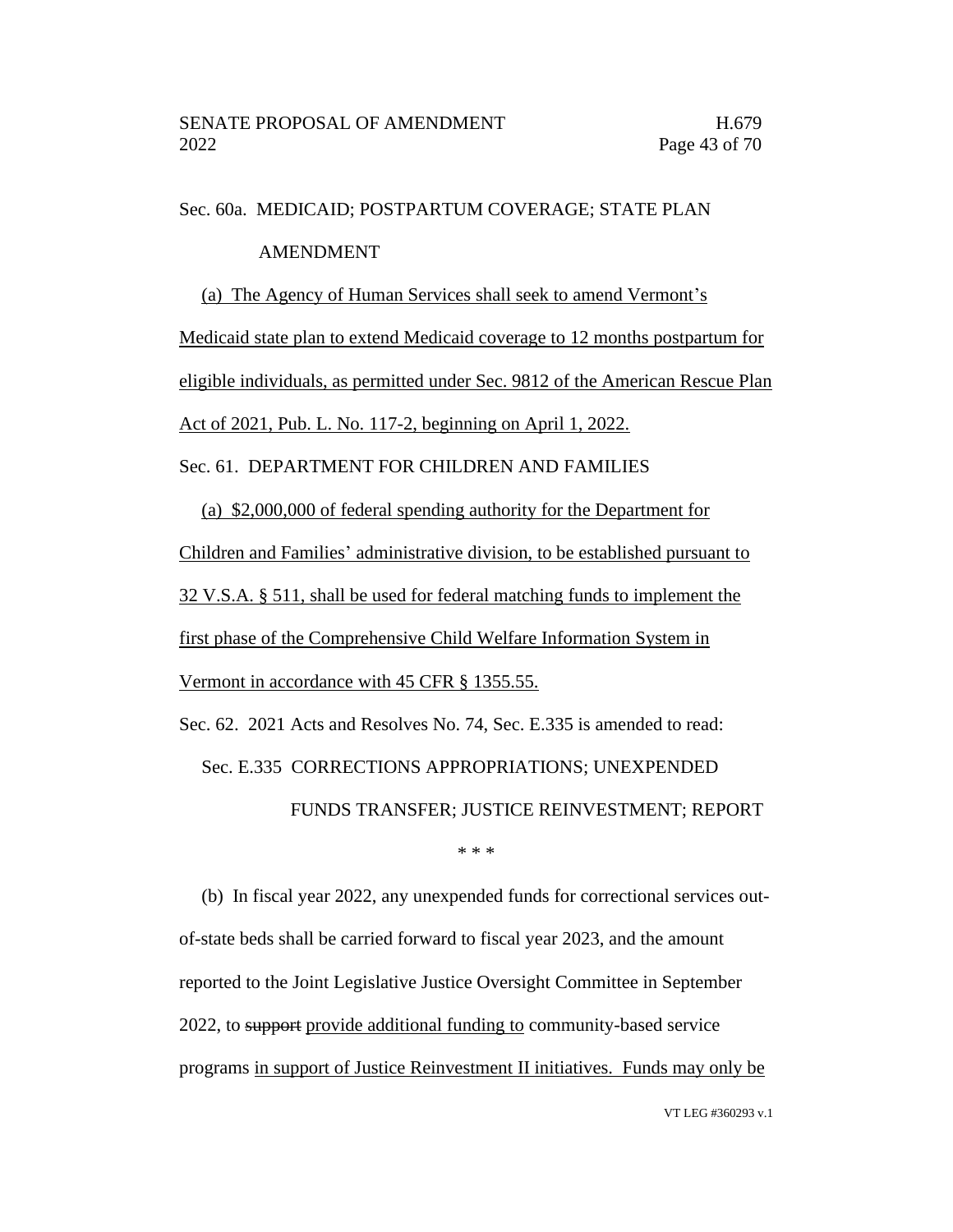expended on community-based service programs upon approval of the Joint Legislative Justice Oversight Committee. Prior to approval, the House Committees on Appropriations and on Corrections and Institutions and the Senate Committees on Appropriations and on Judiciary shall be notified of any proposed expenditures on community-based service programs.

Sec. 63. 2021 Acts and Resolves No. 74, Sec. E.501.1(a) is amended to read:

(a) ESSER I funds. The following sums are appropriated to the Agency of Education in fiscal year 2021 from the ESSER funds provided to the State pursuant to Section 18003 of Division B of the Coronavirus Aid, Relief, and Economic Security Act, Pub. L. No. 116–136 (CARES Act); a portion of the funds may be expended in fiscal year 2020 consistent with the terms of the grant acceptance, and any unexpended amounts may be carried forward to fiscal years 2022 and after:

(1) \$953,021 for software tools to assist with the response to the COVID-19 pandemic;

(2) \$2,006,074 \$1,006,074 for learning management assistance, including remote learning supports and materials; and

(3) \$1,000,000 for emerging State-level needs; and

(4) \$155,741 for administrative and personnel costs.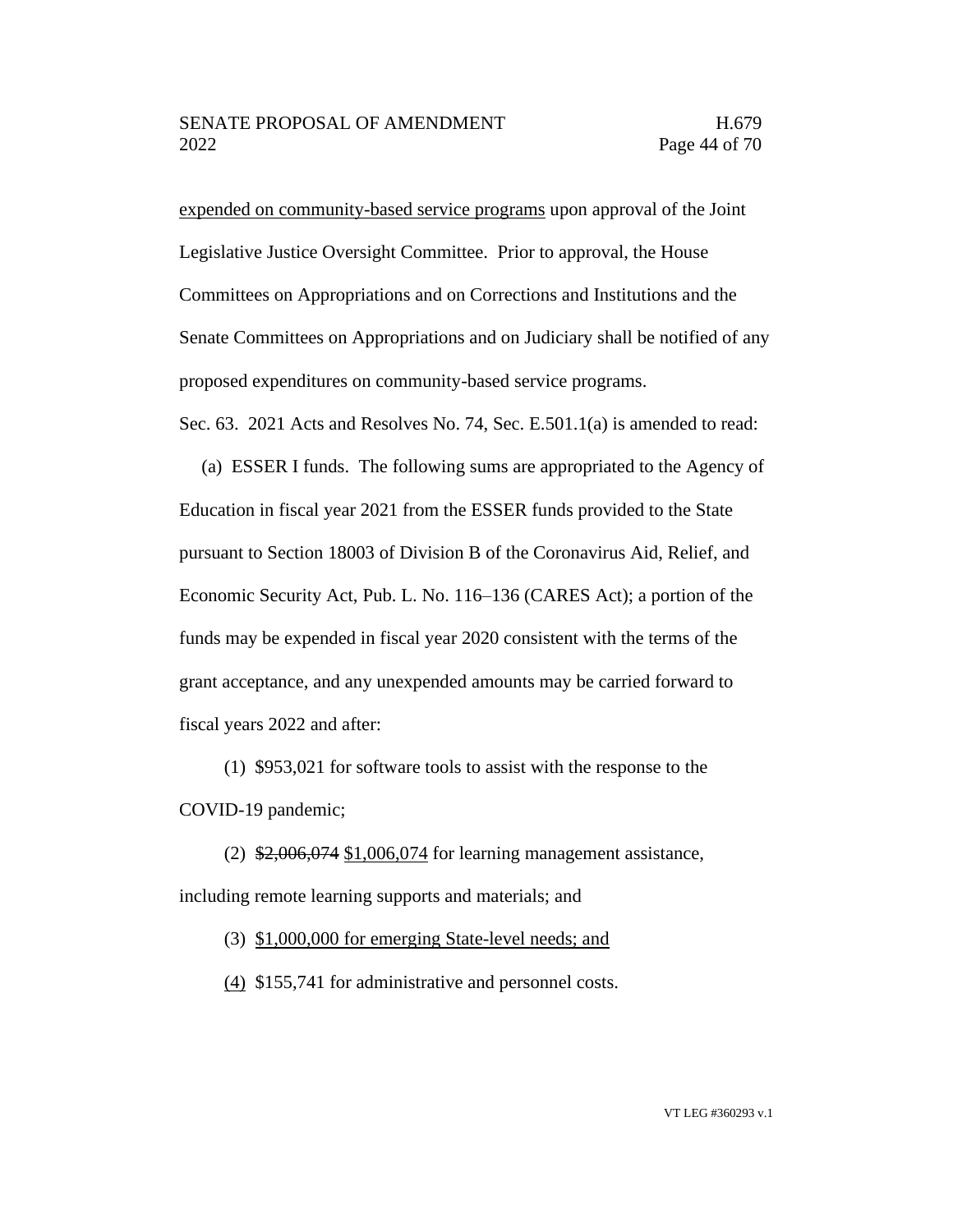Sec. 64. 2021 Acts and Resolves No. 74, Sec. E.501.2(b) is amended to read:

(b) ESSER III funds. The federal funds appropriated in Sec. B.501 of this act shall be allocated as follows:

(1) \$1,000,000 from the ESSER funds provided to the State pursuant to

Sec. 2001(f) of the American Rescue Plan Act of 2021, Pub. L. No. 117-2 to

address emerging State-level needs for learning management assistance,

including remote learning supports and materials; and

\* \* \*

Sec. 65. 2020 Acts and Resolves No. 120, Sec. A.51, as amended by 2020 Acts and Resolves No. 154, Sec. B. 1113 is further amended to read:

Sec. A.51. SCHOOL INDOOR AIR QUALITY GRANT PROGRAM; CORONAVIRUS RELIEF FUND; APPROPRIATION

\* \* \*

(c) Definition. As used in this section, "covered school" means public schools, regional career technical center school districts as defined in 16 V.S.A. 1571, regional CTE centers as defined in 16 V.S.A 1522, and approved independent schools as defined under 16 V.S.A. § 11.

\* \* \*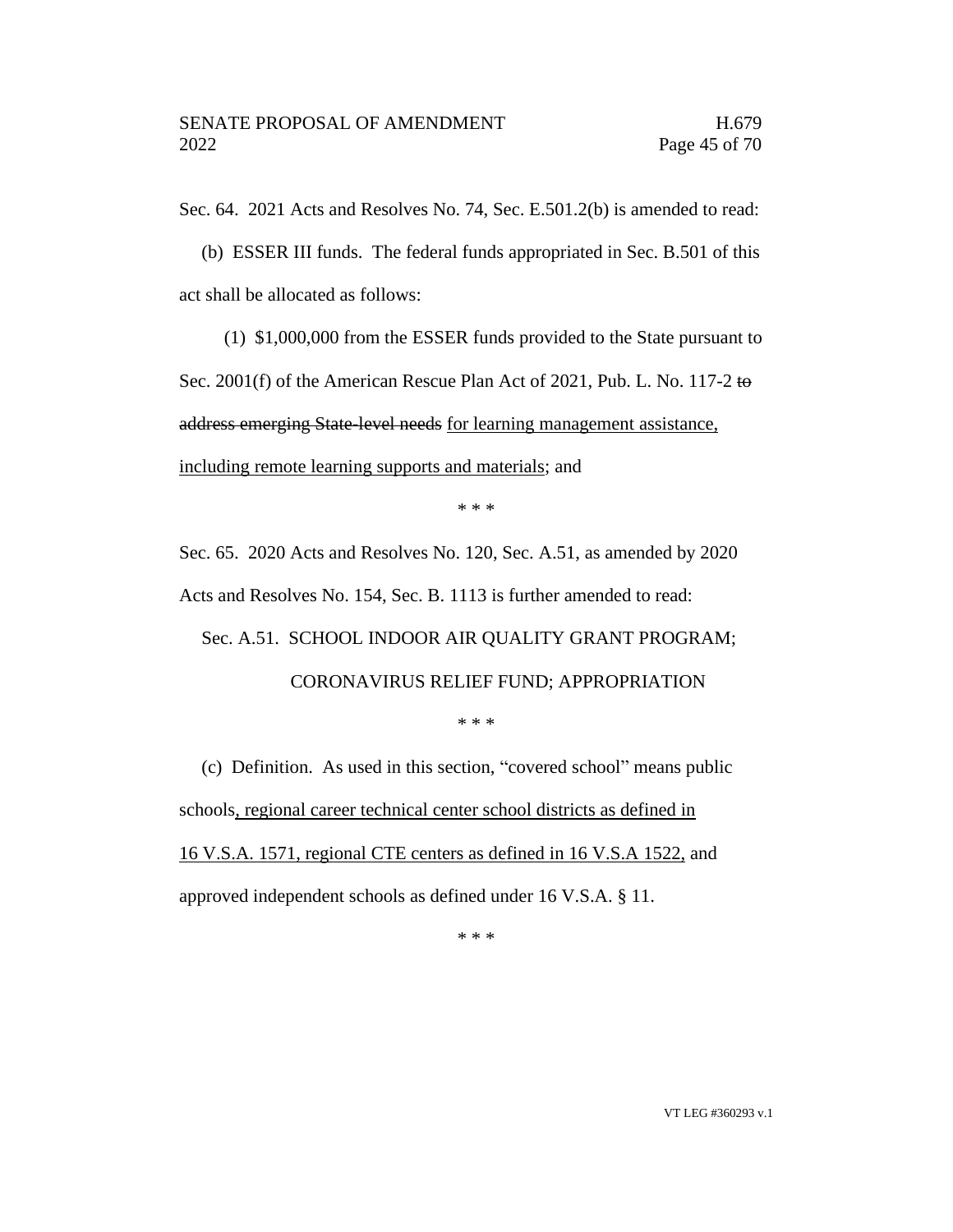Sec. 65a. ONETIME FISCAL YEAR 2022 TECHNICAL EDUCATION

### SUPPLEMENTAL GRANT FUNDING

(a) In fiscal year 2022, \$1,725,000 is appropriated from the Education Fund

to the Agency of Education to make supplemental grants to career technical

education centers. The grants shall be made proportionally based on fiscal

year 2019 through 2021 average headcount of attendees at each center.

Sec. 66. 2021 Acts and Resolves No. 74, Sec. E.311.3 to read:

# Sec. E.311.3 EDUCATIONAL ASSISTANCE; MEDICAL STUDENT INCENTIVE SCHOLARSHIP PROGRAM; APPROPRIATION

\* \* \*

(b) This funding shall remain available to VSAC until expended, and if needed, fiscally neutral adjustments to spending authority shall be included in future budget legislation.

Sec. 67. 2021 Acts and Resolves No. 74, Sec. E.602.2(c) is added to read:

(c) Vermont State College System (VSCS) shall use funds remaining with Vermont Technical College provided in 2019 Acts and Resolves No. 80 to continue to study a model for course delivery at Career and Technical Education (CTE) centers in Vermont and pilot up to two programs that offer these degree programs in up to two CTE centers. On or before January 15, 2023, the VSCS shall submit a written supplemental report to the House and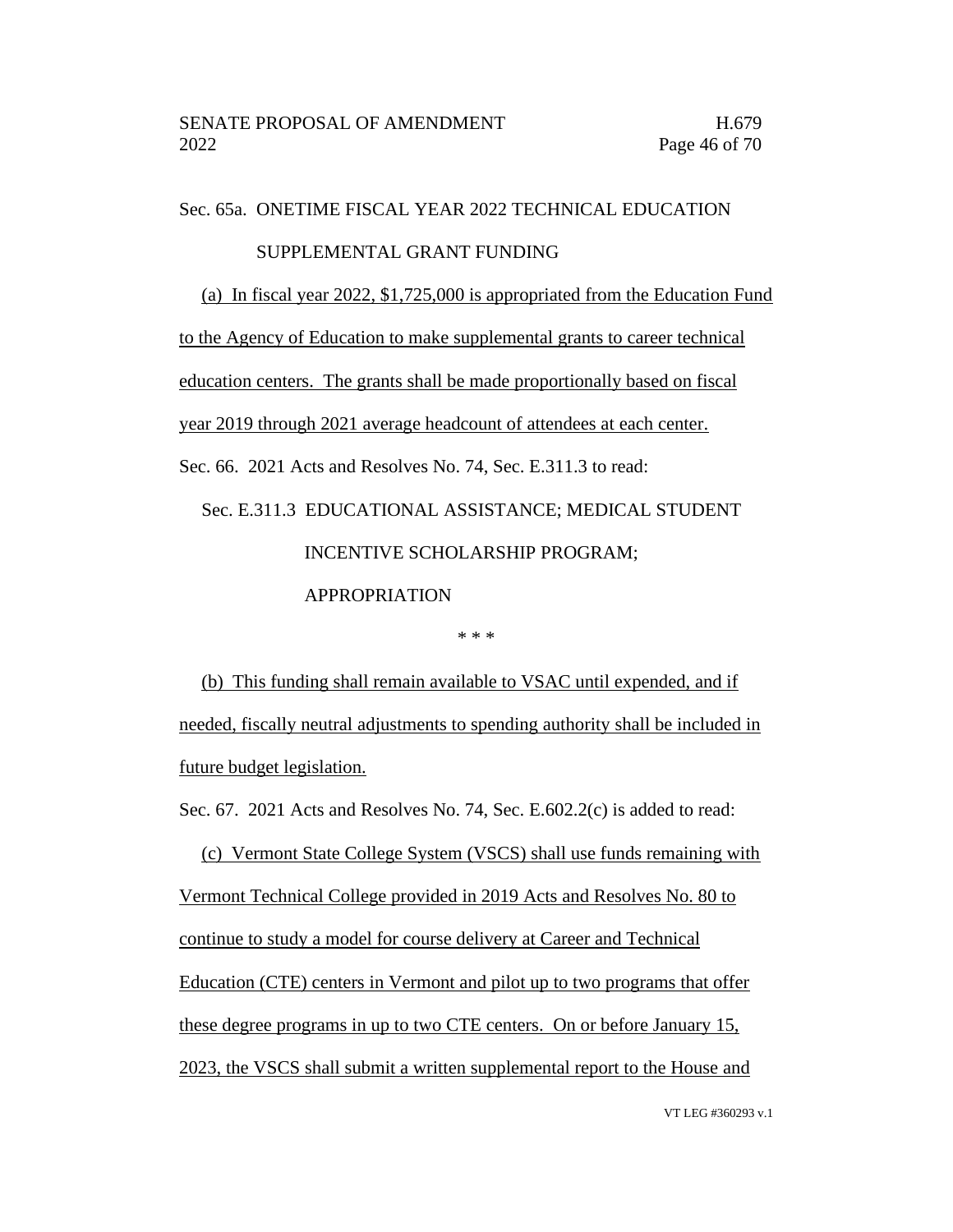Senate Committees on Education and the State Board of Education with its findings and recommendations from the pilot programs.

# Sec. 67a. REAFFIRMATION OF MULTIYEAR FUNDING PRIORITIES FOR AMERICAN RESCUE PLAN ACT (ARPA) AND OTHER FEDERAL AND STATE FUNDS

(a) In 2021 Acts and Resolves No. 74, Sec. G.100, the General Assembly recognized that ARPA State Fiscal Relief funds, along with other federal or State funds, offer the unprecedented opportunity to invest in Vermont's recovery and long-term future by supporting Vermonters' health and wellbeing and by strengthening Vermont's communities, businesses, environment, and climate.

(b) In November 2021, the federal Infrastructure Investment and Jobs Act (IIJA) was enacted. This federal law includes unprecedented levels of federal investments for broadband; water, transportation, and electricity infrastructure; environmental remediation; cybersecurity; and carbon reduction and climate resilience strategies. The law authorizes approximately \$1.2 trillion of funding over five years, of which approximately \$550 billion is newly authorized spending, for transformative investments in these critical infrastructure systems. The law provides for formula funding to states, as well as competitive grants that states may apply for to seek additional funding, with nearly 50 percent of the additional funding allocated for nontransportation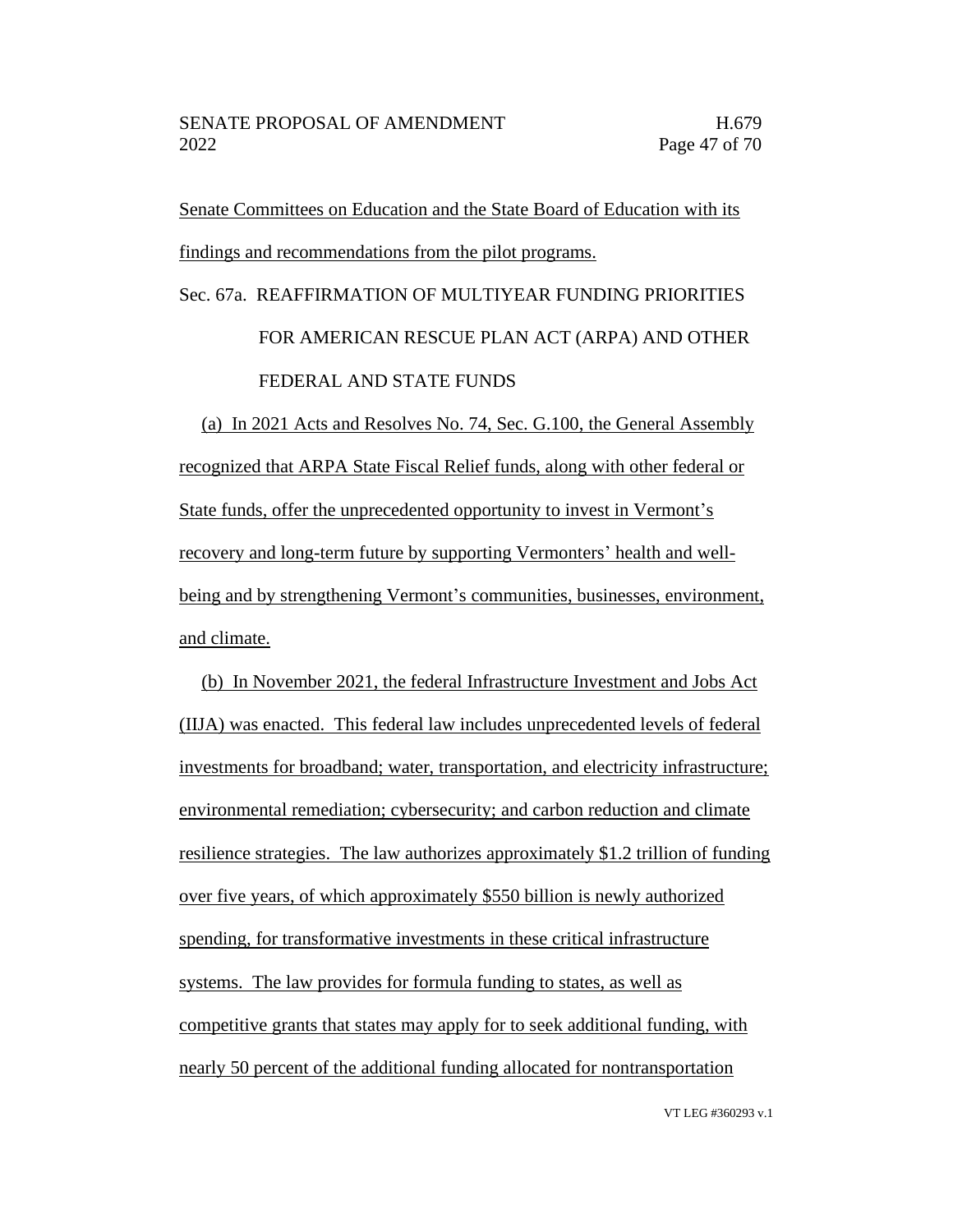investments. While match requirements vary by project and funding stream, the additional state match requirements necessary to draw down the nontransportation formula and competitive grant funding will be substantial.

(c) The General Assembly reaffirms the intention of 2021 Acts and Resolves No. 74, Sec. G.100 and will seek to make the budget and appropriations processes of the 2022 legislative session consistent with the need to create state fiscal capacity to maximize the federal funding opportunities in the IIJA for broadband, cybersecurity, water, energy, and climate initiatives.

Sec. 68. 2021 Acts and Resolves No. 74, Sec. G.300 is amended to read:

Sec. G.300 INVESTMENTS IN VERMONT'S ECONOMY,

### WORKFORCE, AND COMMUNITIES

(a) \$109,200,000 \$187,114,176 in fiscal year 2022 is appropriated from the American Rescue Plan Act (ARPA) - Coronavirus State Fiscal Recovery Funds as follows:

\* \* \*

(7) \$1,000,000 \$2,000,000 in fiscal year 2022 to the University of Vermont.

(A) \$1,000,000 for matching funds for research grant opportunities related to COVID-19.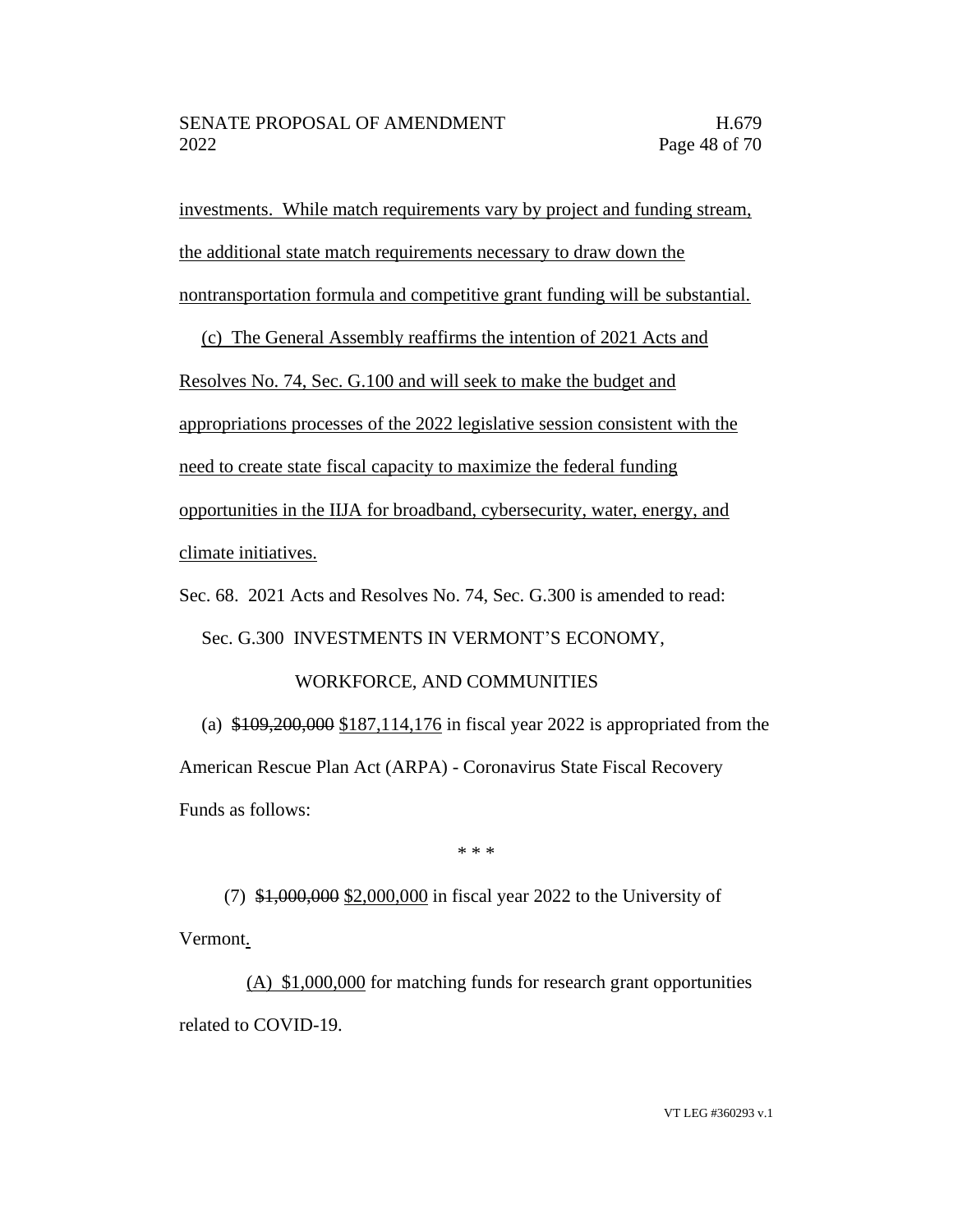(B) \$1,000,000 to provide up to two free classes in calendar year 2022 for any Vermont resident who is seeking to transition to a new career or to enhance the resident's job skills.

(8) \$10,000,000 \$19,700,000 in fiscal year 2022 to the Vermont State Colleges for the following programs; funds shall be carried forward until expended:

(A) \$2,000,000 to provide funding for up to six credits or two courses in the 2022–2023 academic year, including wraparound services for Vermonters whose employment was impacted by the COVID-19 public health emergency since March 13, 2020. The wraparound services may also be provided to students who enroll in six credit hours or two courses in the summer or fall of 2021 and spring of 2022 pursuant to 2021 Acts and Resolves No. 9, Sec. 18.

(B) \$3,000,000 to provide degree completion scholarships for up to 30 credits towards a credential of value for adult learners who have earned at least 40 credits towards an undergraduate degree and have a gap in attendance of at least two years.

(C)  $$5,000,000$  \$14,700,000 to provide free last dollar tuition for one year of undergraduate studies for critical occupation careers, including bookkeeping certificate, IT service desk specialist certificate, certified production technician, graphic design certificate, software and web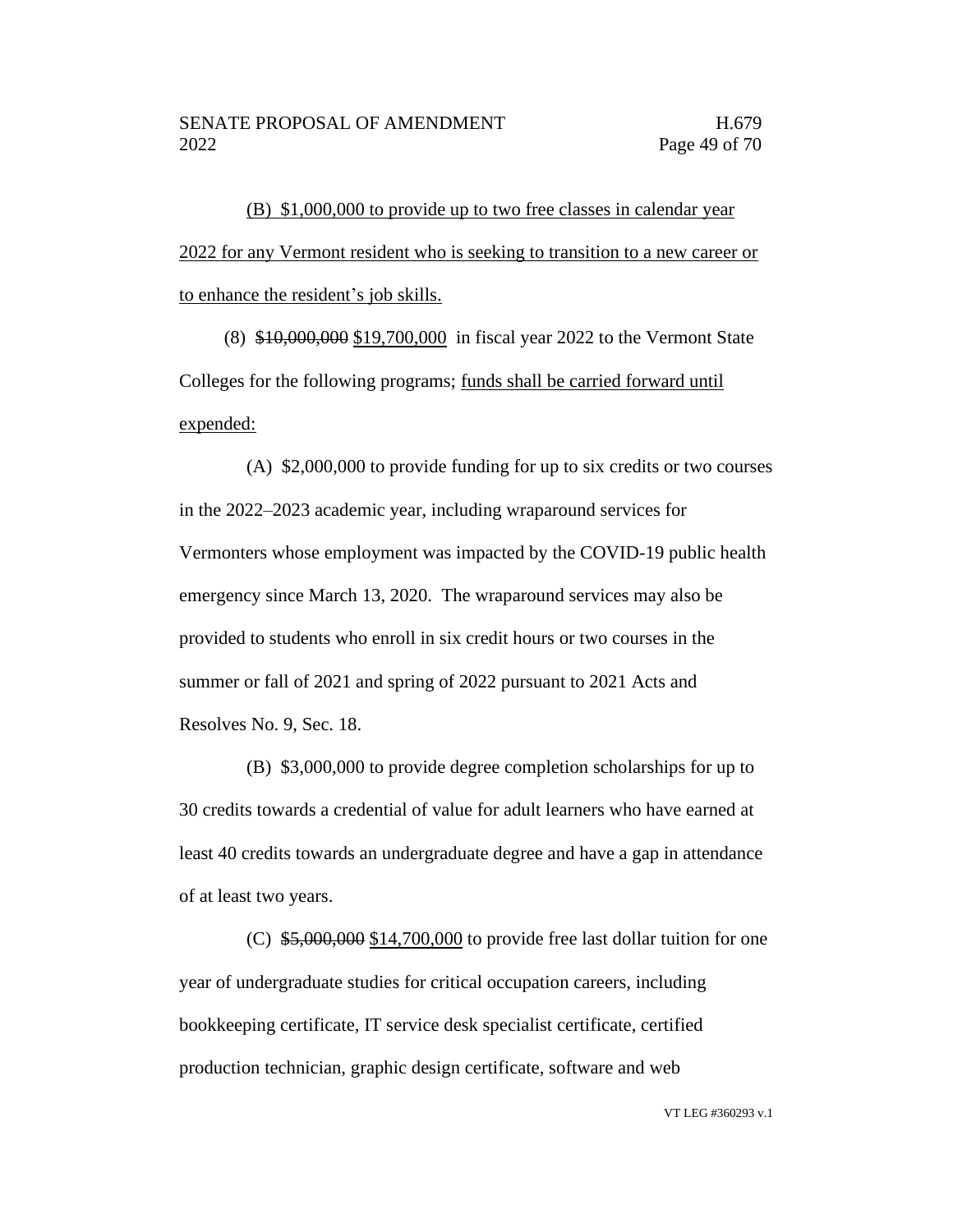development program, electrical and plumbing apprenticeships, dental hygiene, certificate in accounting, small business management, radiologic science, and respiratory therapy. \$540,000 of these funds shall be allocated for paramedic/EMS programs and any unexpended amount of this allocation shall be available for the broader purpose in this subdivision (C). Funds may be used for practical nursing, childcare, nursing, and mental health counseling programs only after available federal and State financial aid is applied to ensure no cost to the student. Of this amount, \$7,350,000 shall be carried forward for the 2022–2023 school year. If demand from undergraduates is met, then funds may be used to pay for tuition for the following graduate programs:

- (i) Master in Education (all programs);
- (ii) Master in Educational Leadership;
- (iii) Master of Arts and Certificate of Advanced Graduate

Studies in School Psychology;

- (iv) Masters in Counseling; and
- (v) Masters in Clinical Mental Health Counseling.

\* \* \*

(22) \$2,320,000 to the Agency of Commerce and Community

Development for Working Community Challenge grants.

VT LEG #360293 v.1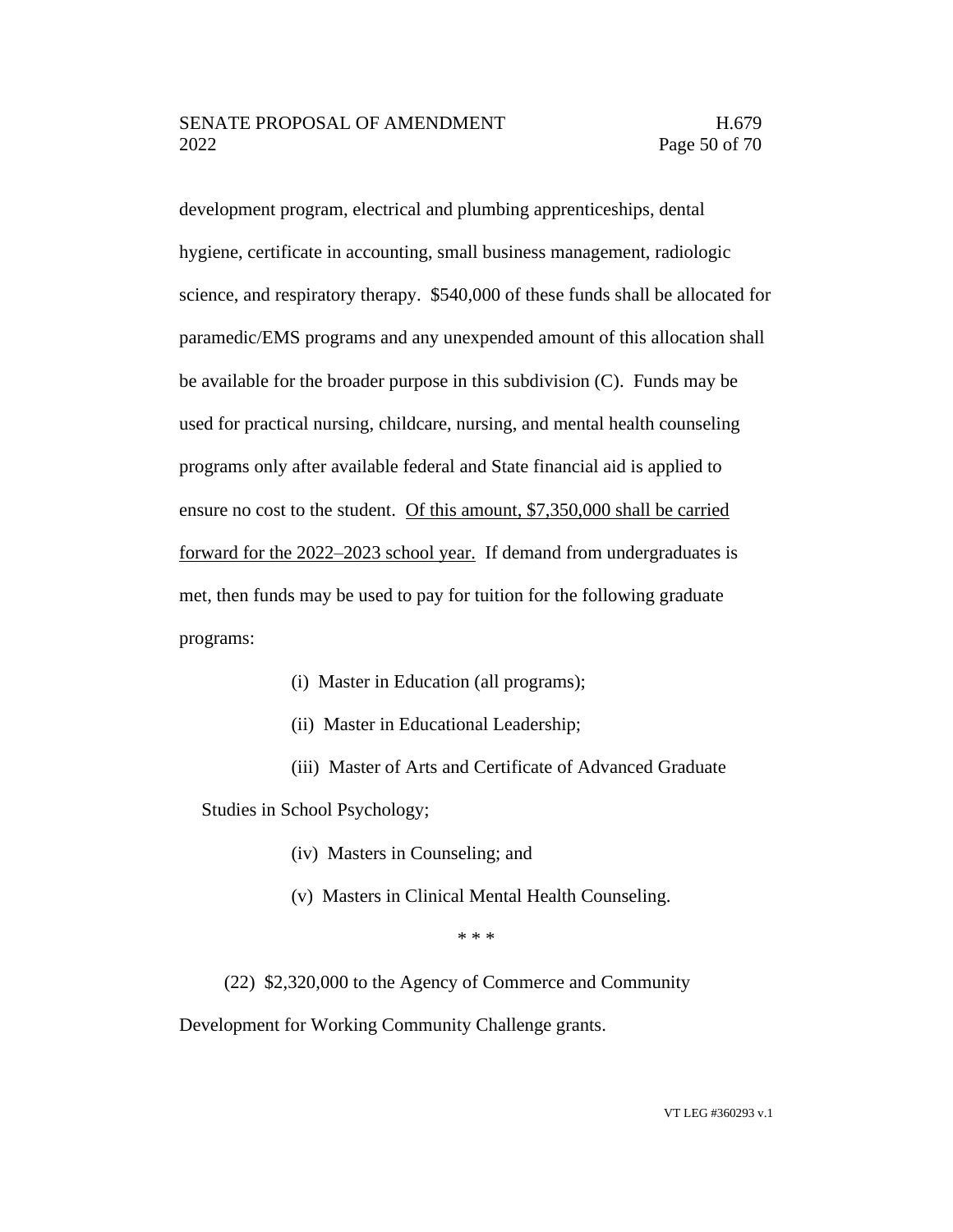(23) \$6,000,000 to the Department for Children and Families to be granted to the Vermont Foodbank.

(24) [Deleted.]

(25) \$2,000,000 to the Agency of Agriculture, Food and Markets for grants to be made to eligible projects in the Working Lands Enterprise Initiative.

(26) \$1,001,913 to the Department of Disabilities, Aging, and Independent Living to be granted to Adult Day service providers to maintain operations through June 30, 2022.

(27) \$4,934,590 to the Department of Corrections for costs associated with the collective bargaining unit related to retention and shift differential.

(28) \$12,803,996 to the Department of Labor to cover pandemic related operating costs in the Unemployment system and other programs.

(29) \$373,680 to the Vermont Veteran's Home for retention and personal protective equipment related expenses.

(30) \$6,000,000 to the Department for Children and Families to be granted to childcare providers to address emergent and exigent circumstances following the COVID-19 pandemic for workforce retention bonuses to retain early childhood educators. It is the intent of the General Assembly that the eligible employers awarded funds pursuant to this section shall use the funds to make retention payments to their employees. The employers shall be afforded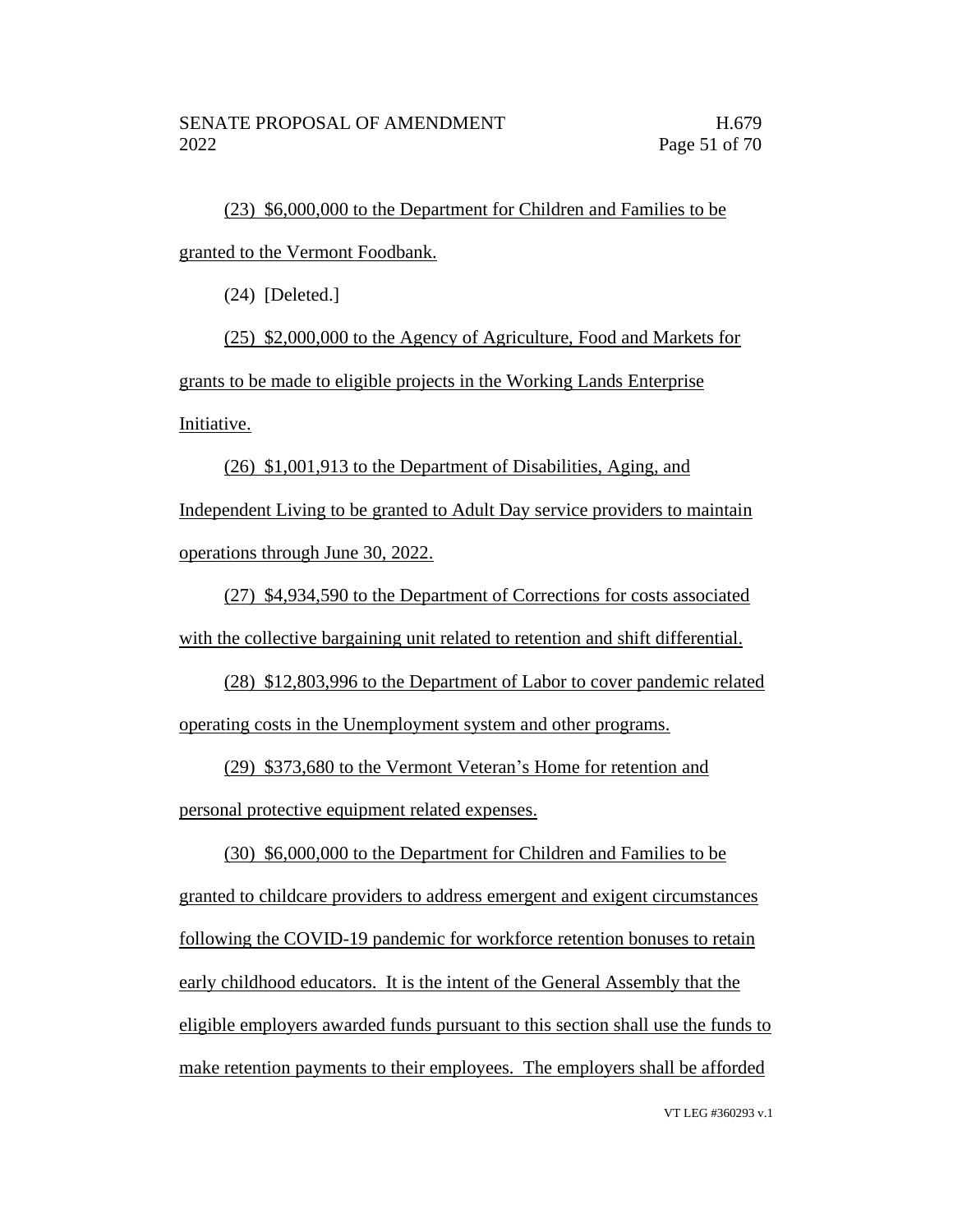flexibility in determining how best to provide the financial retention assistance to their employees and how best to encourage employment beyond the terms of this program.

(31) \$30,000,000 to the Agency of Human Services for a program to provide workforce recruitment and retention funding as specified in Sec. 72 of this act. These funds are combined with other funding provide in Sec. 72 for total \$60,000,000 retention payment program.

(32) \$1,500,000 to the Department of Buildings and General Services to develop and issue the request for proposal for the State House expansion planning design, provided that any funds remaining unobligated by October 1, 2023 shall be reverted and made available for reallocation.

(33) \$2,600,000.00 to the Agency of Agriculture, Food and Markets for purposes of implementing the Dairy Risk Management Assistance Program established under Sec. 77 of this act. Funds appropriated under this section that are unexpended in fiscal year 2022 shall carry forward for use by the Agency of Agriculture, Food and Markets in providing risk management assistance for dairy farmers in fiscal year 2023.

\* \* \*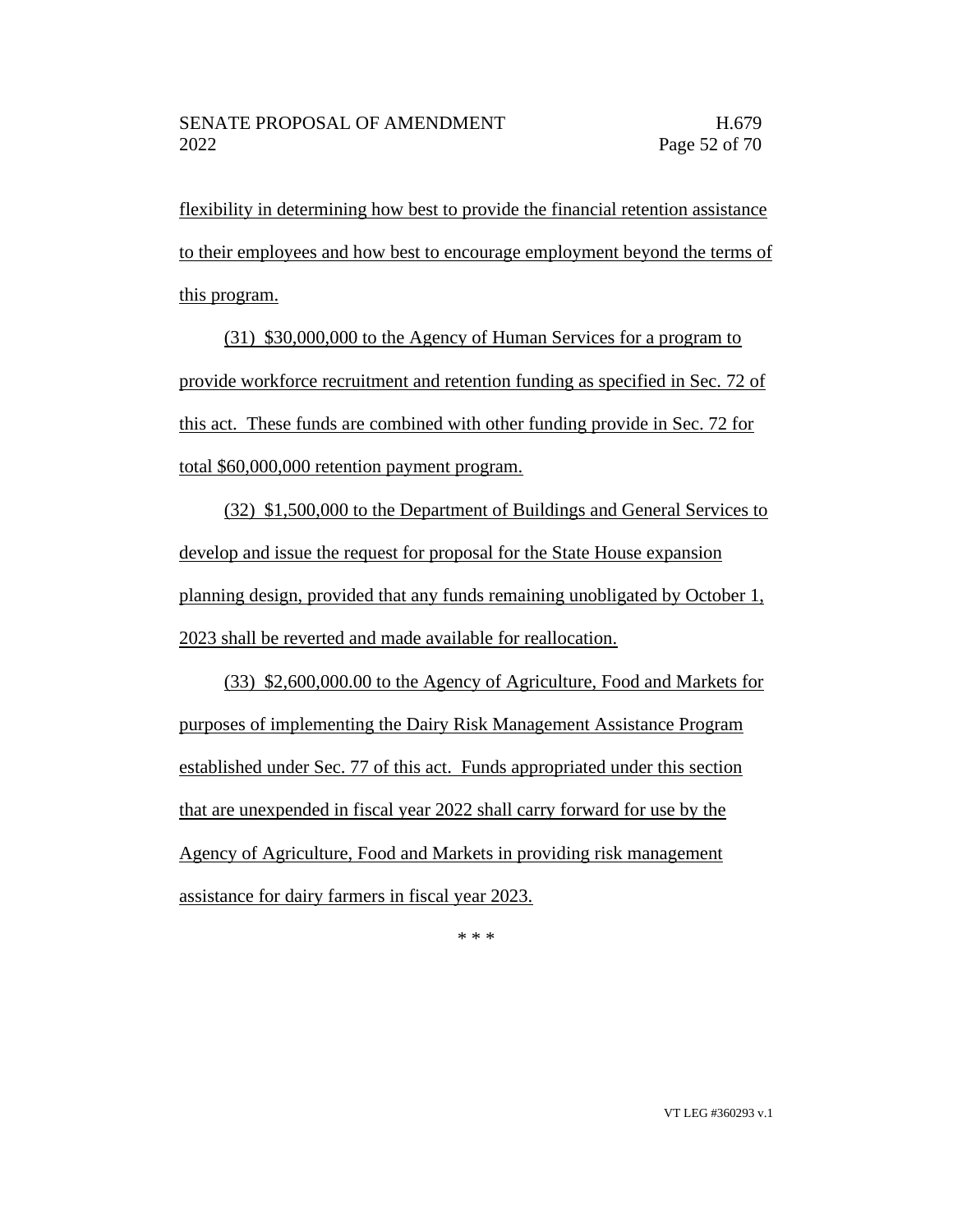Sec. 69. 2021 Acts and Resolves No. 74, Sec. G.400 is amended to read: Sec. G.400 HOUSING AND HOMELESSNESS INVESTMENTS (a) \$99,000,000 \$124,000,000 in fiscal year 2022 is appropriated from the American Rescue Plan Act (ARPA) - Coronavirus State Fiscal Recovery Funds as follows:

(1) \$94,000,000 \$119,000,000 to the Vermont Housing and Conservation Board (VHCB) to provide housing and increase shelter capacity, with priority given to populations who may be displaced from the hotel/motel voucher problem or are currently without housing, including by providing permanent homes in mixed-income settings. VHCB shall distribute the funds in consultation with the Secretary of Human Services and may subgrant a portion to other entities, including the Department of Housing and Community Development, the Vermont Housing Finance Agency, and regional nonprofit housing organizations, for one or more of the following purposes:

(A) if necessary, to help ensure that households and areas impacted by the pandemic are served;

(B) to undertake additional housing initiatives, such as home ownership, to the extent permitted by ARPA and related regulations and guidance; or

(C) to provide for the efficient use of the funds.

\* \* \*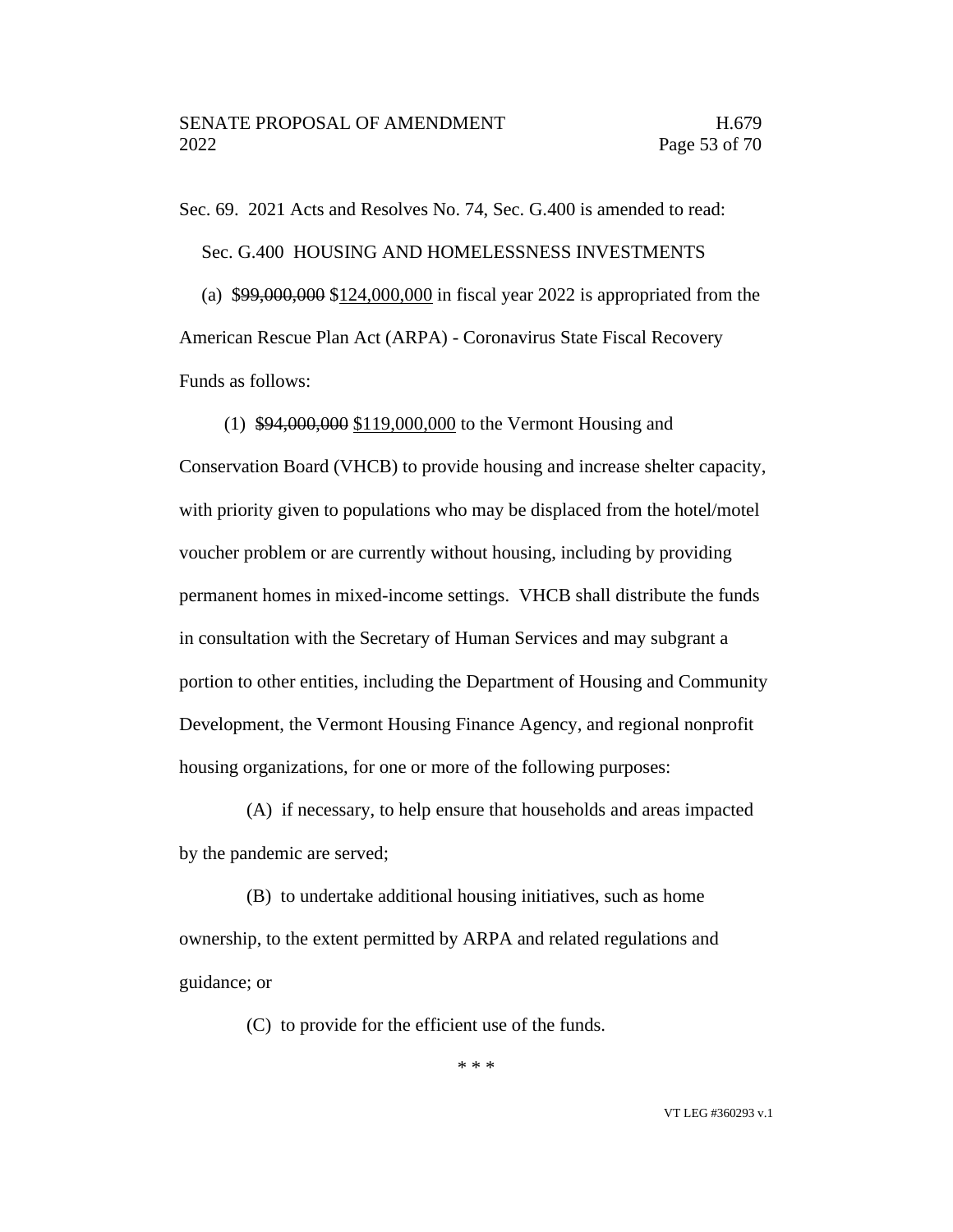(b)  $\frac{1000,000,000}{121,000,000}$  is appropriated from other funds as follows:

(1) \$40,000,000 in fiscal year 2021 is appropriated from the General Fund to the Vermont Housing and Conservation Board (VHCB) for affordable housing initiatives. These funds shall carryforward into fiscal year 2022 and are in addition to funding provided to VHCB in 2021 Acts and Resolves No. 9 and \$30,000,000 in fiscal year 2022 is appropriated from the General Fund to the Vermont Housing and Conservation Board (VHCB) for affordable housing initiatives.

\* \* \*

Sec. 70. 2021 Acts and Resolves No. 74, Sec.  $G.700(a)(4)(B)(i)$  is amended to read:

(i) \$1,000,000 to increase the funds available for grants and loan forgiveness to replace failed or inadequate residential on-site wastewater and water supply systems.

Sec. 71. 2021 Acts and Resolves No. 74, Sec. G.700(a)(5) is amended to read:

(5) \$10,000,000 to the Department of Environmental Conservation for allocation by the Clean Water Board established under 10 V.S.A § 1389, as part of their budget process in fiscal year 2022 for water quality initiatives to be allocated as follows: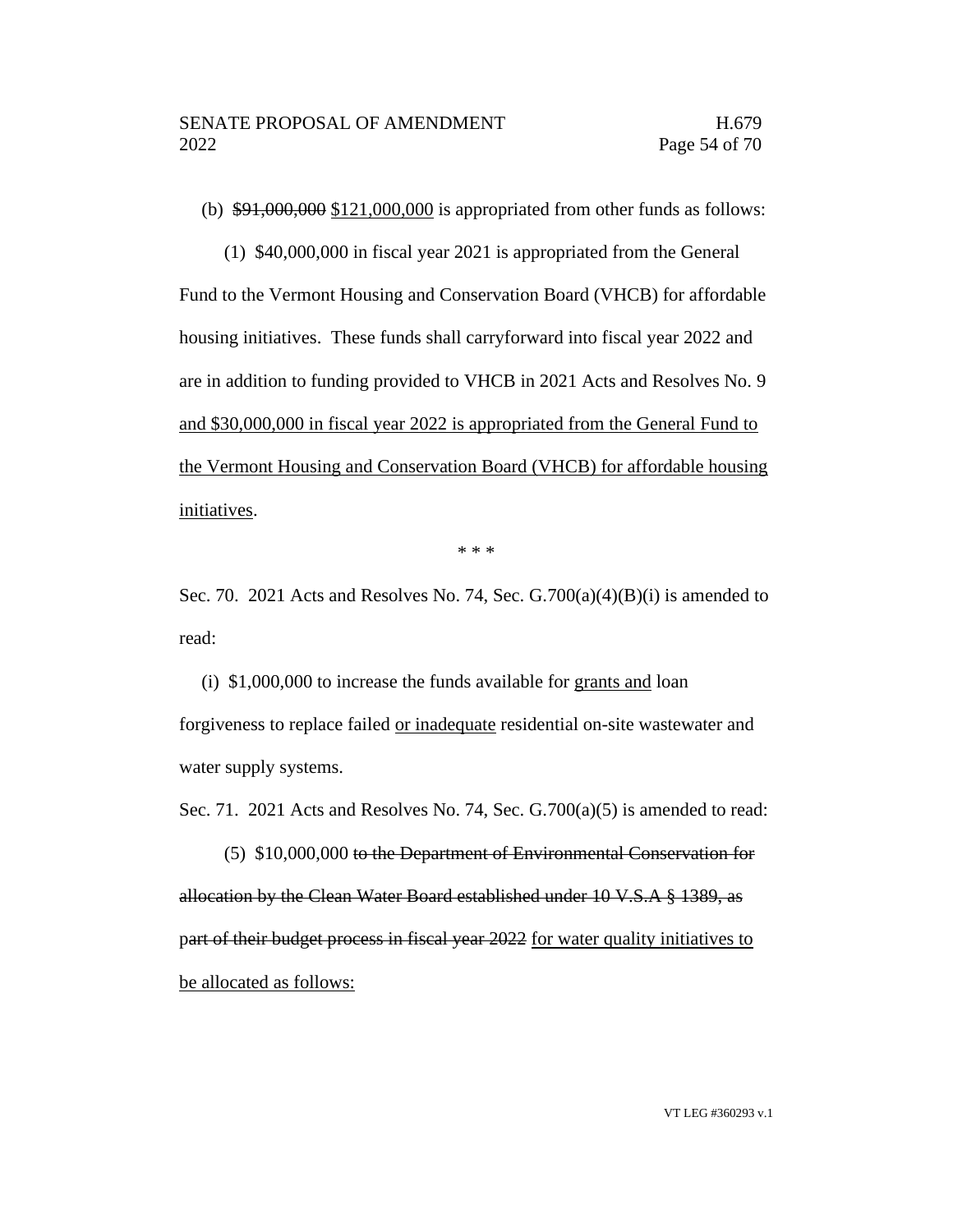(A) \$6,500,000 to the Department of Environmental Conservation for municipal water control grants and storm water project delivery, planning, and implementation.

(B) \$3,500,000 to the Agency of Agriculture, Food and Markets for water quality grants to partners and farmers.

Sec. 71a. AMERICAN RESCUE PLAN ACT; PREVAILING WAGE

### REQUIREMENT

(a)(1) Except as provided in subsection (b) of this section, any contract awarded for a maintenance, construction, or improvement project that receives \$200,000.00 or more in American Rescue Plan Act (ARPA) funds shall provide that all construction employees working on the project shall be paid not less than the mean prevailing wage published periodically by the Vermont Department of Labor in its occupational employment and wage survey plus an additional fringe benefit of 42 and one-half percent of wage, as calculated by the current Vermont prevailing wage survey.

(2) As used in this subsection, "fringe benefits" has the same meaning as used in 29 V.S.A. § 161.

(b) The requirements of subsection (a) of this section shall not apply to any maintenance, construction, or improvement project that received \$200,000.00 or more in American Rescue Plan Act (ARPA) funds appropriated prior to the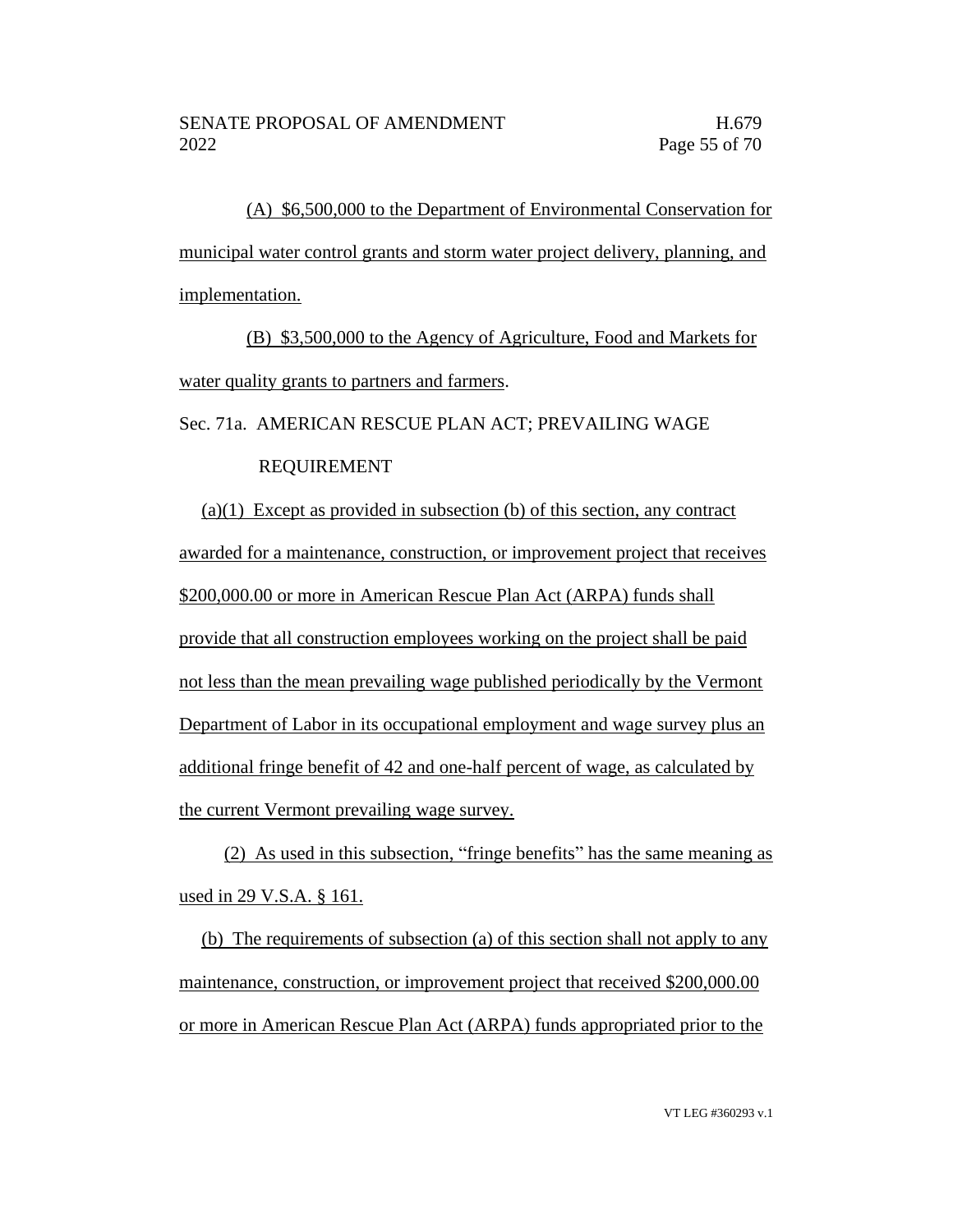effective date of this act if any of the following apply as of the effective date of this act:

(1) the project has been invited or advertised for bid;

(2) the project is under contract; or

(3) the funds are obligated.

(c) Subsection (a) of this section shall not apply to contracts awarded for maintenance, construction, or improvements projects that are required by law to comply with the requirements of the federal Davis-Bacon Act. Sec. 72. WORKFORCE RECRUITMENT AND RETENTION FUNDING

# FOR EMPLOYEES OF ELIGIBLE HEALTH CARE AND

### SOCIAL SERVICE EMPLOYERS

(a) The Secretary of Human Services shall establish a workforce recruitment and retention grant program for employees of eligible employers, as defined in this section. The Secretary shall develop a needs-based application process by which the Secretary shall invite eligible employers to apply by a date certain, assess the need across all employers following the application deadline, and disburse the funds appropriated in this section to eligible employers in a single round of grants. The total grant award amount for each eligible employer shall be based on the employer's demonstrated need, subject to available funds.

(b) As used in this section, "eligible employers" means providers of health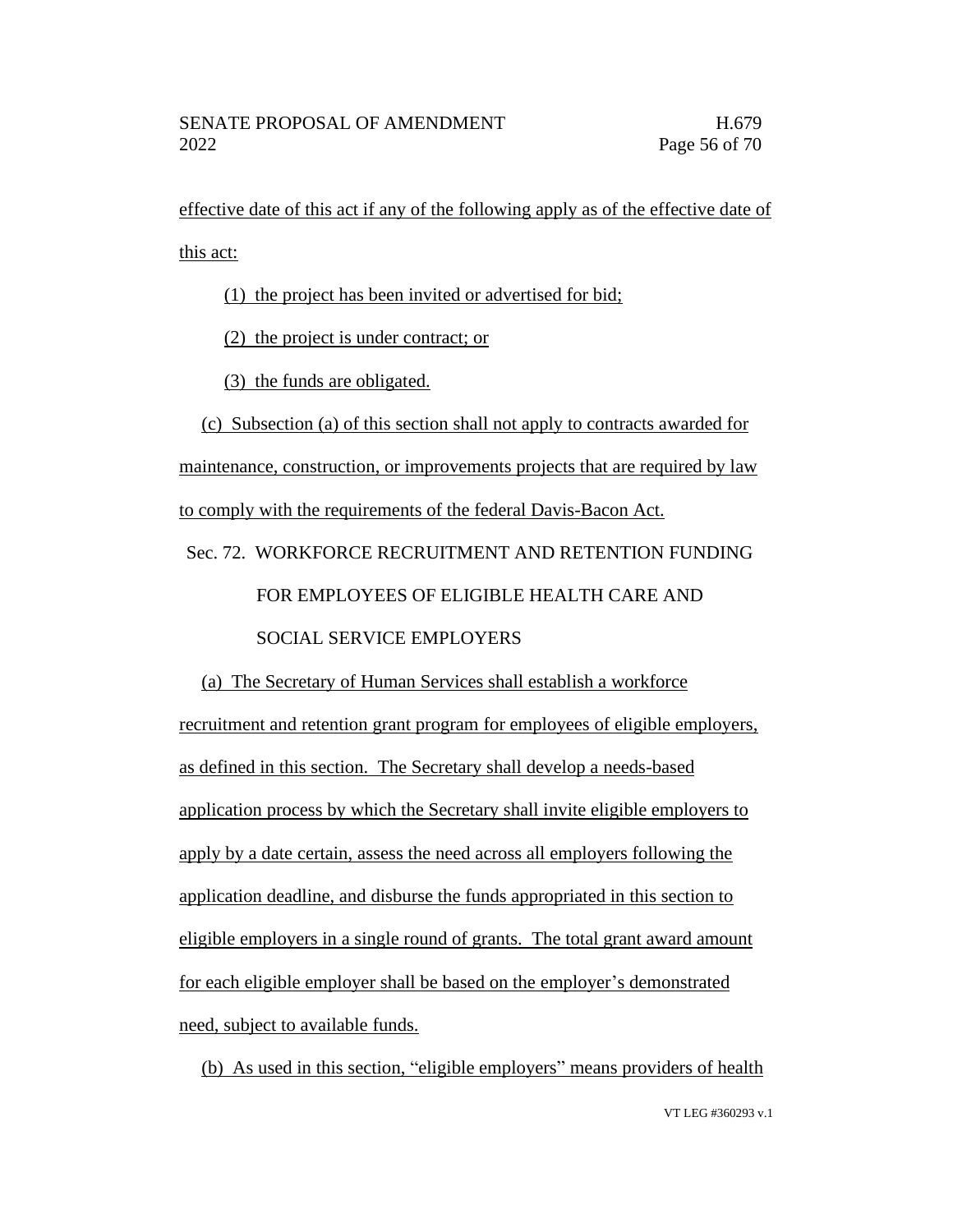care and social services in the following categories that are located in Vermont and deliver health care or social services, or both, in this State:

(1) hospitals, including community hospitals and psychiatric hospitals;

(2) health care professional services, including independent medical practices, hospital-owned medical practices, designated and specialized services agencies, federally qualified health centers, rural health clinics, ambulatory surgical centers, and laboratory and imaging centers;

(3) dental services;

(4) other professional services, including mental health providers, residential and nonresidential substance use disorder treatment providers, emergency medical service and ambulance service providers, advanced practice registered nurses, physical therapists, podiatrists, optometrists, chiropractors, naturopathic physicians, and other health care providers licensed by the Board of Medical Practice or the Office of Professional Regulation;

(5) home health and hospice agencies;

(6) pharmacy services;

(7) facility- and community-based long-term care services, including skilled nursing facilities, nursing homes, residential care homes, assisted living facilities, and adult day service providers; and

(8) organizations recognized by the Agency of Human Services through their status as provider grant recipients providing health support services,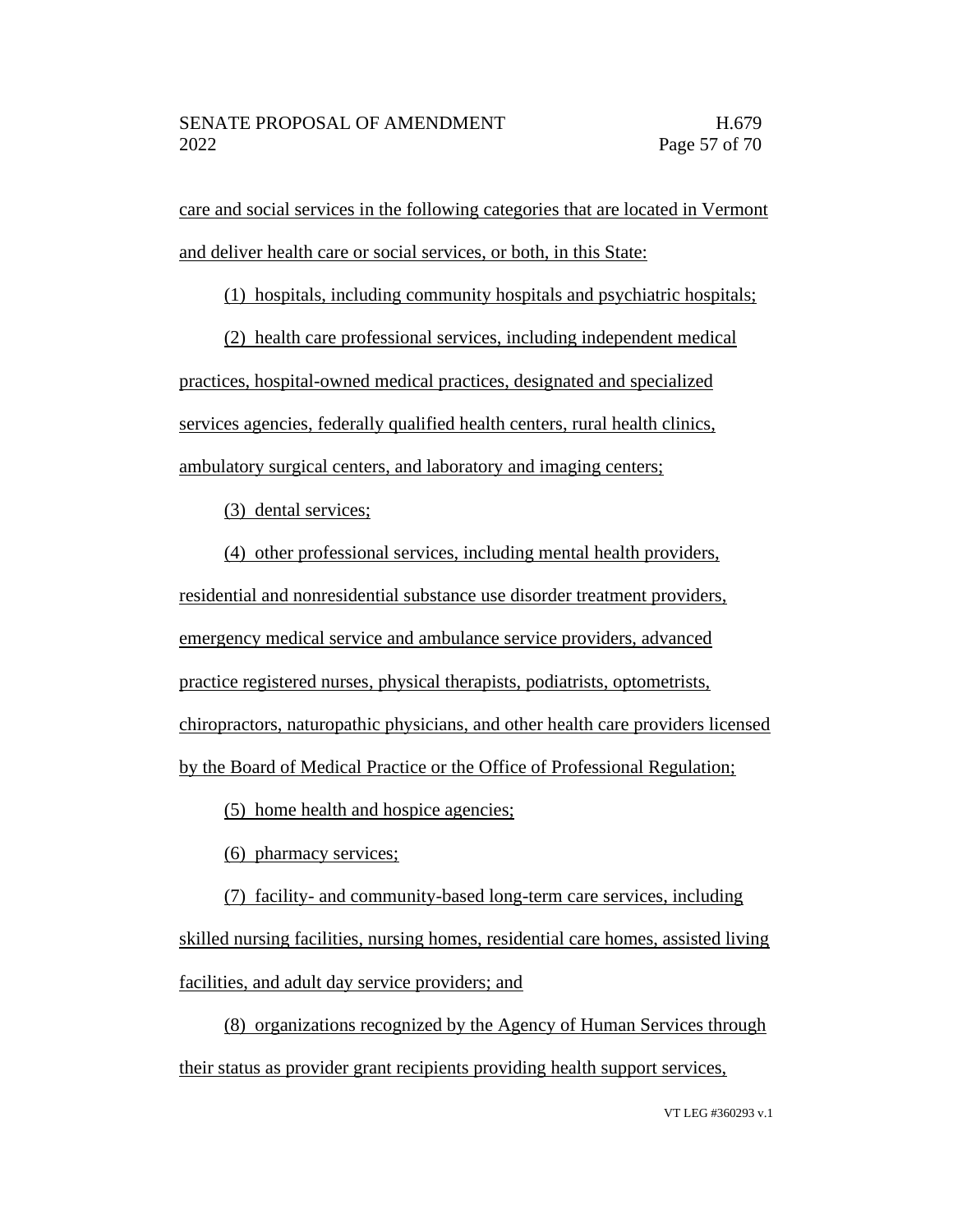including the area agencies on aging; organizations providing peer support services; organizations providing peer outreach services to individuals with intellectual disabilities; organizations providing children's integrated services; shared living providers; recovery centers; children, youth, and family-based support providers; and programs licensed by the Department for Children and Families as residential treatment programs.

(c) For the purpose of administering recruitment and retention payment amounts to independent direct support providers, ARIS Solutions, as the fiscal agent for the employers of independent direct support providers, is authorized to apply for a grant in the same manner as an eligible employer and to disburse recruitment and retention payments funded by the grant to eligible independent direct support providers in a manner consistent with ARIS Solutions' payroll practices, to the extent that making those awards is not inconsistent with the terms of the collective bargaining agreement between the Agency of Human Services and the independent direct support providers.

 $(d)(1)$  It is the intent of the General Assembly that the eligible employers awarded funds pursuant to this section shall use the funds to make recruitment and retention payments to their employees. The employers shall be afforded flexibility in determining how best to provide the financial recruitment and retention assistance to their employees and how best to encourage employment beyond the terms of this program, provided that each employee who receives a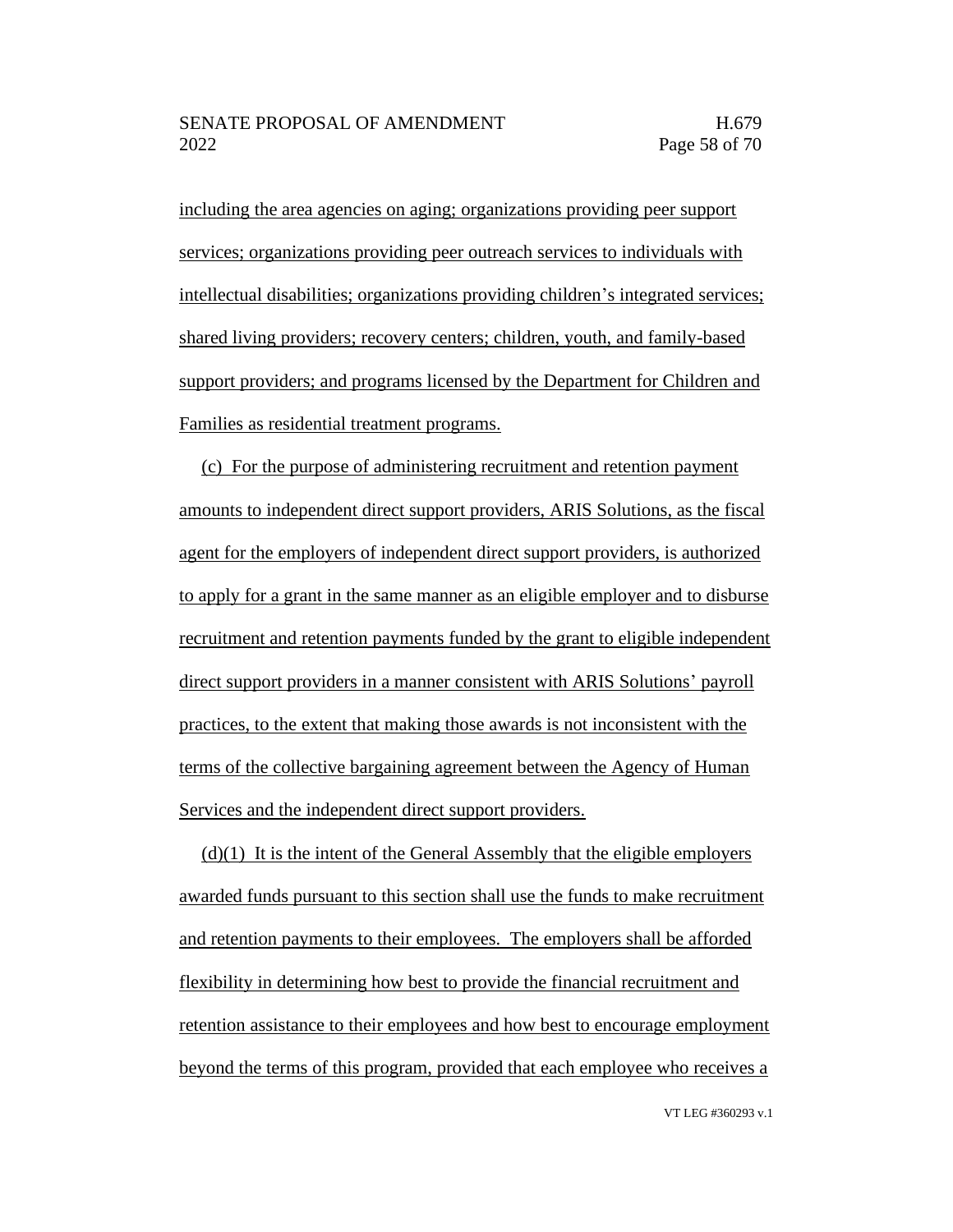recruitment or retention payment under the program established in this section shall commit to continuing employment with the employer for not less than 12 months following receipt of the payment.

(2) Notwithstanding any provision of Vermont law to the contrary and to the extent permitted under federal law, the amount of a recruitment or retention payment received by an employee of an eligible employer under the program established in this section shall be disregarded for purposes of determining the employee's or employee's household's income eligibility for any benefit program.

(e) A total of \$60,000,000 is appropriated in fiscal year 2022 for the workforce recruitment and retention grant program established in this section. The Agency of Human Services may use up to 1.5 percent of these funds for administration of the program. This funding is from the following sources:

(1) \$25,000,000 as appropriated in Sec. 72a (c)(2) to the Agency of Human Services in fiscal year 2022 from the Global Commitment Fund. The Agency shall amend the American Rescue Plan Act Home and Community-Based Services plan it submitted to the Centers for Medicare and Medicaid Services if needed to reflect this allocation.

(2) \$5,000,000 is appropriated to the Agency of Human Services in fiscal year 2022 from the General Fund, these funds may be included among the Global Commitment appropriations referenced in 2021 Acts and Resolves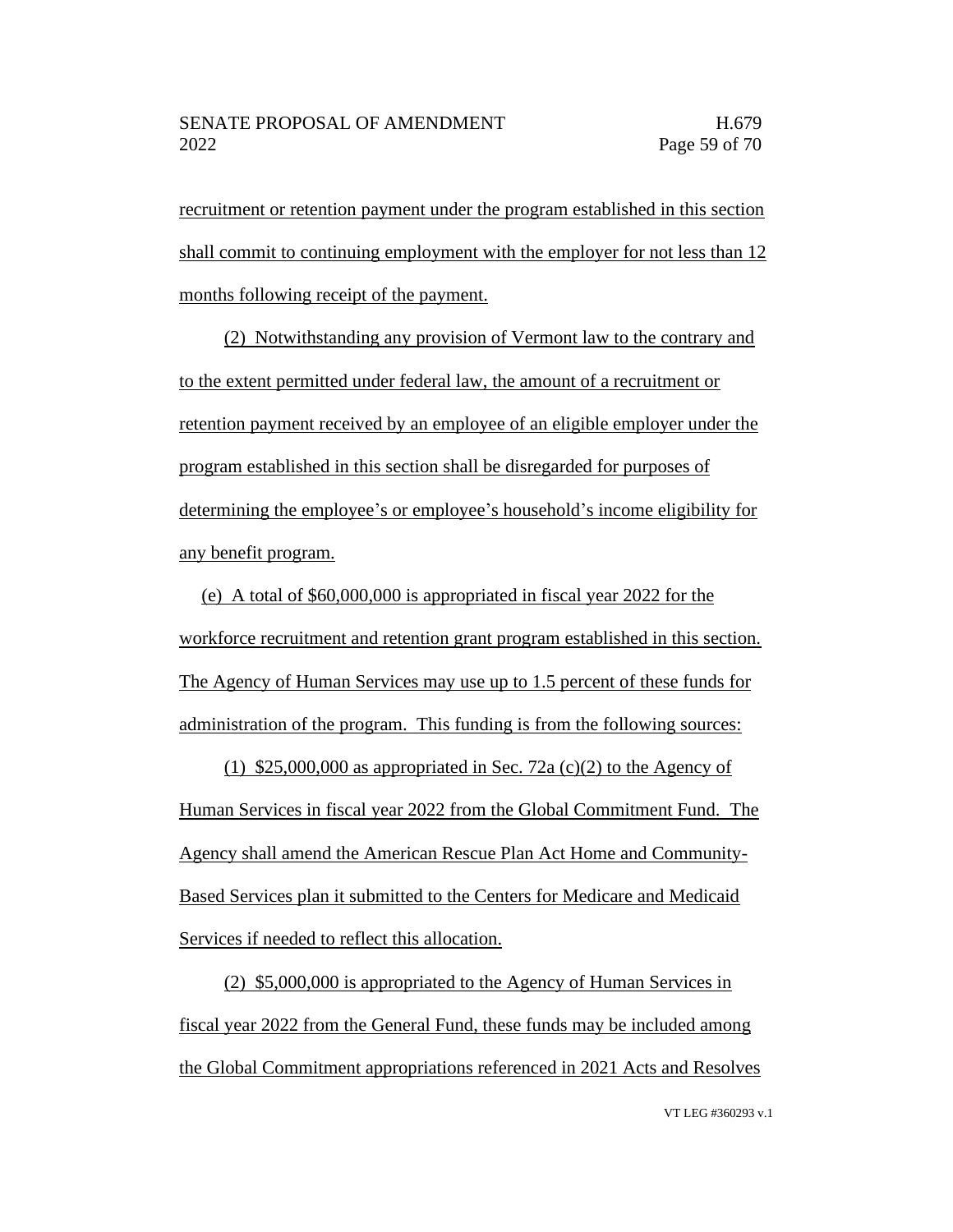No. 74, Sec. E.301.2 as available for transfers if it is determined that grants made under this provision can be included and matched in the Global Commitment waiver. These funds shall carry forward if not fully expended in fiscal year 2022; and

(3) \$30,000,000 shall be made available for this purpose from the funds allocated to the Agency of Human Services from the American Rescue Plan Act of 2021 – Coronavirus State Fiscal Recovery Fund in 2021 Acts and Resolves No. 74, as amended by Sec. 68 of this act.

(f) On or before April 1, 2022, the Secretary of Human Services shall report to the House Committees on Appropriations, on Health Care, and on Human Services and the Senate Committees on Appropriations and on Health and Welfare regarding the status of program implementation. The Secretary shall require eligible employer applicants, and ARIS Solutions on behalf of employers of independent direct support providers, to report to the Agency the number of employees who received recruitment and retention payments under the program, including the maximum, minimum, and median employee payment amount and the status of those employees' continued employment in order to evaluate the program's effectiveness. The Agency shall also report on the total amount of funds allocated and expended for recruitment and the number of staff successfully recruited who did not come from active employment with another Vermont provider eligible for this program. On or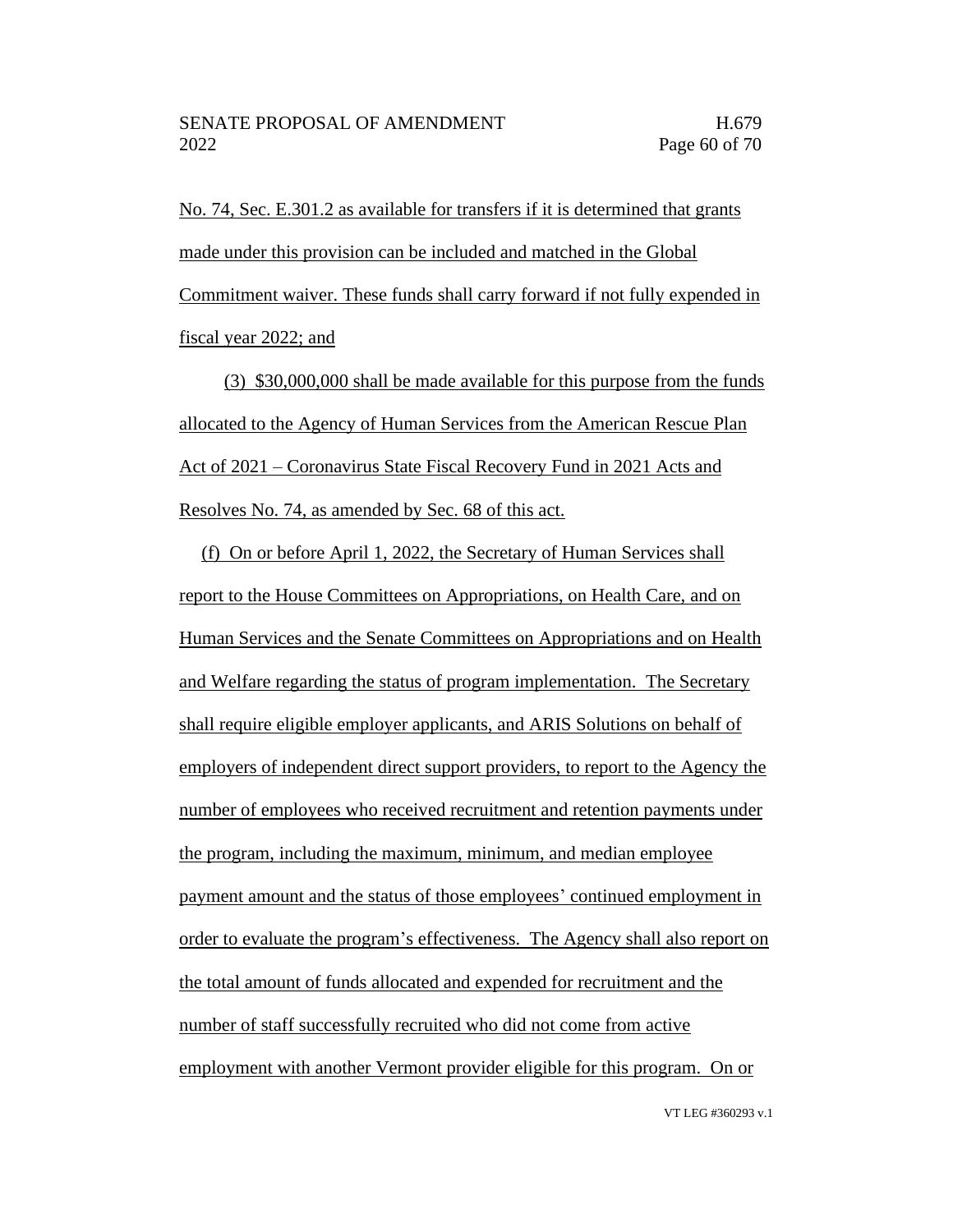before June 30, 2023, the Secretary shall provide a final report to the committees on the overall effectiveness of the program.

Sec. 72a. MEDICAID HOME- AND COMMUNITY-BASED SERVICES

(HCBS) PLAN

(a) Pursuant to Sec. 9817 of the American Rescue Plan Act (ARPA), in

October 2021, the State submitted a home- and community-based services

(HCBS) spending plan to the Centers for Medicare and Medicaid Services.

This plan currently totals \$146,600,000, consisting of the following major components:

(1) \$77,800,000 allocated to improve services;

(2) \$25,000,000 allocated to promote a high-performing and stable

HCBS workforce; and

(3) \$43,800,000 allocated to improve HCBS care through data systems, value-based payment models, and oversight.

(b) The Agency of Human Services (AHS) is authorized to transfer General Fund appropriations made in fiscal year 2022 in the Global Commitment line to a new, one-time General Fund HCBS appropriation departmental ID. The amount transferred shall be not greater than the amount accounted for in fiscal year 2022 as a result of the 10 percent match rate allowed under ARPA Sec. 9817. The estimate of this transfer is between \$65,000,000 and \$69,000,000. Up to \$7,540,128 of the funds transferred and appropriated in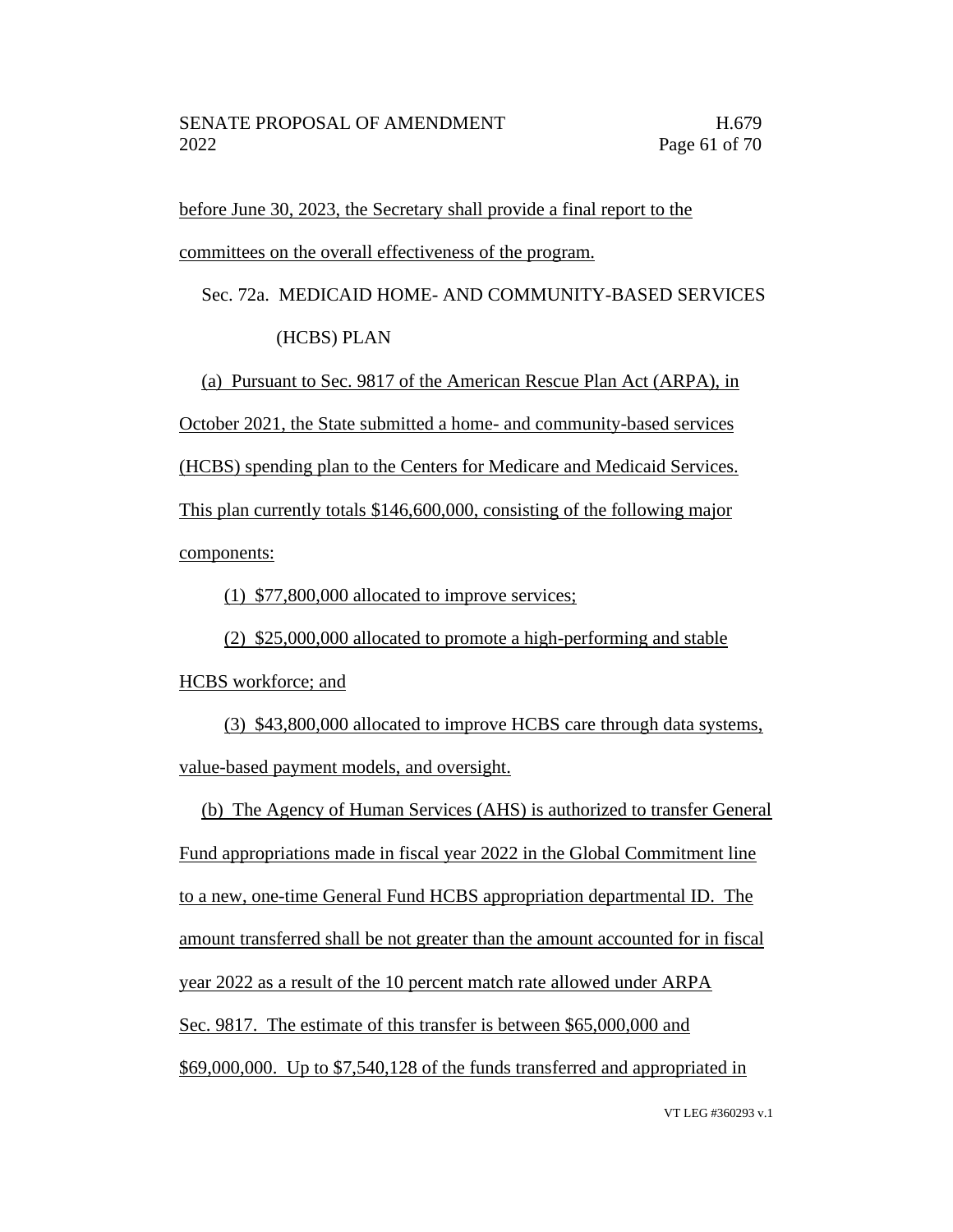this subsection may be used in fiscal year 2022 as State matching funds in 2021 Acts and Resolves No. 74, Sec. B.301 for the \$17,136,654 HCBS Global Commitment rate increases provided in 2021 Acts and Resolves No. 74. AHS shall report to the Joint Fiscal Committee in July 2022 on the actual amount transferred pursuant to this authority and the amount expended as the State match for all the HCBS plan expenditures in fiscal year 2022. Funds transferred and appropriated under this subsection shall carry forward until expended and may only be used as State matching funds for the HCBS plan.

(c) In fiscal year 2022, a total of \$59,457,740 is appropriated from the Global Commitment Fund to AHS to meet the objectives of the HCBS plan. This appropriation consists of \$17,136,654 as appropriated in 2021 Acts and Resolves No. 74 for a three percent rate increase to HCBS providers, including the assistive community care rates and children integrated services rates, and the following appropriations in distinct one-time departmental IDs:

(1) \$25,000,000 is appropriated for the retention and recruitment grant program for HCBS providers as specified in Sec. 72 of this act.

(2) \$3,447,500 is appropriated to the Agency of Human Services – Secretary's Office.

(3) \$2,370,000 is appropriated to the Department of Disabilities, Aging, and Independent Living.

(4) \$6,171,000 is appropriated to the Department of Mental Health.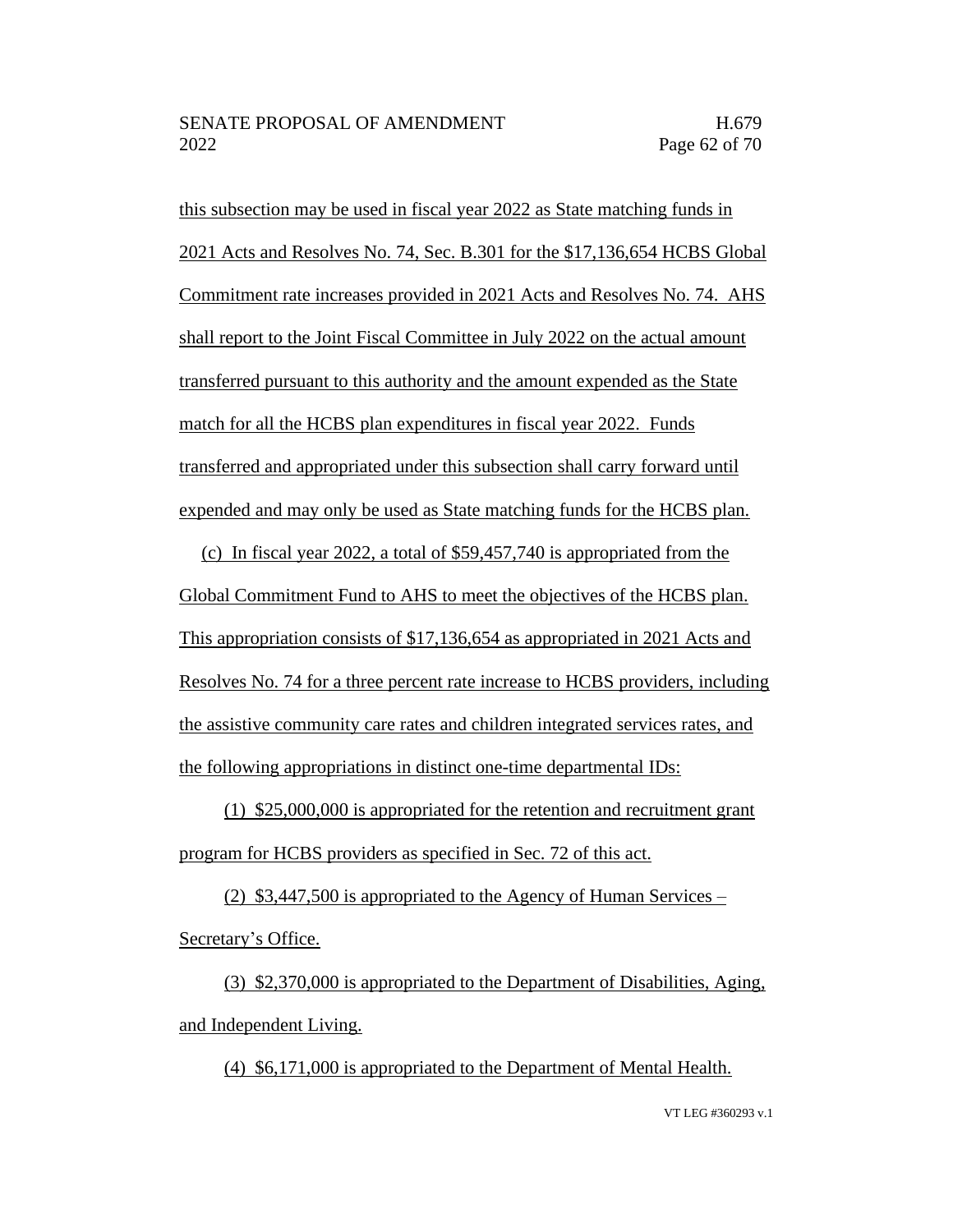(5) \$390,000 is appropriated to the Department of Vermont Health Access.

(6) \$4,942,586 is appropriated to the Department of Health.

(d) The Global Commitment Fund appropriated in subsection (c) of this section may be obligated in fiscal year 2022 for the purposes of bringing HCBS plan spending authority forward into fiscal year 2023. The funds appropriated in subsections (b) and (c) of this section may be transferred on a net-neutral basis in fiscal year 2022 in the same manner as the Global Commitment appropriations referenced in 2021 Acts and Resolves No. 74, Sec. E.301.2. The Agency shall report to the Joint Fiscal Committee in September 2022 on transfers of appropriations made and final amounts expended by each department in fiscal year 2022 and any obligated funds carried forward to be expended in fiscal year 2023.

Sec. 73. 2020 Acts and Resolves No. 136, Sec. 7, as amended by 2020 Acts and Resolves No. 154, Sec. B.1121, and 2021 Acts and Resolves No. 3,

Sec. 50, is further amended to read:

# Sec. 7. AGENCY OF HUMAN SERVICES; HEALTH CARE PROVIDER STABILIZATION GRANT PROGRAM

\* \* \*

(d) Specific allocations. Notwithstanding any provisions of this section to the contrary, of the funds appropriated in subsection (a) of this section, the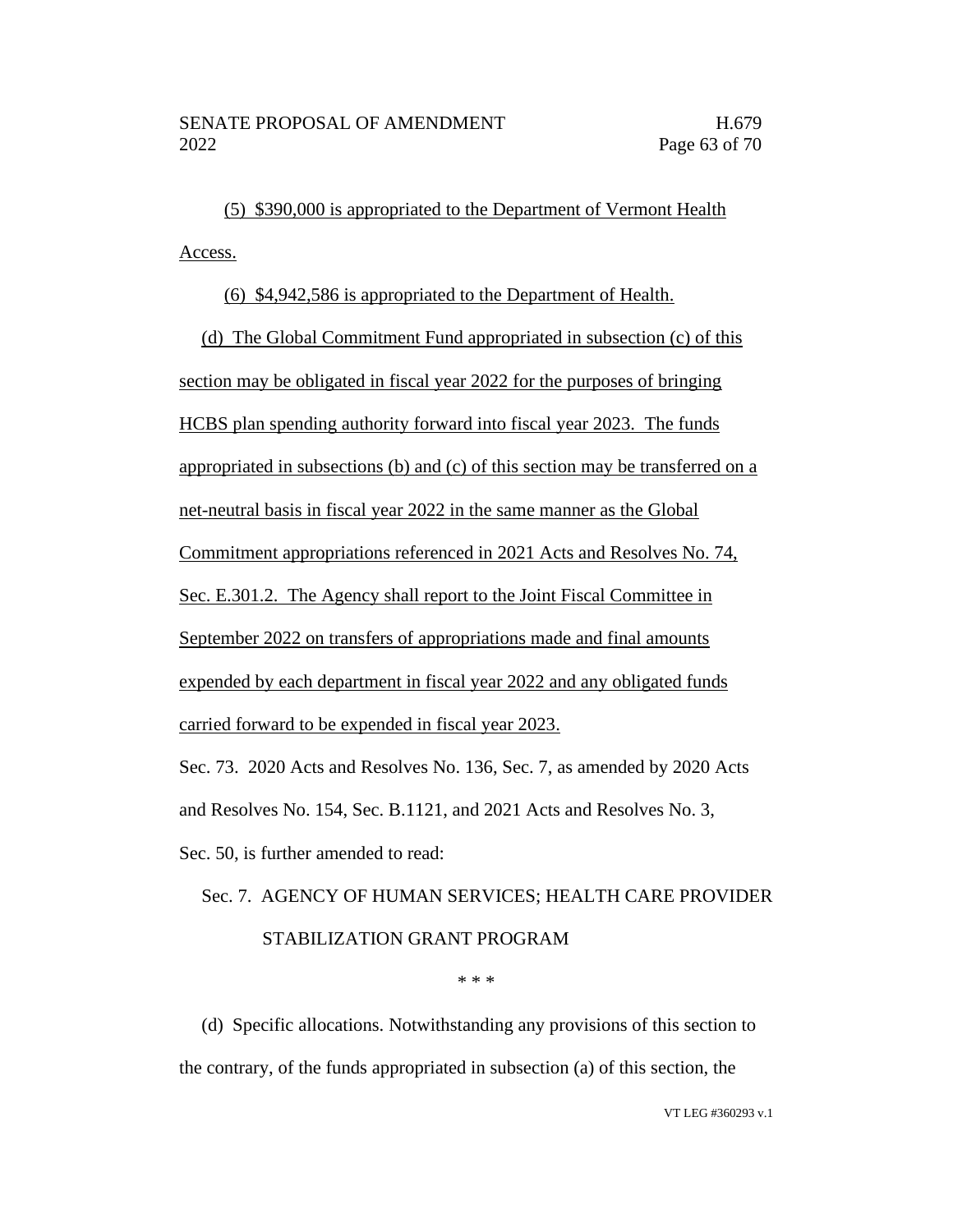Agency of Human Services shall make the following allocations for the following purposes:

\* \* \*

(3) Up to \$3,000,000.00 for COVID-19-related expenses incurred by designated and specialized service agencies through December 30, 2020 December 31, 2021.

\* \* \*

# Sec. 74. HEALTH CARE PROVIDER STABILIZATION GRANT PROGRAM; ALTERNATIVE FUND DISTRIBUTION PROCESS

Notwithstanding any provision of 2020 Acts and Resolves No. 136, Sec. 7, as amended by 2020 Acts and Resolves No. 154, Sec. B.1121, 2021 Acts and Resolves No. 3, Sec. 50, and this act to the contrary, the Agency of Human Services may distribute funds from the Health Care Provider Stabilization Grant Program to eligible health care providers using an alternative process to that set forth in 2020 Acts and Resolves No. 136, Sec. 7, as amended, as deemed necessary by the Agency due to emergent and exigent circumstances attributable to the COVID-19 pandemic.

Sec. 75. 2019 Acts and Resolves No. 6, Sec. 105, as amended by 2019 Acts and Resolves No. 71, Sec. 19, is further amended to read:

Sec. 105. EFFECTIVE DATES

\* \* \*

VT LEG #360293 v.1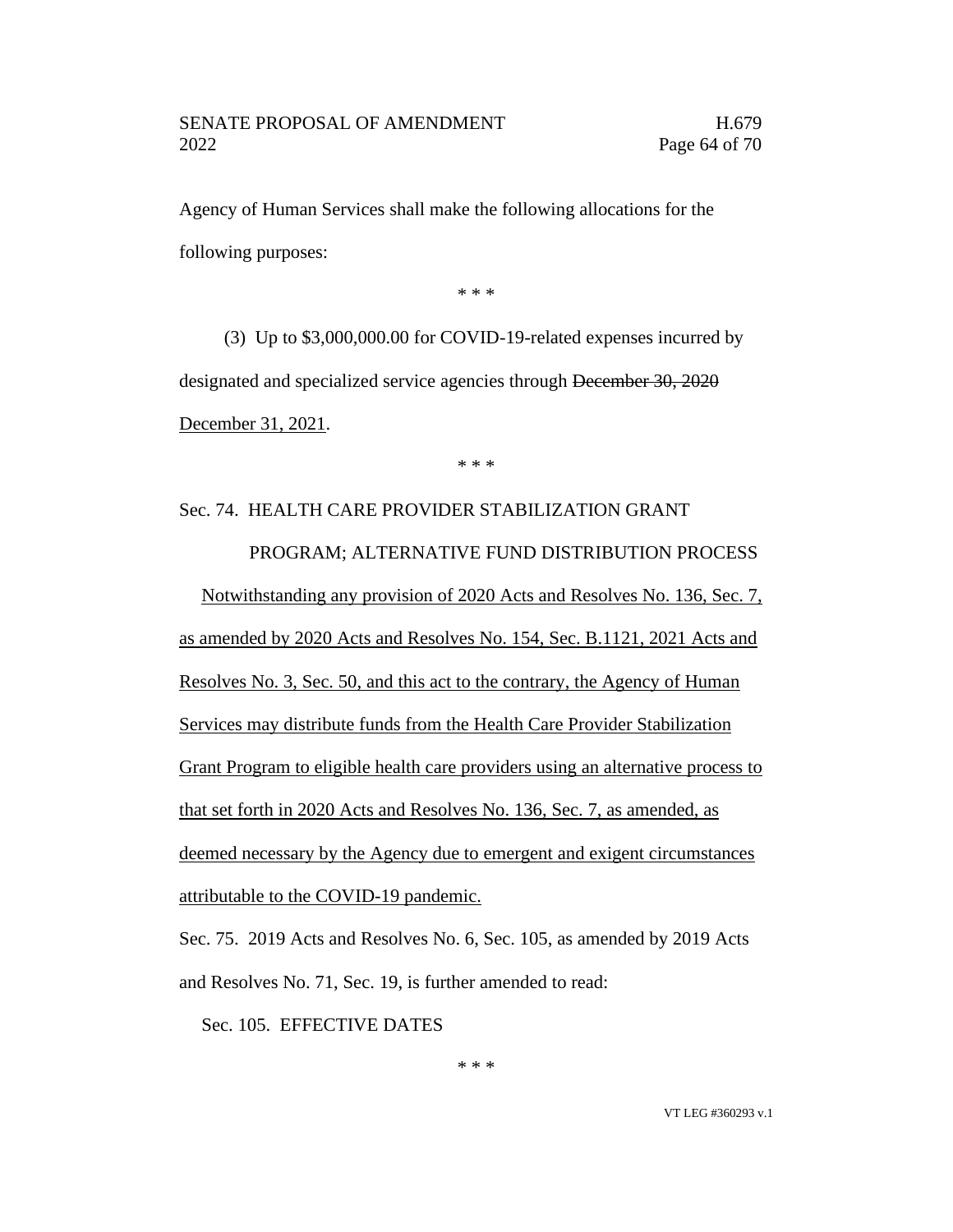(b) Sec. 73 (further amending 32 V.S.A. § 10402) shall take effect on July 1, 2021 2023.

\* \* \*

### Sec. 76. CARRYFORWARD AUTHORITY

(a) Notwithstanding any other provisions of law and subject to the approval of the Secretary of Administration, General, Transportation, Transportation Infrastructure Bond, Education Fund, Clean Water Fund (21932), and Agricultural Water Quality Fund (21933) appropriations remaining unexpended on June 30, 2022 in the Executive Branch of State government shall be carried forward and shall be designated for expenditure.

(b) Notwithstanding any other provisions of law, General Fund appropriations remaining unexpended on June 30, 2022 in the Legislative and Judicial Branches of State government shall be carried forward and shall be designated for expenditure.

Sec. 77. DAIRY MARGIN COVERAGE PROGRAM; PREMIUM

### ASSISTANCE

(a) As used in this section:

(1) "Dairy Margin Coverage Program" or "DMC" means a voluntary program authorized under the Farm Act that provides dairy operations with risk management coverage that will pay producers when the difference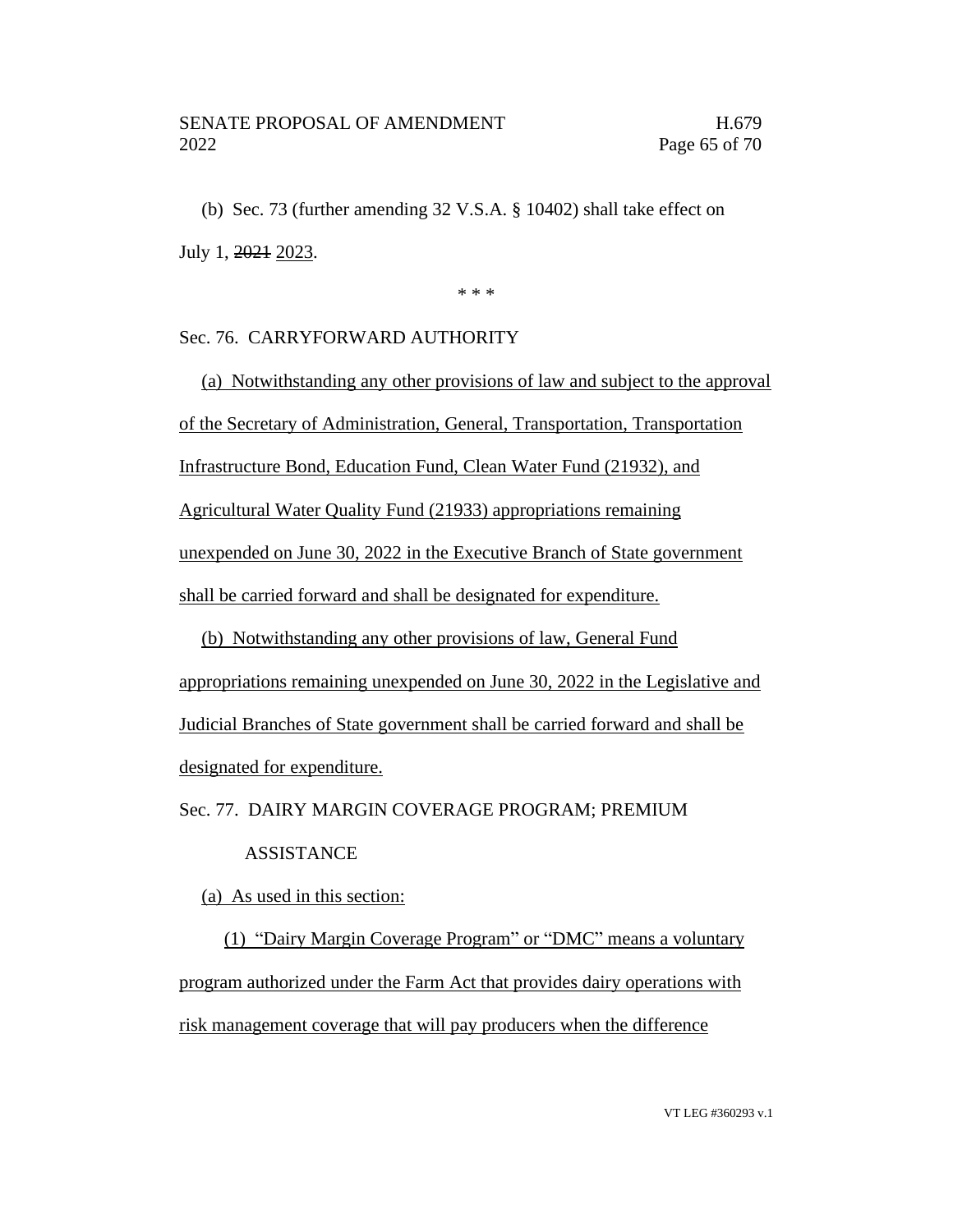between the national price of milk and the average cost of feed falls below a certain level selected by the Program participants.

(2) "Farm Act" means the federal Agriculture Improvement Act of 2018, Pub. L. No. 115-334.

(3) "Good standing" means an applicant under this section that:

(A) does not have an active enforcement violation under any Agency of Agriculture, Food and Markets program that has reached a final order with the Secretary and is not subject to an ongoing enforcement action initiated by the Agency of Natural Resources; and

(B) is in compliance with all terms of a current grant agreement or contract with the Secretary.

(4) "Milk producer" or "producer" means a person, partnership, unincorporated association, or corporation who owns or controls one or more dairy cows, dairy goats, or dairy sheep and sells or offers for sale a part or all of the milk produced by the animals.

(5) "Secretary" means the Secretary of Agriculture, Food and Markets.

(b) The Secretary shall establish the Dairy Risk Management Assistance Program (Assistance Program) for the purpose of assisting milk producers that participate in the federal DMC management programs. A milk producer in Vermont that participates in the DMC at the first-tier coverage level may apply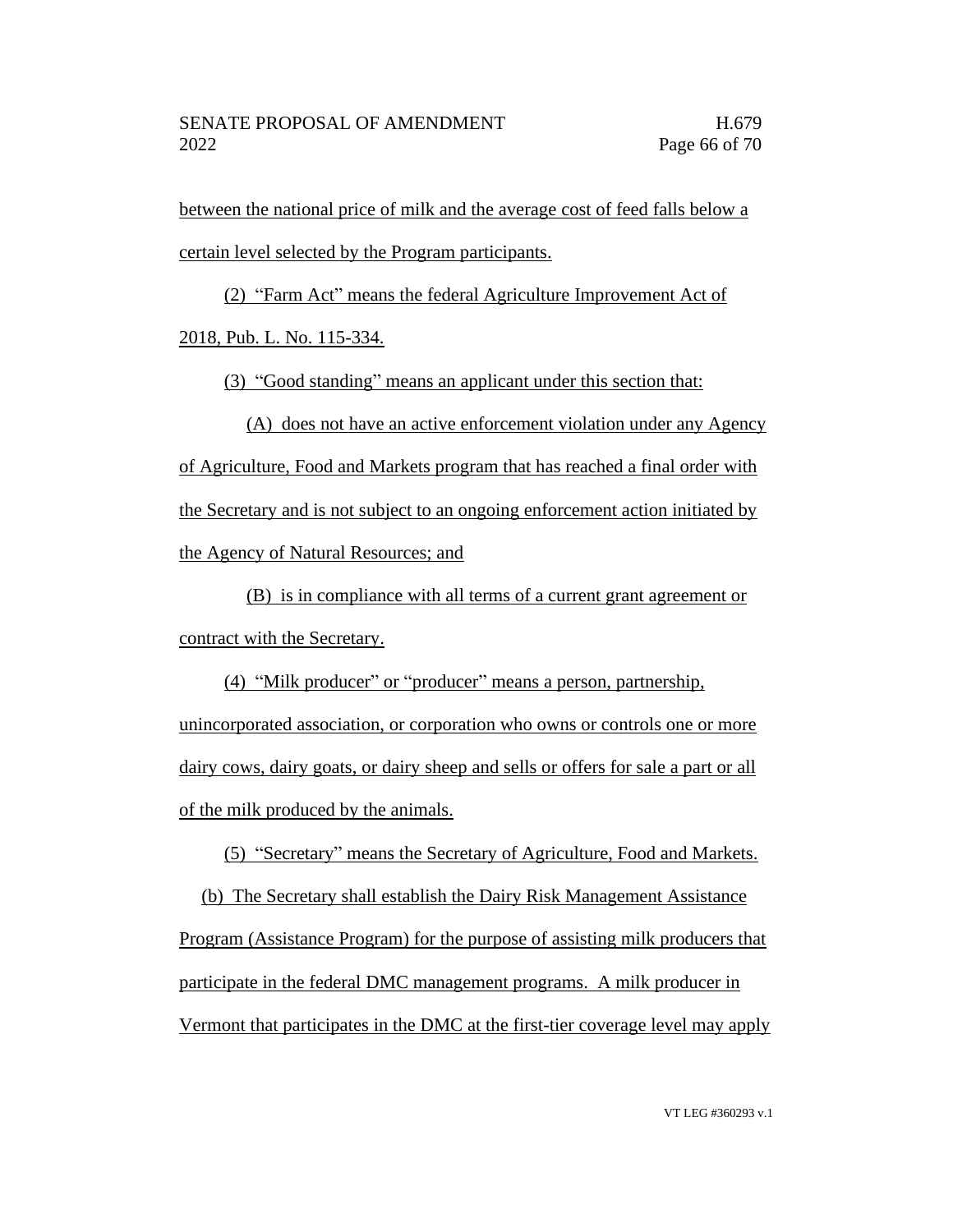for reimbursement of premium payments from the Assistance Program. A milk producer shall be eligible for assistance if the producer:

(1) is in good standing with the Agency of Agriculture, Food and

Markets and the Agency of Natural Resources; and

(2) provides proof of payment of an annual premium payment for participation in Tier 1 of DMC.

(c)(1) A milk producer shall apply to the Secretary on or before July 1, 2022 to participate.

(2) The Secretary shall reimburse eligible applicants in the order in which the Secretary receives administratively complete applications. The Secretary shall have the discretion to determine when an application is administratively complete.

(3) After funds are exhausted, applicants shall no longer be eligible for reimbursement from the Secretary unless or until additional funds are appropriated to the Assistance Program.

Sec. 78. EDUCATION FUND REFUND; CITY OF BARRE TIF DISTRICT;

### TAX INCREMENT; FISCAL YEAR 2016 – 2019

Notwithstanding 16 V.S.A. chapter 133 and any other provision of law to the contrary, the sum of \$20,962 shall be transferred from the Education Fund to the City of Barre not later than fiscal year 2023 to compensate the City for overpayments of education property taxes in fiscal years 2016 to 2019 due to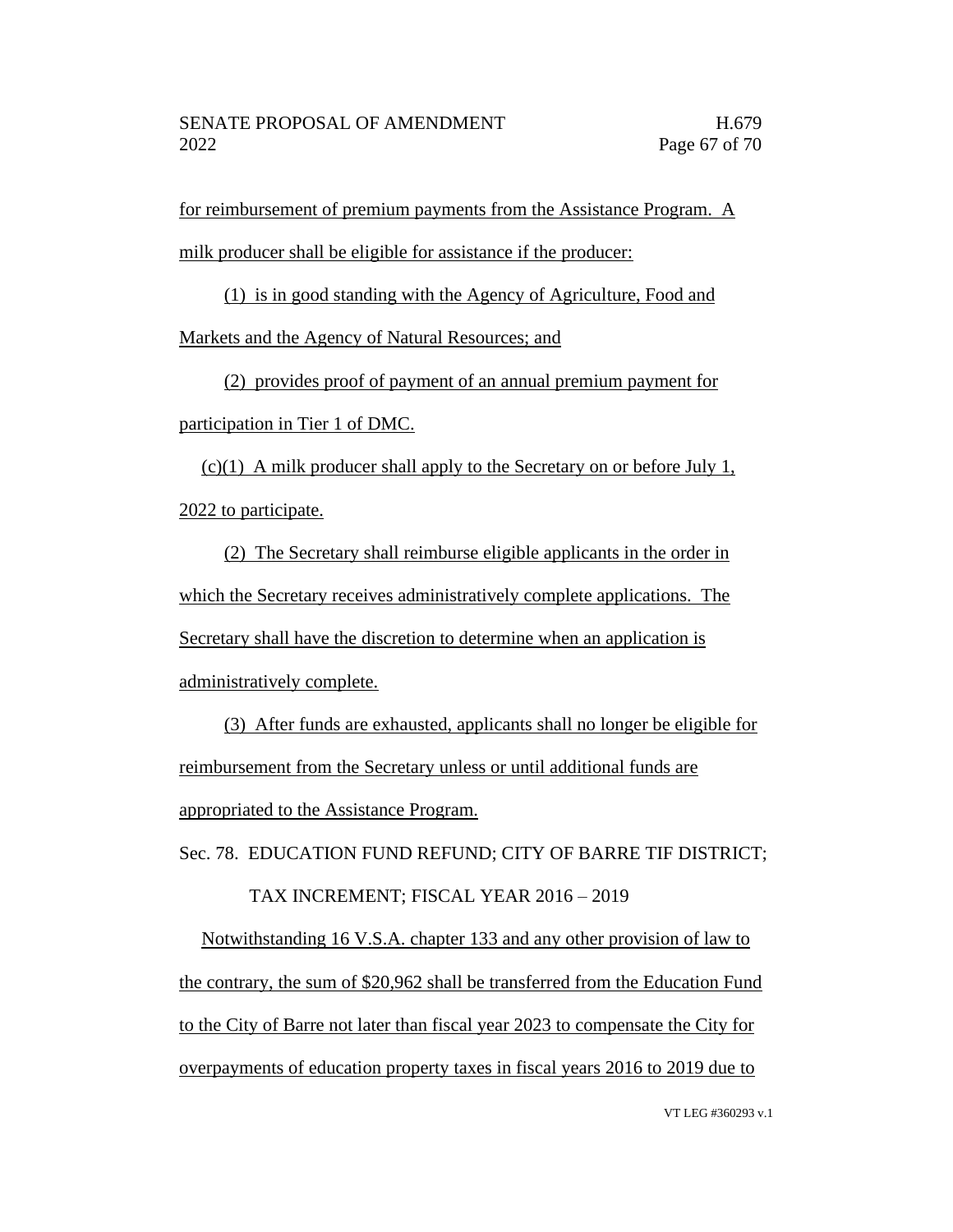insufficient retention of tax increment from the City's Tax Increment Financing District Fund.

Sec. 79. 2021 Acts and Resolves No. 55, Sec. 20 is amended to read:

### Sec. 20. MILEAGESMART

(a) The Agency is authorized to spend up to \$750,000.00 in one-time Transportation Fund monies in fiscal years 2021 and 2022 combined and up to \$500,000.00 in one-time General Fund monies in fiscal year 2022 on MileageSmart, which was established in 2019 Acts and Resolves No. 59, Sec. 34, as amended, with up to  $\frac{10}{15}$  percent of the total amount that is distributed in incentives in fiscal year 2022, including incentive funding authorized by this section and incentive funding carried over from prior fiscal years pursuant to 2019 Acts and Resolves No. 59, Sec. 34, as amended, available for costs associated with administering MileageSmart.

### Sec. 80. SEPARATE INDIVIDUAL AND SMALL GROUP HEALTH

# INSURANCE MARKETS FOR PLAN YEAR 2023 IF FEDERAL SUBSIDIES EXTENDED

(a) Purpose. The purpose of this section is to allow for separate individual and small group health insurance markets for plan year 2023 in the event that Congress extends increased opportunities for federal advanced premium tax credits to include plan year 2023 and that extension is enacted on or before September 1, 2022.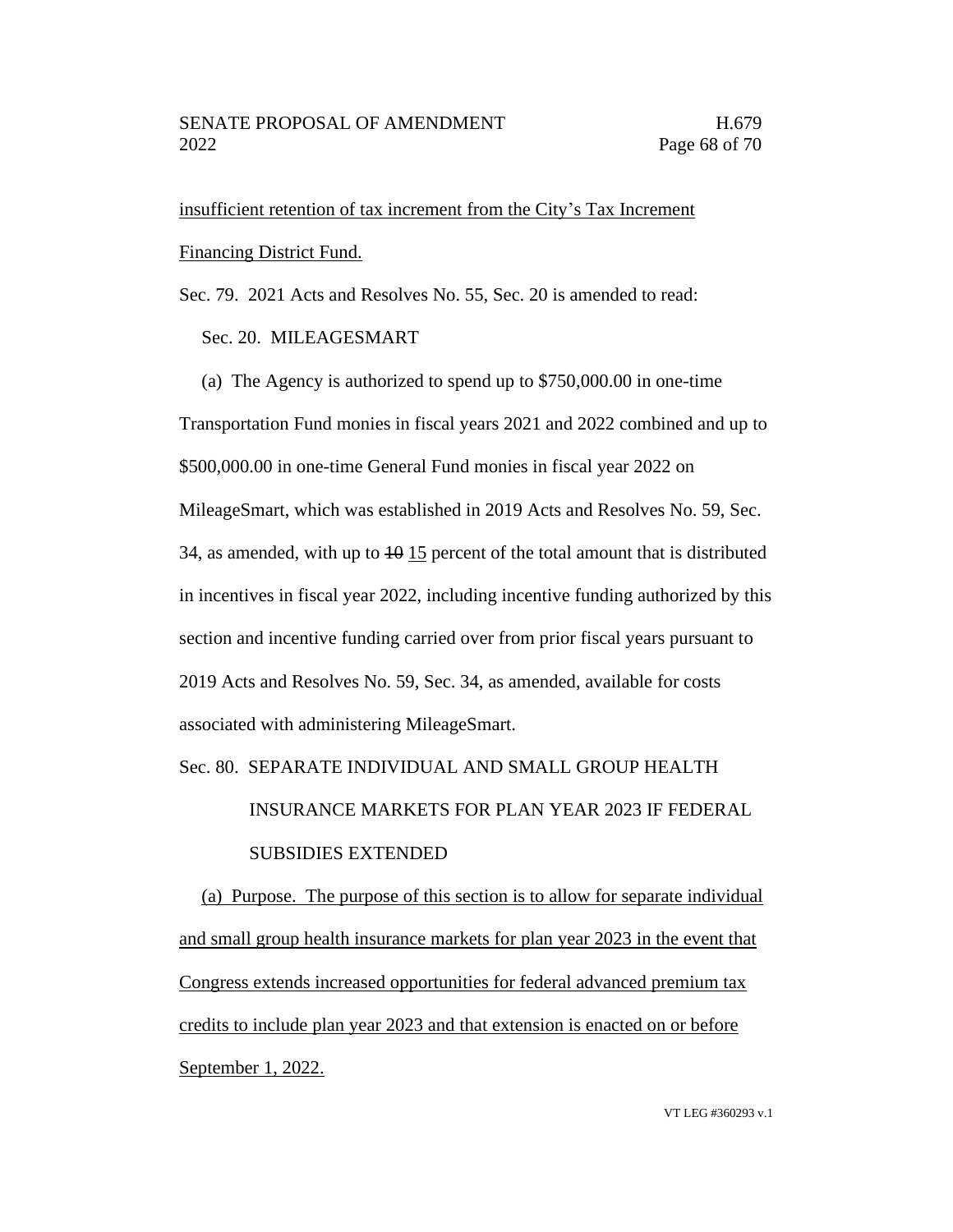(b) Definitions. As used in this section, "health benefit plan," "registered carrier," and "small employer" have the same meanings as in 33 V.S.A. § 1811.

(c) Separate plans and community rating. Notwithstanding any provision of 33 V.S.A. § 1811 to the contrary, if the Department of Vermont Health Access, after consultation with interested stakeholders, determines on or before September 1, 2022 that Congress has extended the increased opportunities for federal premium assistance originally made available through the American Rescue Plan Act of 2021, Pub. L. No. 117-2 to eligible households purchasing qualified health benefit plans in the individual market to include plan year 2023, or has made substantially similar opportunities available, then for plan year 2023, a registered carrier shall:

(1) offer separate health benefit plans to individuals and families in the individual market and to small employers in the small group market;

(2) apply community rating in accordance with 33 V.S.A. § 1811(f) to determine the premiums for the carrier's plan year 2023 individual market plans separately from the premiums for its small group market plans; and

(3) file premium rates with the Green Mountain Care Board pursuant to 8 V.S.A. § 4062 separately for the carrier's individual market and small group market plans.